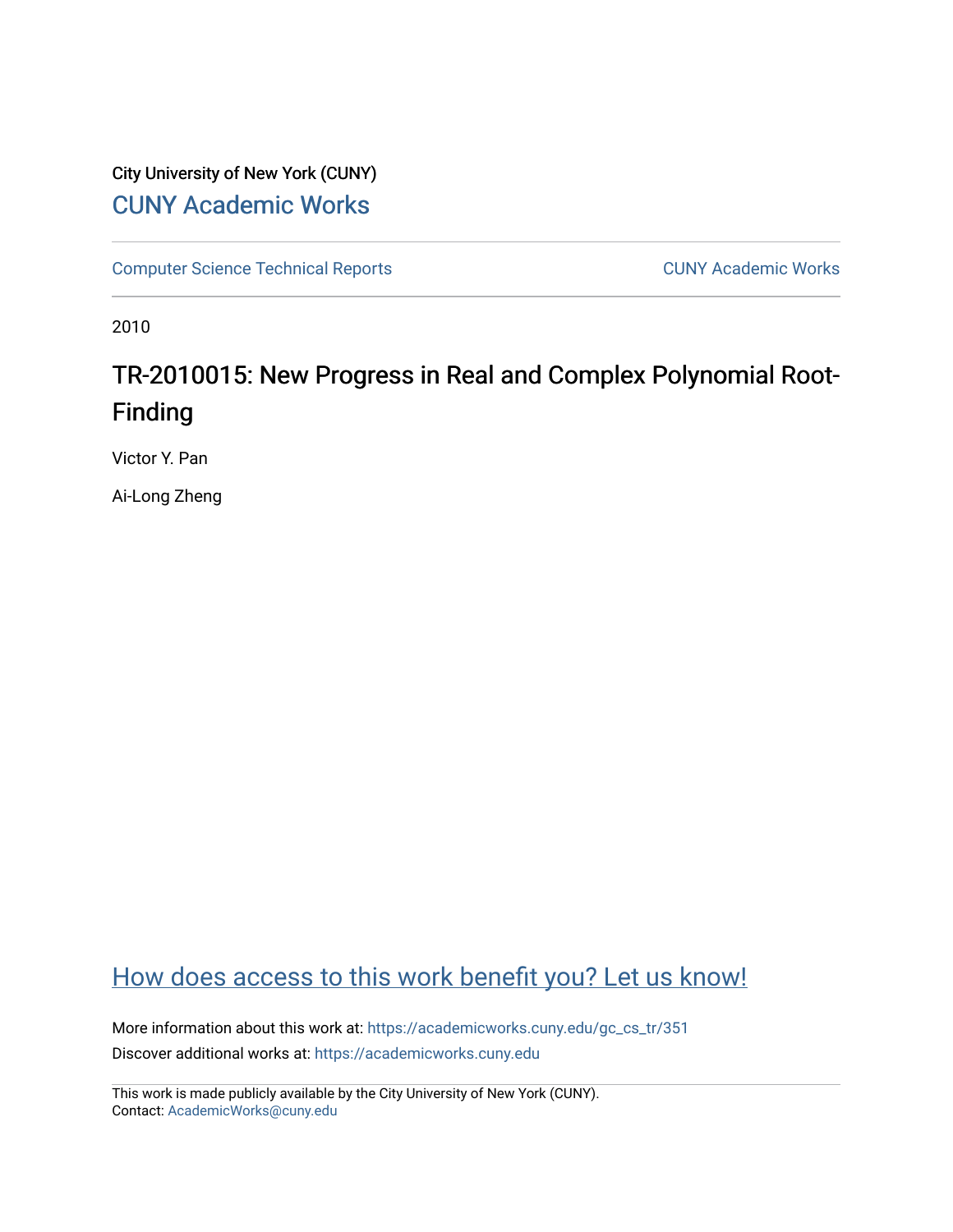# **New Progress in Real and Complex Polynomial Root-Finding** <sup>∗</sup>

Victor Y. Pan[1*,*2]*,*[*a*] and Ai-Long Zheng[2]*,*[*b*]

[1]Department of Mathematics and Computer Science Lehman College of the City University of New York Bronx, NY 10468 USA  $^{[2]}Ph.D.$  Programs in Mathematics and Computer Science The Graduate Center of the City University of New York New York, NY 10036 USA [*a*] victor.pan@lehman.cuny.edu http://comet.lehman.cuny.edu/vpan/ [*b*] azheng@yahoo.com

**KEYWORDS**: Polynomial root-finding, Real roots, Companion matrices, DPR1 matrices, Eigenvalues, Eigenvectors, Rayleigh quotients, Secular equation, Homotopy continuation methods

#### **Abstract**

Matrix methods are increasingly popular for polynomial root-finding. The idea is to approximate the roots as the eigenvalues of the companion or generalized companion matrix associated with an input polynomial. The algorithms also solve secular equation. QR algorithm is the most customary method for eigen-solving, but we explore the inverse Rayleigh quotient iteration instead, which turns out to be competitive with the most popular root-finders because of its excellence in exploiting matrix structure. To advance the iteration we preprocess the matrix and incorporate Newton's linearization, repeated squaring, homotopy continuation techniques, and some heuristics. The resulting algorithms accelerate the known numerical root-finders for univariate polynomial and secular equations, and are particularly well suited for the acceleration by using parallel processing. Furthermore even on serial computers the acceleration is dramatic for numerical approximation of the real roots in the typical case where they are much less numerous than all complex roots.

## **1 Introduction**

#### **1.1 Background on root-finding**

The solution of a univariate polynomial equation is the classical problem of mathematics and numerical mathematics, extensively studied for four millennia (since the Sumerian times) and is still a research area with highly important applications to numerical, algebraic and geometric computations (see, e.g., [2], [3], [46], [54], [56]–[58], [65], and the bibliography therein).

The increasingly popular matrix methods approximate the roots as the eigenvalues of the associated companion and generalized companion matrices. Matlab's function "roots" applies the QR algorithm to companion matrices. The algorithms in [33] and [48] alternate the steps of Weierstrass' polynomial root-finding iteration (also called Durand–Kerner's) and of the QR algorithm applied to

<sup>∗</sup>Supported by PSC CUNY Awards 61406–0039 and 62230–0040. Some results of this paper have been presented at the International Symposium on Symbolic and Algebraic Computation (ISSAC 2010) in Münhen, Germany, in July 2010.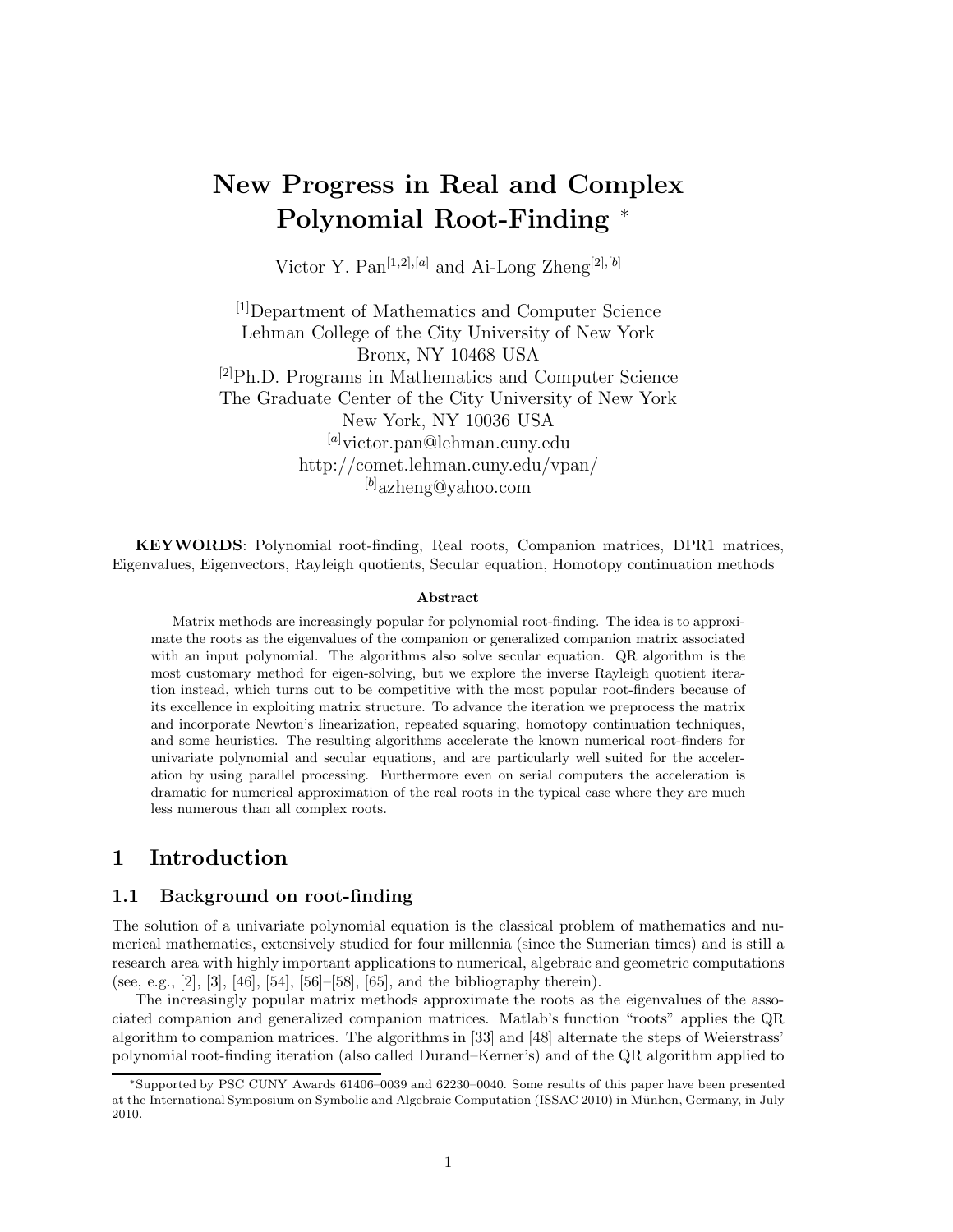diagonal plus rank-one generalized companion matrices (hereafter we refer to them as *DPR1 matrices*) associated to polynomial and secular equations. (See our Theorem 7.1, the papers [14], [34], [45], [65], and the bibliography therein on secular equation.)

Neither of these algorithms exploits the structure of input matrices, but nonetheless for the task of approximation of all *n* roots of a polynomial of a degree *n* the Fortune's package EIGENSOLVE [33] competes with the other current best root-finder MPSOLVE by Bini and Fiorentino [11], based on Börsch–Supan's iteration (also called Aberth's or Aberth–Ehrlich's).

Empirically these and various other celebrated iterative root-finders and eigen-solvers rapidly converge to the solution right from the start and with rare exceptions need a rather small constant number of iteration loops per root or eigenvalue. It follows that in practice one needs just the order of *bn*<sup>2</sup> bit operations (up to a polylog factor) to approximate all the *n* roots of an input polynomial of a degree *n* within the relative error bound  $2^{-b}$  (cf. [46], [36]).

This is a nearly optimal number of bit operations. Indeed for the worst case input one must process at least *bn*<sup>2</sup> input bits and therefore must perform at least 0*.*5*bn*<sup>2</sup> bit operations to ensure the above bound on the output errors because in the worst case the input errors are magnified by the factor of *n* in the output. (Compare, e.g., the roots of the two polynomials  $(x - 4/7)^n - 2^{-n}$ and  $(x-4/7)^n - 3^{-n}$ .

Such a magnification is not typical for random inputs, and one can decrease the computational cost on the average by tuning the precision of computing to each specific input and output. Such tuning has been incorporated in the MPSOLVE and EIGENSOLVE and can be included into most of the popular root-finders and eigen-solvers as well.

No adequate formal support has been provided so far for the empirical data on the fast convergence of the cited iterations, but this has not been a serious issue for the users, who gladly employ iterative algorithms as soon as their iteration loop is performed fast and their fast convergence has empirical support.

Nearly optimal (up to a polylog factor) upper bounds on the parallel and sequential Boolean and arithmetic time-complexity of the approximaion of all roots of a polynomial have been proved based on the divide-and-conquer root-finder in [53], [54], [61]. These bounds, however, slightly exceed the empirical bounds supported by the other cited iterations, and since the users who rely on empirical bounds, the implementation work for the algorithm in [53], [54], [61] has never had sufficient motivation.

#### **1.2 Advancing the RQ iteration**

We devise polynomial root-finders based on the inverse Rayleigh quotient iteration [36], [51], [78], [87], which is a variant of Newton's iteration [83], [70], [78], but its power is enhanced because it approximates both eigenvalues and the associated eigenvectors. (Hereafter we use the abbreviation "RQ" for "Rayleigh quotient".) The iteration is a popular means for fast refinement of an approximate eigenvector and empirically has good global convergence to matrix eigenpairs.

It was first applied to polynomial root-finding in [12], then in [68] and [69]. In these applications the iteration exploited the input matrix structure, used linear arithmetic time  $c_{\text{RO}}n$  per step (for a scalar *c*RQ) and linear memory space, empirically converged in a few steps [36], and readily incorporated the techniques for tuning the precision of computing for each specific input and output. One can extend the iteration to approximating all eigenvalues via deflation, by applying the iteration concurrently at sufficiently many distinct initial points, or by combining these two techniques. Even for the task of the approximation of all roots the iteration competes with the Börsch–Supan and Weierstrass algorithms according to the tests in [1] and [12], although its strength is in approximating a single root and all roots in a fixed region. Under appropriate implementation it should become the method of choice for these tasks, and with some further advance can become such also for approximating all roots.

The QR algorithm in [14] also exploits the input matrix structure, and for companion and DPR1 matrices uses linear memory space and only  $c_{\text{QRR}} n$  arithmetic operations per step provided that the associated polynomial has only real roots [65]. The papers [7] and [10] remove this restriction and still support a linear time bound  $c_{\text{QR}}n$ , but the constant  $c_{\text{QR}}$  noticeably exceeds  $c_{\text{RQ}}$  and  $c_{\text{QRR}}$ .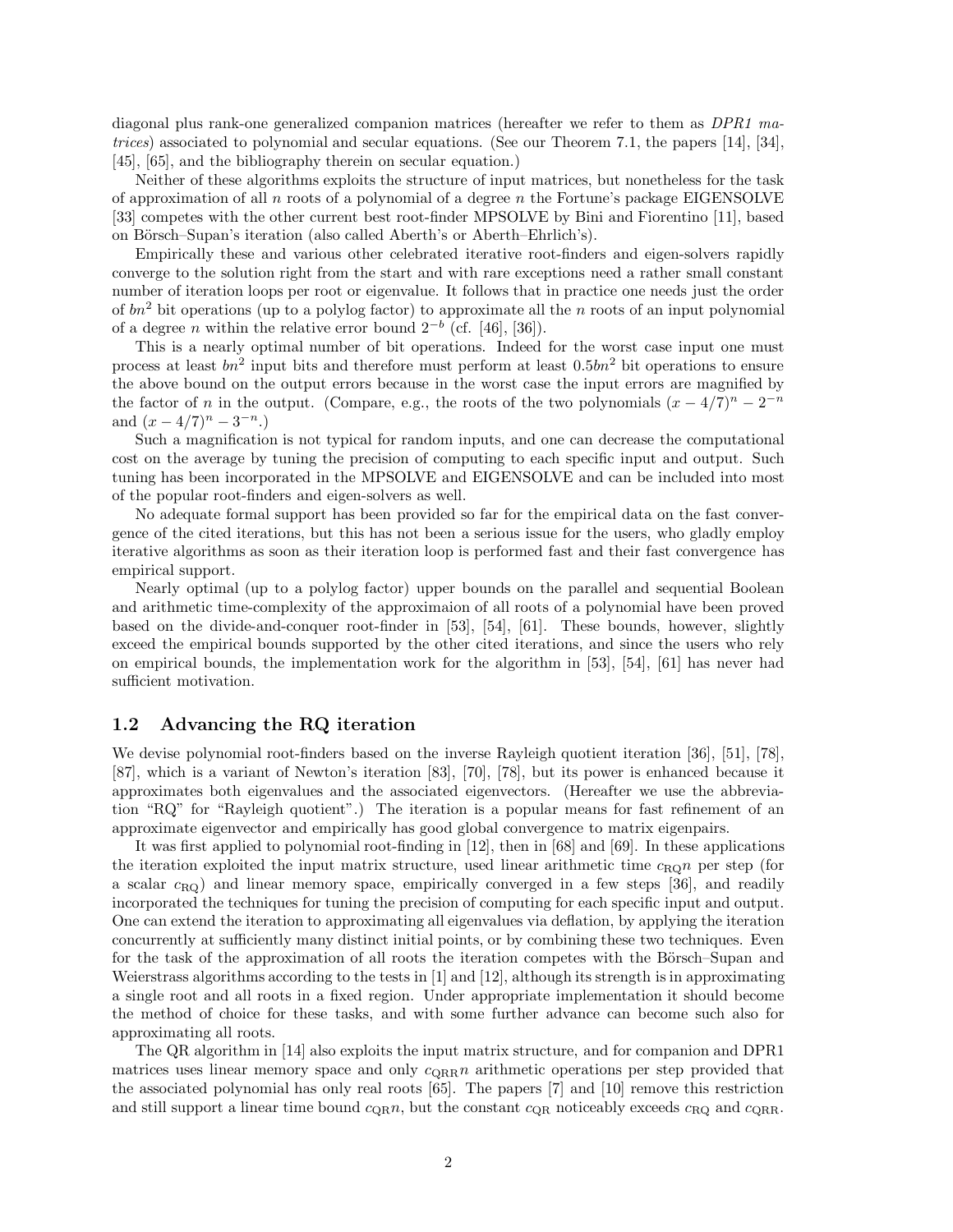Furthermore unlike the RQ iteration, the QR algorithm restricts concurrency in the approximation of distinct eigenvalues.

In the present paper we have pushed these decisive advantages further by combining our variuos novel techniques, which simplify every iteration step and avoid or minimize application of deflation techniques for the approximation of all roots. Even under the sequential model of computing we yield noticeable progress versus the algorithms in [12] (cf. Tables 1 and 2). Furthermore our preprocessing turns the shifted companion matrices into bidiagonal matrices and turns the DPR1 matrices into diagonal ones, which allows significant parallel acceleration of our iteration steps.

To improve the chances for fast convergence one can apply the iteration to both input polynomial and its reverse and can alternate it with other root-finders such as iterative factorization algorithms in Section 10.

#### **1.3 Real eigen-solving and root-finding**

Our another achievement is a novel numerical algorithm that approximates all real roots of a polynomial with real coefficients where whose real roots are much less numerous than the nonreal ones. The latter case is typical both for random input polynomials [29] and in the practice of algebraicgeometric computations, but the known numerical algorithms approximate all real roots not much faster than they approximate all complex roots. This holds in terms of both theoretical estimates [40] and the actual CPU time.

To yield our acceleration we combine our simplified RQ iteration with repeated squaring of the matrix functions  $M^{(0)} = I + 2\sqrt{-1}(M - \sqrt{-1} I)^{-1}$  and  $(M^{(0)})^{-1}$  where M is the input matrix. On the one hand, such squaring is inexpensive in the case of companion matrices *M* (see [20], [62]) and DPR1 matrices *M* (see our Theorems 7.8 and 7.9). On the other hand, the smallest eigenvalues of the  $\frac{(M^{(0)})^k+(M^{(0)})^{-k}}{||(M^{(0)})^k+(M^{(0)})^{-k}||}$  converge to zero as *k* grows large, so that we can readily approximate the eigenspace associated with these eigenvalues, which (as one can easily prove) is precisely the eigenspace associated with the real eigenvalues of the input matrix *M*.

At that point we can deflate the input matrix *M*, thus reducing the original task to the approximation of the *r* real eigenvalues of the resulting  $r \times r$  matrix. The latter task is simplified versus the original root-finding task because  $r < n$  and because the eigen-solvers in [14], [86] are highly effective for matrices having only real eigenvalues.

As an alternative to deflation we can direct the RQ iteration towards the approximation of the *r* real eigenvalues. Empirically this approach works with just a few or no squarings. This makes it more amenable to parallel acceleration, but even under the sequential model of computing we accelerate the known algorithms dramatically, by the factor *n/r*.

In this part of our work we were seeking real roots via real eigen-solving for the companion and DPR1 matrices, but the algorithm can be applied to approximate the real eigenvalues of any real matrix and remains highly effective as long as the matrix is structured.

We also show a promising matrix-free variation of this algorithm directed to real polynomial root-finding.

### **1.4 Summary of our progress, some technical aspects, and a brief discussion**

In sum we apply the RQ iteration to the companion and DPR1 matrices, combine it with additive preprocessing, Newton-like linearization, homotopy continuation techniques, Newton's iterative polynomial factorization, and various heuristics. Our algorithms noticeably accelerate the known numerical root-finders for polynomal and secular equations. Parallel processing enables substantial additional speedup, but even under the model of sequential computations we yield dramatic acceleration for the important task of approximating all real roots in the typical case where they are much less numerous than all roots.

Our extensive numerical experiments (the contribution of the second author) are in good accordance with our theoretical study and demonstrate the power of our algorithms.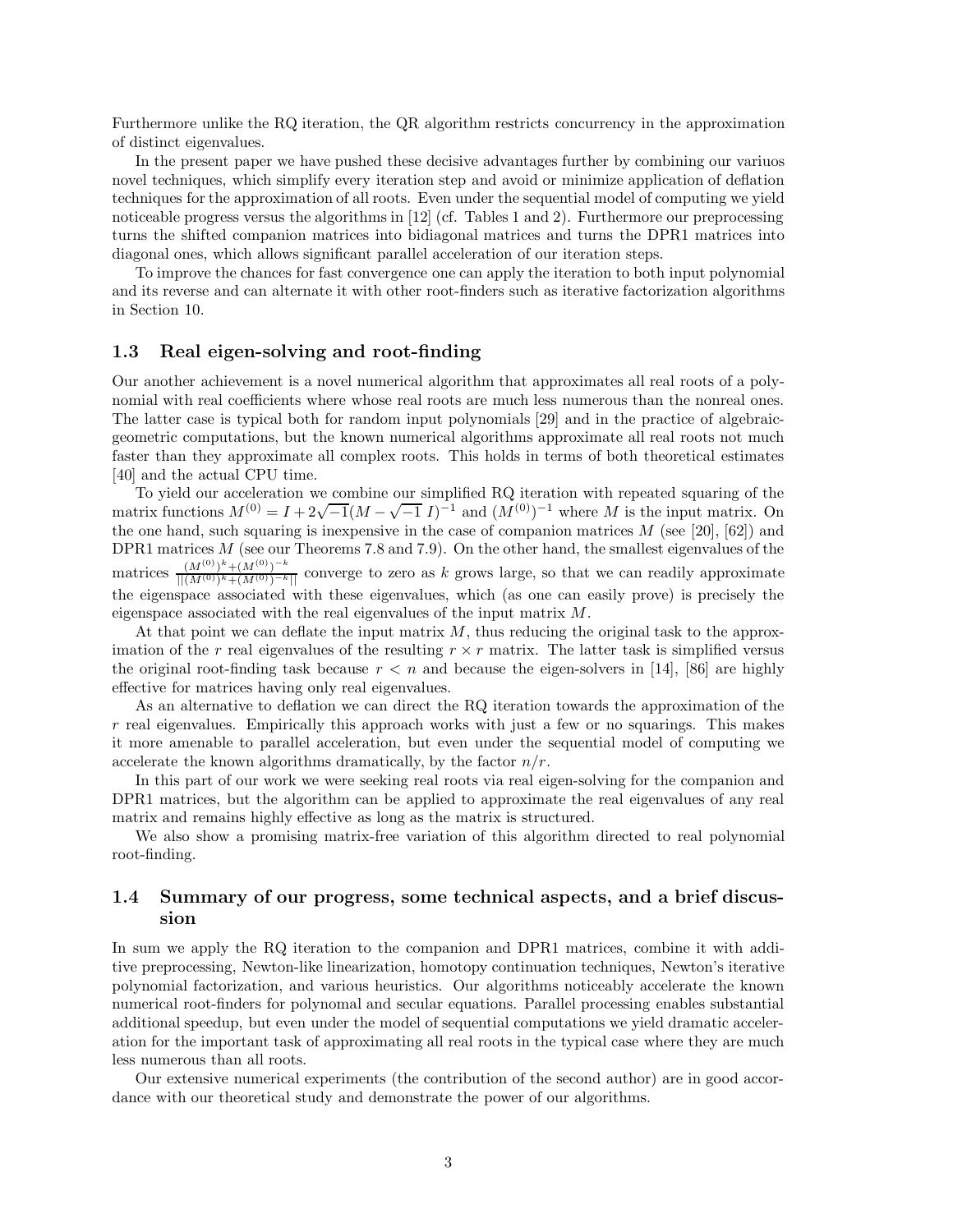Our techniques can be of independent interest. Some of them can be extended to root-finding for polynomial systems of equations (see Appendix D) and to real eigen-solving for real structured matrices.

There are various natural directions for advancing our study (see Section 12).

#### **1.5 Organization of the paper**

We organize our paper as follows. In the next two sections we recall some definitions and basic results on matrix computations and additive preprocessing. In Section 4 we recall and modify the RQ iteration, in particular by employing additive preprocessing. In Section 5 we describe Newtonlike linearization of the modified RQ iteration. In Sections 6 and 7 we apply these techniques to the companion and DPR1 generalized companion matrices, respectively, to devise our root-finders. In Sections 8 and 9 we present our real eigen-solver and real root-finder, respectively. In Section 10 we cover some iterative techniques for numerical factorization of a polynomial, which can be applied to deflation and can alternate with the steps of RQ iteration. In Section 11 we cover our numerical experiments. We leave Section 12 for a brief discussion. In the Appendix we recall a number of successful eigen-solving techniques and outline a sample extension to solving polynomial systems of equations.

## **2 Some definitions**

Hereafter "op" stands for "arithmetic operation".

 $M<sup>T</sup>$  is the transpose and  $M<sup>H</sup>$  is the Hermitian transpose of a matrix *M*.

 $(M_1, \ldots, M_k) = ((M_i^T)_{i=1}^k)^T$  is a  $1 \times k$  block matrix with the blocks  $M_1, M_2, \ldots, M_k$ .  $diag(M_1, \ldots, M_k) = diag(M_i)_{i=1}^k$  is a  $k \times k$  block diagonal matrix having the diagonal blocks  $M_1, \ldots, M_k$ .

 $O = O_{k,l}$  is the  $k \times l$  matrix filled with zeros.

 $I = I_k = (\mathbf{e}_j^{(k)})_{j=1}^k$  is the  $k \times k$  identity matrix with columns  $\mathbf{e}_1^{(k)}, \ldots, \mathbf{e}_k^{(k)}$ . To simplify the notation we drop the superscripts  $(k)$  and write  $\mathbf{e}_j = \mathbf{e}_j^{(k)}$  where this causes no confusion.

 $J = J_k = (\mathbf{e}_k, \dots, \mathbf{e}_1)$  is the  $k \times k$  reflection matrix,  $J^2 = I$ .

||*M*|| is the 2-norm of a matrix *M*.

Nonsingular matrices M and linear systems  $My = \mathbf{f}$  are *ill conditioned* where the condition numbers cond $(M) = ||M|| \, ||M^{-1}||$  are large (in the context of the computational task and computer environment) or equivalently where the matrices *M* are close to singular matrices. In this case the computation of the inverse matrices  $M^{-1}$  and the solution vectors **y** is prone to magnification of the input and rounding errors and requires higher precision [36], [37], [77], [78]. Otherwise the matrix and the linear systems are *well conditioned*.

 $\mathcal{R}(M) = {\mathbf{z} : \mathbf{z} = M\mathbf{y}$  over all vectors  $\mathbf{y}$  is the range of a matrix M.

 $\mathcal{N}(M) = {\mathbf{x} : M\mathbf{x} = \mathbf{0}}$  is its *null space*, made up of the *null vectors* **x**.

 $\rho = \dim(\mathcal{R}(M))$  is the rank of a matrix *M*.  $\nu = \dim(\mathcal{N}(M))$  is its nullity.

 $\nu + \rho = n$  for an  $n \times n$  matrix *M*.

S is a right (resp. left) *invariant subspace* or *eigenspace* of a matrix *M* if  $MS \subseteq S$  (resp.  $SM \subseteq S$ ). Suppose *B* and *C* are matrices of full rank,  $BM = LB$ , and  $MC = CL$ . Then  $\{L, B\}$  and  $\{L, C\}$ are left and right *eigenpairs* of the matrix *M*, respectively, and  $\{L, B, C\}$  is its *eigentriple*. If  $L = \lambda$ is a scalar,  $B = \mathbf{b}$  and  $C = \mathbf{c}$  are vectors, then  $\lambda = \lambda(M)$  is an eigenvalue of the matrix *M*, whereas **b** and **c** are the left and right associated eigenvectors.

 $\det(M - xI)$  is the *characteristic polynomial* of the matrix *M*. Its root of a multiplicity *v* is an eigenvalue  $\lambda(M)$  of algebraic multiplicity  $\nu = \nu(\lambda)$ .

The dimension  $\nu_q = \nu_q(\lambda)$  of the space of the right (as well as left) eigenvectors associated with an eigenvalue  $\lambda$  is its geometric multiplicity,  $\nu_q \leq \nu$ .

An eigenvalue is simple if its algebraic and geometric multiplicities are equal to one.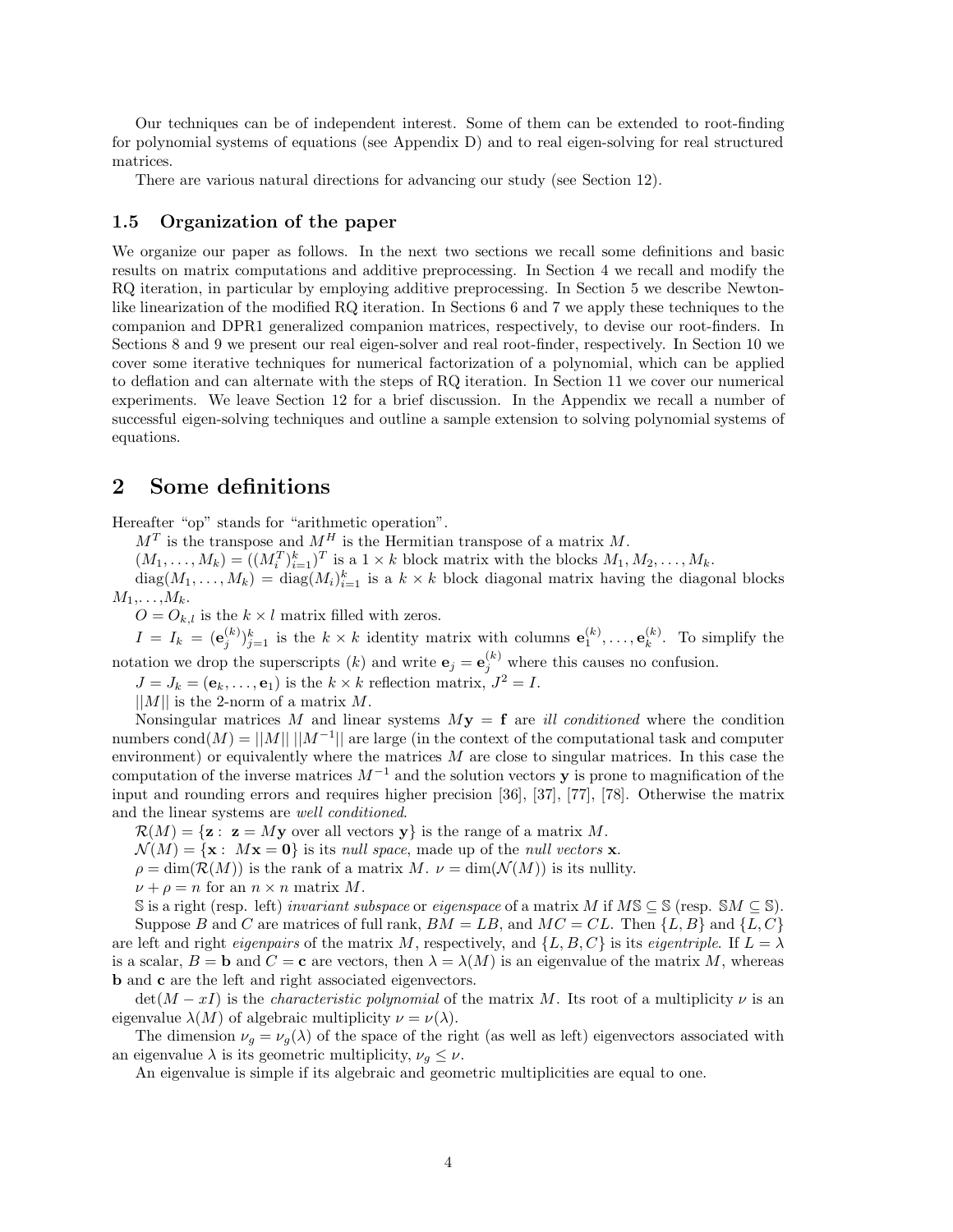Hereafter  $\lambda_j = \lambda_j(M)$  for  $j = 1, 2, ..., n$  denote the *n* eigenvalues repeated according to their algebraic multiplicities and listed in the nonincreasing order,

$$
|\lambda_1| \ge |\lambda_2| \ge \dots \ge |\lambda_n|.\tag{2.1}
$$

 $\Lambda_K(M)$  is the set  $\{\lambda_j\}_{j\in K}$  for a subset K of the set  $\{1, 2, ..., n\}$ .  $\Lambda(M) = \Lambda_K(M)$  for  $K =$  $\{1, 2, \ldots, n\}$ .  $\mathbb{S}_K = \mathbb{S}(M, \Lambda_K)$  and  $\mathbb{T}_K = \mathbb{T}(M, \Lambda_K)$  are the two eigenspaces of all left and right eigenvectors, respectively, associated with all eigenvalues in this set. The eigenspace  $\mathbb{S}_{\{1,\ldots,\nu\}}$  is *dominant* and the eigenspace  $\mathcal{S}_{\{\nu+1,\dots,n\}}$  is *dominated* if  $|\lambda_{\nu+1}/\lambda_{\nu}| < 1$ .

"The SMW formulae" is our abbreviation for the Sherman–Morrison–Woodbury inversion and determinantal formulae

$$
(K - UV^H)^{-1} = K^{-1} + K^{-1} U G^{-1} V^H K^{-1}, \ G = I_r - V^H K^{-1} U,
$$
\n(2.2)

$$
\det(K - UV^H) = (\det K) \det G \tag{2.3}
$$

where *M*,  $K \in \mathbb{C}^{n \times n}$ ,  $U, V \in \mathbb{C}^{n \times r}$ ,  $0 < r < n$ ,  $K = M + UV^H$ , and the matrices *M* and *K* are assumed to be nonsingular.

*Banded matrices*  $B = (b_{i,j})_{i,j}$  have a lower bandwidth *l* and an upper bandwidth *u* if  $b_{i,j} = 0$ where  $i - j > l$  or  $j - i > u$  (cf. [36, Section 1.2.1]). The inverse of such an  $n \times n$  matrix (if it is nonsingular) is a rank structured matrix defined by  $O((l + u + 1)n)$  parameters [85].

**Fact 2.1.** *Let an n* × *n banded matrix B have a lower bandwidth l and an upper bandwidth u. Then one can multiply this matrix by a vector by using*  $O((l + u + 1)n)$  *ops. The same cost bound holds for the solution of a linear system of equations with the coefficient matrix B provided the matrix and the system are nonsingular.*

**Theorem 2.1.** Let  $M_i = B_i + U_i V_i^H$ ,  $B_i \in \mathbb{C}^{n \times n}$ ,  $U_i, V_i \in \mathbb{C}^{n \times r}$  for  $1 \leq r \leq n$  and  $i = 1, 2$ . Then  $M = B + UV^H$  where  $M = M_1 M_2$ ,  $U = (U_1, B_1 U_2)$ ,  $V = (M_2^H V_1, V_2)$ ,  $U, V \in \mathbb{C}^{n \times (2r)}$ , and  $B = B_1 B_2 \in \mathbb{C}^{n \times n}$ . Furthermore if  $B_i$  are lower triangular matrices with bandwidths  $b_i$  for  $i = 1, 2,$ *then B is a lower triangular matrix with a bandwidth*  $b \leq b_1 + b_2$ .

**Corollary 2.1.** *Under the assumption of Theorem 2.1, let*  $b_i$  and  $r_i$  for  $i = 1, 2$  *denote fixed positive integers and let*  $n \to \infty$ *. Then it is sufficient to perform*  $O(n)$  *ops to compute* 

(a) the representation  $M = B + UV^H$  for the matrix  $M = M_1 M_2$ ,

*(b)* the representation of the lower triangular matrix  $B_1^{-1}$  ∈  $\mathbb{C}^{n \times n}$  *with*  $O(b_1 n)$  *parameters as a rank structured matrix (cf. [85]) and*

*(c)* the matrices  $U_-, V_− \in \mathbb{C}^{n \times r}$  such that  $M_1^{-1} = B_1^{-1} + U_- V_-^H$  provided that the matrices  $B_1$ *and M*<sup>1</sup> *are nonsingular.*

*Proof.* Part (a) is immediately verified. Part (b) is proved in [85]. Part (c) follows from the SMW formula  $(2.2)$ . 口

We use some results on computations with other structured matrices, e.g., Hankel, Toeplitz and Toeplitz-like (see [60] and the bibliography therein). We write

$$
F_{\mathbf{p}} = \begin{pmatrix} 0 & & & & -p_0 \\ 1 & \ddots & & & & \\ & \ddots & & & & \vdots \\ & & \ddots & & & \vdots \\ & & & 0 & -p_{n-2} \\ & & & & 1 & -p_{n-1} \end{pmatrix}, \quad Z_f = \begin{pmatrix} 0 & & & & f \\ 1 & \ddots & & & 0 \\ & \ddots & & & \vdots \\ & & \ddots & & \vdots \\ & & & 0 & 0 \\ & & & & 1 & 0 \end{pmatrix} .
$$
 (2.4)

Let *f* be a nonzero scalar. Then  $Z_f$  is the unit *f*-circulant matrix.  $Z = Z_0$  is the  $n \times n$  downshift matrix,  $F_{\mathbf{p}_i} = Z - \mathbf{e}_n \mathbf{p}^T$  is the companion matrix of a monic polynomial  $p(x) = x^n + \sum_{i=0}^{n-1} p_i x^i$ ,  $\mathbf{p} = (p_i)_{i=0}^{n-1}$ . Forward substitution supports the following result.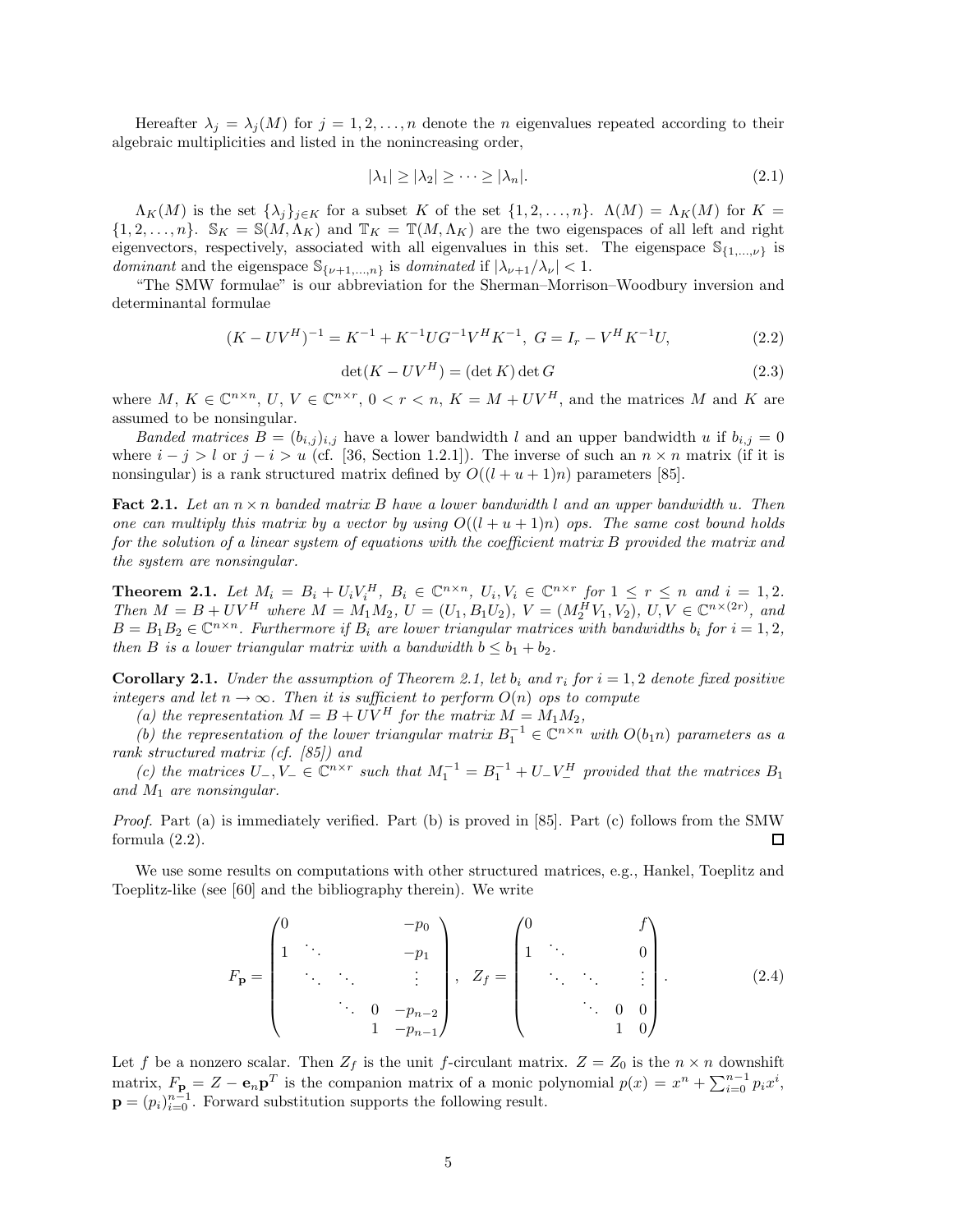**Lemma 2.1.** *Given a vector*  $\mathbf{w} = (w_i)_{i=0}^{n-1}$  *and a nonsingular*  $n \times n$  *diagonal matrix D, one can compute the vector*  $\mathbf{y} = (y_i)_{i=0}^{n-1} = (D + Z)^{-1}\mathbf{w}$  *in at most*  $2n - 1$  *ops.*  $2n - 2$  *ops are sufficient for computing the vector*  $\mathbf{z} = (I + aZ)^{-1}\mathbf{w}$  *for a fixed scalar a.* 

**Remark 2.1.** *Parallel acceleration of the latter computations by the factor*  $n/\log n$  *can be achieved based on Cyclic Reduction [72, Section 9.3], [75].*

## **3 Computation in the null space with additive preprocessing and augmentation**

Let us recall some results on additive preprocessing from [67, Theorem 3.1 and its corollaries].

**Theorem 3.1.** *Suppose M is an*  $n \times n$  *matrix having a rank*  $\rho$  *and the nullity*  $\nu = n - \rho$ *, U and V are two matrices of size*  $n \times r$ *, and the matrix*  $K = M + UV^H$  *is nonsingular. Then* 

$$
\nu \le \text{rank}(U) \le r, \quad \mathcal{N}(M) \subseteq \mathcal{R}(K^{-1}U). \tag{3.1}
$$

*Furthermore*  $\mathcal{R}(K^{-1}U) = \mathcal{N}(M)$  *if* rank $(U) = \nu$ *.* 

**Corollary 3.1.** *Under the assumptions of Theorem 3.1 (except for equation* rank $(U) = \nu$ ) we have  $(a)$   $\mathcal{R}(K^{-1}UX) = \mathcal{N}(M)$  *if*  $\mathcal{R}(X) = \mathcal{N}(MK^{-1}U)$ *, (b)* the converse is true if rank $(K^{-1}U) = r$ , and  $f(c)$   $\mathcal{N}(MK^{-1}U) = \mathcal{N}(I_{\nu} - V^H K^{-1} U)$  *if the matrix U has full rank.* 

#### **Recipes for computing the nullity of a matrix.**

The following observations (implied by Theorem 3.1 and Corollary 3.1) can be used for computing the nullity of a matrix. For  $n \times r$  matrices *U* and *V* and  $n \times n$  matrix *M* with a nullity  $\nu$ , the matrix  $K = M + UV^H$  is singular if  $r < \nu$  (in virtue of bounds (3.1)) but is likely to be nonsingular if  $r \geq \nu$  and if the matrices *U* and *V* are random or random structured (see [66] for specific probability estimates).

Let the matrix *K* be nonsingular. Then  $\mathcal{R}(K^{-1}U) = \mathcal{N}(M)$  for  $r = \nu$ , whereas  $\mathcal{R}(K^{-1}UX) =$  $\mathcal{N}(M)$  if  $r > \nu$  and if  $\mathcal{R}(X) = \mathcal{N}(MK^{-1}U) = \mathcal{N}(I_r - V^H K^{-1}U).$ 

Additive preprocessing  $A \implies A + UV^H$  and augmentations  $A \implies K = \begin{pmatrix} A & U \\ S & W \end{pmatrix}$  and  $A \implies$ 

 $\tilde{K} = \begin{pmatrix} W & S \ U & A \end{pmatrix} = \begin{pmatrix} O & I_r \ I_n & O \end{pmatrix}$ *I<sup>n</sup> O*  $\bigg\} K \begin{pmatrix} 0 & I_n \\ I_n & O \end{pmatrix}$ *I<sup>r</sup> O* are closely linked to each other and have similar power. Theorem 3.1 and other respective results can be extended to the augmented matrices *K* either directly or based on a factorization in [67, Theorem 4.3], which reduces augmentation to additive preprocessing.

We refer the readers to the papers [64], [67], and [68] on application of additive preprocessing and augmentation to regularization and preconditioning of matrix computations, in particular of the solution of linear systems of equations.

## **4 The RQ and SQ iterations with preprocessing**

The RQ (that is, Rayleigh quotient) iteration has an  $n \times n$  matrix M and its approximate eigenpair  $\{\lambda^{(0)}, \mathbf{w}_0\}$  as an input and recursively updates the eigenpairs as follows,

$$
\mathbf{y}_i = (M - \lambda^{(i)} I)^{-1} \mathbf{w}_i,\tag{4.1}
$$

$$
\lambda^{(i+1)} = \lambda^{(i)} + \frac{\mathbf{y}_i^H \mathbf{w}_i}{\mathbf{y}_i^H \mathbf{y}_i},\tag{4.2}
$$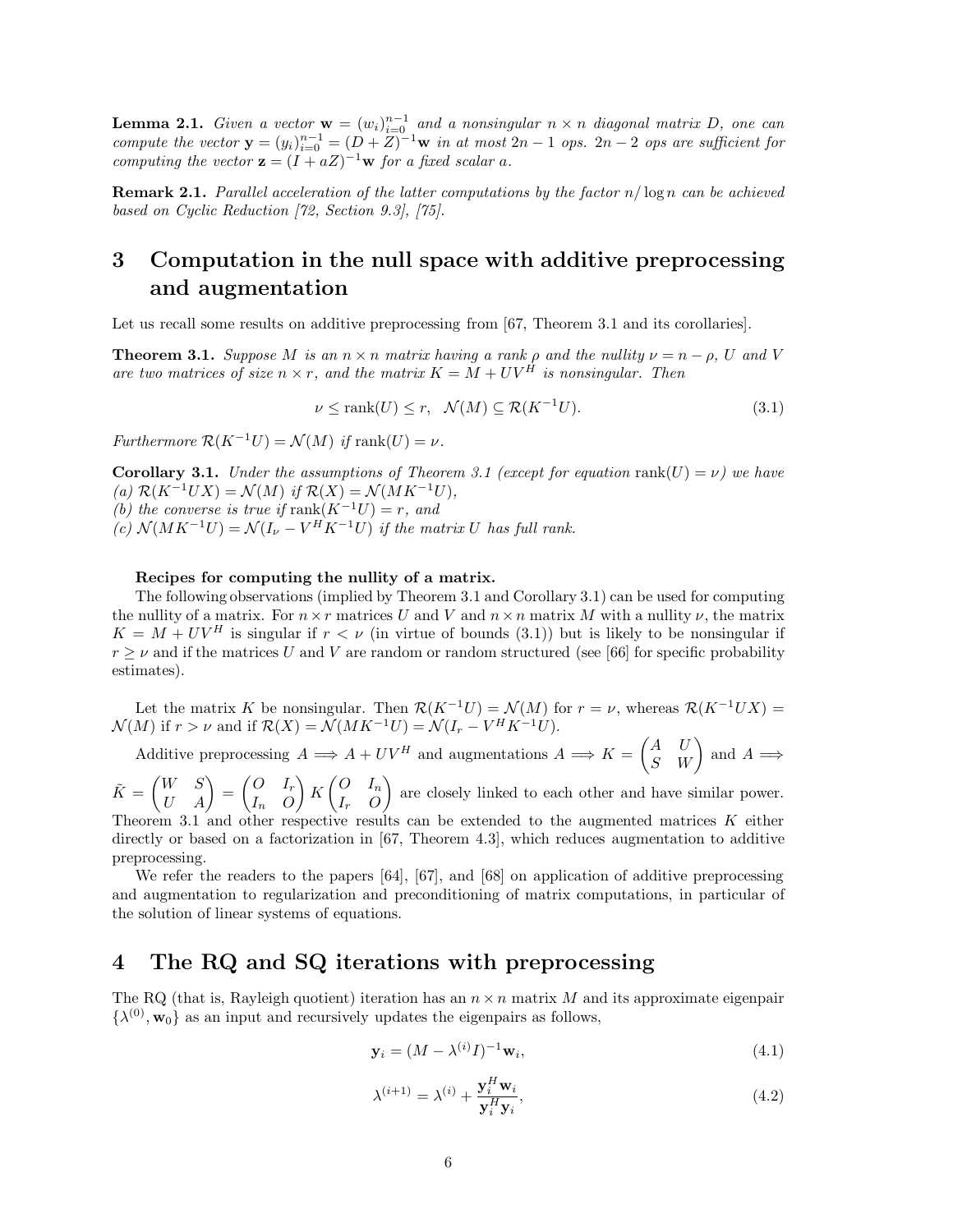$$
c_i \approx 1/\sqrt{\mathbf{y}_i^H \mathbf{y}_i}, \ \mathbf{w}_{i+1} = c_i \mathbf{y}_i
$$
\n(4.3)

for  $i = 0, 1, \ldots$  It stops and outputs the eigenpair  $\{\lambda^{(i)}, \mathbf{w}_i\}$  where

$$
||M\mathbf{w}_i - \lambda^{(i)}\mathbf{w}_i|| < \tau ||M\mathbf{w}_i|| \tag{4.4}
$$

for a fixed tolerance  $\tau$ . One can skip checking this bound where  $|\lambda^{(i+1)} - \lambda^{(i)}| > \tau |\lambda^{(i)}|$ .

The iteration extends the Power method

$$
\mathbf{y}_{i+1} = M\mathbf{y}_i/||M\mathbf{y}_i||, \ \lambda_1^{(i)} = \frac{\mathbf{y}_i^H \mathbf{y}_{i+1}}{\mathbf{y}_i^H \mathbf{y}_i}, \ i = 0, 1, \dots,
$$
\n(4.5)

where the pairs  $\{\lambda_1^{(i)}, \mathbf{y}_i\}$  converge to the eigenpair  $\{\lambda_1, \mathbf{x}_1\}$  provided  $\left|\frac{\lambda_2}{\lambda_1}\right| \leq \theta < 1$  and the eigenvalue  $\lambda_1$  is simple [36, Section 7.3.1], [78, Section 2.1.1]. The RQ iteration rapidly converges to an eigenpair  $\{\lambda_j, \mathbf{y}_j\}$  for almost any initial vector  $\mathbf{w}_0$  provided  $|\frac{\lambda_j - \lambda^{(0)}}{\lambda_k - \lambda^{(0)}}| \leq \theta < 1$  for all  $k \neq j$  and for  $\theta$  not close to one. Unless a reasonably close initial approximate eigenvalue is avai customary to choose the initial values  $\lambda^{(0)}$  on a large circle  $C_{c,\gamma} = {\lambda^{(0)} : |\lambda^{(0)} - c| = \gamma}$  for  $c = 0$ or  $c = \frac{1}{n}$  trace *M* and  $\gamma \approx 10||M||$ , say. Empirically this recipe works fine. Apart from rare cases of hard inputs, one can expect to have convergence in quite a small number of iteration loops (cf. Table 3).

Seeking all eigenvalues of an  $n \times n$  matrix *M* one can choose *hn* equally spaced initial points  $\lambda^{(0)}$  on the circle  $C_{c,\gamma}$  for  $h \geq 1$  (cf. [39]) and concurrently initialize the iteration at all of these points. Some processes can converge to the same eigenvalues from distinct initial approximations, but typically the iteration approximates a substantial fraction of the eigenvalues, if not all of them [39]. By combining this algorithm with deflation one can recursively approximate all eigenvalues.

The *i*th iteration loop (4.1)–(4.3) is essentially equivalent to computing Newton's update of an approximate eigenpair  $\{\lambda^{(i)}, \mathbf{y}_i\}$  (see [83], [70], and [78]), and this implies local quadratic convergence of the iteration.

*Subspace iteration* converges under weaker assumptions, whereas *Rayleigh–Ritz* (*Galerkin) techniques* spilt out the eigenspaces associated with a desired number of egenvalues and avoid convergence to the eigenpairs already approximated (see the Appendix and [8], [78]). Furthermore these methods update approximate eigenvectors and eigenspaces faster by employing all vectors from the Krylov linear space defined by all previously computed approximate eigenvectors instead of just the single most recent approximate eigenvector. In application to root-finding, however, this advantage should be weighed against the incurred increase of the computational cost of an iteration step (see Remark B.3).

According to both formal and empirical study, the RQ iteration remains effective wherever instead of the pairs  $\{\lambda^{(i+1)}, \mathbf{w}_{i+1}\}$  one computes approximations  $\{\lambda^{(i+1)}, \mathbf{\tilde{w}}_{i+1}\}$  such that  $(\lambda_g - \lambda^{(i+1)})^{-1} \gg$  $(\lambda_i - \tilde{\lambda}^{(i+1)})^{-1}$  unless  $j = g$ . Thus to save some ops, we can replace the values  $c_i$  in (4.3) with their approximations and (cf.  $[12]$ ) at the stage  $(4.2)$  of updating the eigenvalue replace the RQs with *simple quotients* (hereafter we refer to them as *SQs*),

$$
\lambda^{(i+1)} = \lambda^{(i)} + \frac{\mathbf{e}_j^H \mathbf{w}_i}{\mathbf{e}_j^H \mathbf{y}_i}, \ \mathbf{e}_j^H \mathbf{y}_i \neq 0. \tag{4.6}
$$

We can also simplify updating the eigenvectors in  $(4.3)$  by incorporating additive preprocessing  $M_i = M - \lambda^{(i)}I \rightarrow K_i = M_i + \mathbf{u}_i \mathbf{v}_i^H$  for appropriate pairs of vectors  $\mathbf{u}_i$  and  $\mathbf{v}_i$  such that the linear systems with the matrix  $K_i$  can be solved more easily than the ones with the matrix  $M_i$ . Indeed the eigenvectors associated with an eigenvalue  $\lambda_j$  are precisely the null vectors of the matrix  $M - \lambda_j I$ , and our results in the previous section can be applied. Therefore we can replace stage (4.1) in the RQ and SQ iterations with the computation of the vector  $y_i$  equal either to  $K_i^{-1}(1+g_i^{-1}\mathbf{u}_i\mathbf{v}_i^H K_i^{-1})\mathbf{w}_i$  for  $g_i = 1 - \mathbf{v}_i^H K_i^{-1} \mathbf{u}_i$  or to  $K_i^{-1} \mathbf{u}_i$ . We call the two resulting algorithms the *SMW* and *AP iterations*, respectively, each having the RQ and SQ variations. Hereafter we use the abbreviation "*AP*" for "additive preprocessor".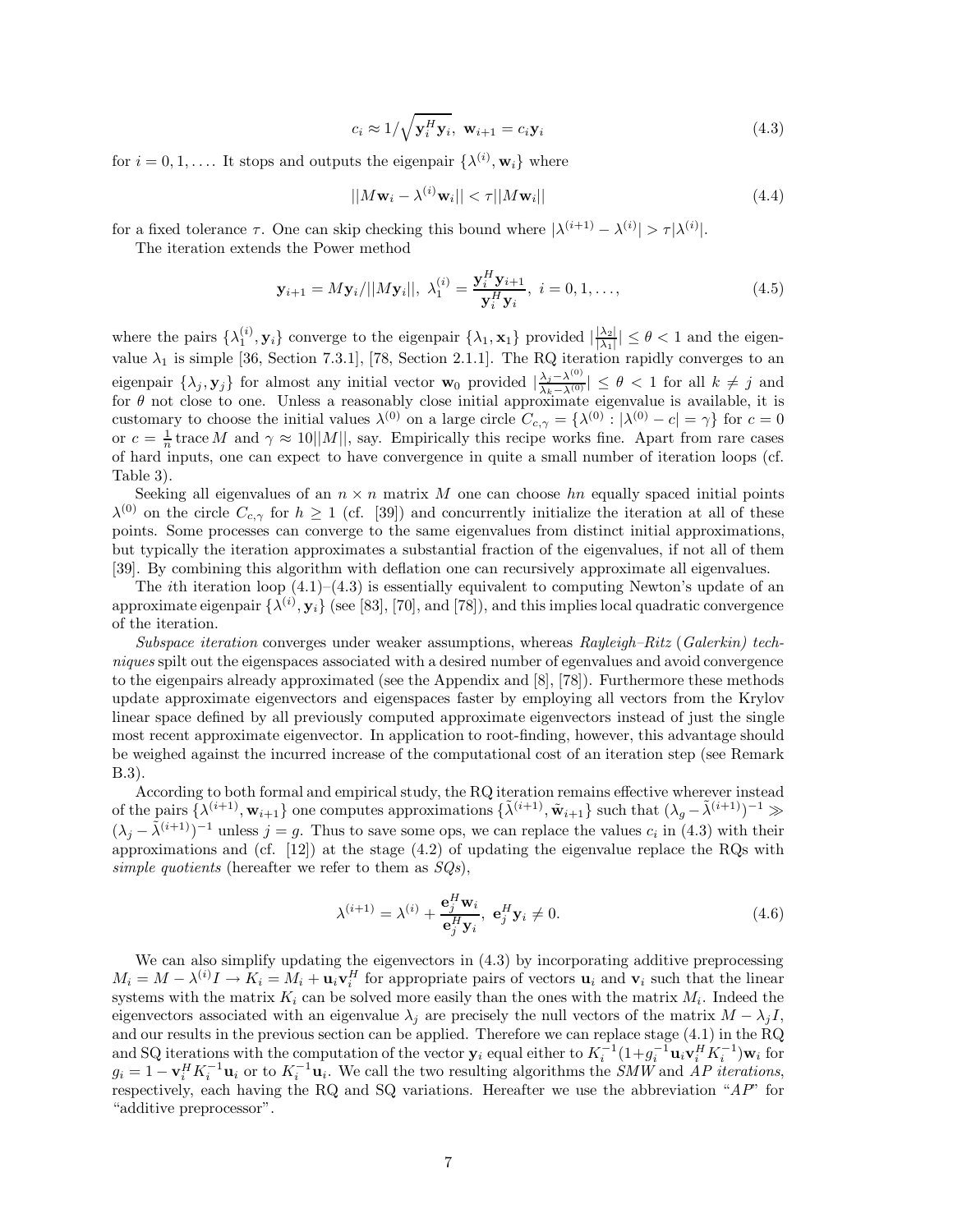For  $\lambda^{(i)}$  equal to an eigenvalue  $\lambda_j(M)$ , both *SMW* and *AP* iterations compute an associated eigenvector  $\mathbf{y}_i$ , due to the SMW formula and Corollary 3.1, respectively. For  $\lambda^{(i)}$  equal to an eigenvalue  $\lambda_i(M)$ , the SMW iteration produces the same approximations  $y_i$  as the RQ or SQ iterations up to rounding errors. The AP iteration computes distinct approximations but for  $\mathbf{u}_i = \theta_i \mathbf{y}_{i-1}$  and appropriate scalars  $\theta_i$  preserves local quadratic convergence of the RQ and SQ iterations [66], [71].

**Remark 4.1.** *Our approach can be extended to the approximation of an eigenvalue*  $\lambda_i(M)$  *having geometric multiplicity*  $\nu$  *or even a cluster or any fixed set of*  $\nu$  *simple eigenvalues for*  $1 \leq \nu \leq n$ *. One should seek eigenspaces instead of eigenvectors, employ*  $n \times \nu$  *matrices*  $U_i$  *and*  $V_i$  *instead of the vectors* **u***<sup>i</sup> and* **v***i, and apply the Rayleigh–Ritz (Galerkin) procedure in the Appendix or [8], [78] instead of RQ or SQ iteration. See some details in [71].*

## **5 AP iteration with Newton-like linearization**

**Theorem 5.1.** *Let*  $\{\lambda, X, Y\}$  *be an eigentriple of an*  $n \times n$  *matrix M where the eigenvalue*  $\lambda$  *has algebraic and geometric multiplicity ν (see the definitions in Section 2), and so X and Y are n* × *ν matrices.* Furthermore assume that U, V, X, and Y are  $n \times \nu$  matrices,  $0 \leq \nu \leq n$ , and a *triple*  $\{\tilde{\lambda}, \tilde{X}, \tilde{Y}\}\$  *approximates an eigentriple*  $\{\lambda, X, Y\}\$ *. Write*  $M(\lambda) = M - \lambda I$ ,  $\tilde{M} = M - \tilde{\lambda}I$ ,  $K = \tilde{M} + UV^H$ ,  $K(\lambda) = K - \lambda I$ , and  $\tilde{K} = K - \tilde{\lambda}I$  and suppose  $\tilde{K}^H \tilde{X} = V$ ,  $\tilde{K}\tilde{Y} = U$ , and the *matrices*  $K(\lambda)$  *and*  $\tilde{K}$  *are nonsingular. Write*  $\delta = \lambda - \tilde{\lambda}$  *and*  $\Delta = Y - \tilde{Y}$ *. Then* 

 $i)$   $X^H K(\lambda) = V^H$ ,  $K(\lambda) Y = U$ ,

 $\tilde{i}i) \Delta = \delta \tilde{K}^{-1} (I - \delta \tilde{K}^{-1})^{-1} \tilde{Y} = \delta \tilde{K}^{-1} \tilde{Y} + O(|\delta|^2),$ *iii*)  $\tilde{M}\tilde{Y} = \delta U T + O(|\delta|^2)$  *where*  $T = V^H \tilde{K}^{-2} U$ .

*Proof.* Part i) follows from Theorem 3.1. Next combine the equations  $K(\lambda)Y = U$ ,  $\tilde{K}\tilde{Y} = U$ ,  $K(\lambda) =$  $\tilde{K}-\delta I$  and deduce that  $\tilde{K}Y=U+\delta Y$ ,  $Y=\tilde{K}^{-1}U+\delta \tilde{K}^{-1}Y=\tilde{Y}+\delta \tilde{K}^{-1}Y$ . Consequently  $\Delta=Y \tilde{Y} = \delta \tilde{K}^{-1}Y$ , and so  $\Delta = \delta \tilde{K}^{-1} \tilde{Y} + \delta \tilde{K}^{-1} \Delta$ , implying part ii). Now recall that  $M(\lambda) = \tilde{M} - \delta I$ , and so  $M(\lambda)Y = (\tilde{M} - \delta I)Y = O$ . Consequently  $\tilde{M}Y = \delta Y = \delta \tilde{Y} + O(|\delta|^2)$ ,  $\delta \tilde{Y} = \tilde{M}\tilde{Y} + \tilde{M}\Delta + O(|\delta|^2)$ .  $\text{Replace } \Delta \text{ by its expression from part ii) and deduce that } \delta \tilde{Y} = \tilde{M}\tilde{Y} + \delta \tilde{M}\tilde{K}^{-1}\tilde{Y} + O(|\delta|^2).$  Substitute the equation  $\tilde{M} = \tilde{K} - UV^H$  and obtain that  $\delta \tilde{Y} = \tilde{M}\tilde{Y} + \delta \tilde{Y} - \delta UV^H \tilde{K}^{-1} \tilde{Y} + O(|\delta|^2)$ . Therefore  $\tilde{M}\tilde{Y} = \delta UV^H \tilde{K}^{-1} \tilde{Y} + O(|\delta|^2)$ . Substitute  $\tilde{Y} = \tilde{K}^{-1} U$  and  $T = V^H \tilde{K}^{-2} U$  and obtain part iii).

**Corollary 5.1.** *Under the assumptions of Theorem 5.1, let the matrix U have full column rank.* Then  $\delta T = G + O(|\delta|^2)$  where  $G = I_{\nu} - V^{\tilde{H}} \tilde{K}^{-1} U$  and  $T = V^{\tilde{H}} \tilde{K}^{-2} U + O(|\delta|^2)$ .

*Proof.* First recall that  $\tilde{M}\tilde{Y} = \tilde{K}\tilde{Y} - UV^H\tilde{Y} = U - UV^H\tilde{Y} = UG$ . Combine this equation with part ii) to obtain that  $\delta^{(i)}UT = UG + O(|\delta|^2)$  and arrive at the corollary.

Now assume an  $n \times n$  input matrix *M*, fix an initial approximation  $\lambda^{(0)}$  to its isolated eigenvalue *λ* of multiplicity *ν*, apply Newton-like linearization, that is recursively apply Theorem 5.1 and Corollary 5.1 deleting the terms in  $O(|\delta|^2)$ , and arrive at the following algorithm.

#### **Algorithm 5.1. AP iteration with Newton-like linearization 1.**

INITIALIZATION: *Compute the matrix*  $M_0 = M - \lambda^{(0)}I$ *. Set*  $i = 0$ *.* 

COMPUTATIONS:

- *1. Generate a pair of*  $n \times \nu$  *matrices*  $U_i$  *and*  $V_i$ *, of full rank*  $\nu$ *. Scale them to have the ratio*  $\frac{||U_i V_i^H||}{||M_i||}$  *neither small nor large.*
- 2. Compute the matrix  $K_i = M_i + U_i V_i^H$ , expected to be nonsingular.
- *3. Stop and output FAILURE if the matrix K<sup>i</sup> is singular. Otherwise compute the matrix*  $Y_i = K_i^{-1} U_i$ .
- 4. If the stopping criterion  $||M_iY_i|| \le t ||M|| ||Y_i||$  holds for a fixed tolerance *t*, output an *approximate eigenpair*  $\{\lambda_i, Y_i\}$  *and stop. Otherwise successively compute the matrices*  $Y_i = K_i^{-1} U_i, \ \tilde{Y}_i = K_i^{-1} Y_i, \ G_i = I_{\nu} - V_i^H Y_i, \ and \ T_i = V_i^H \tilde{Y}_i.$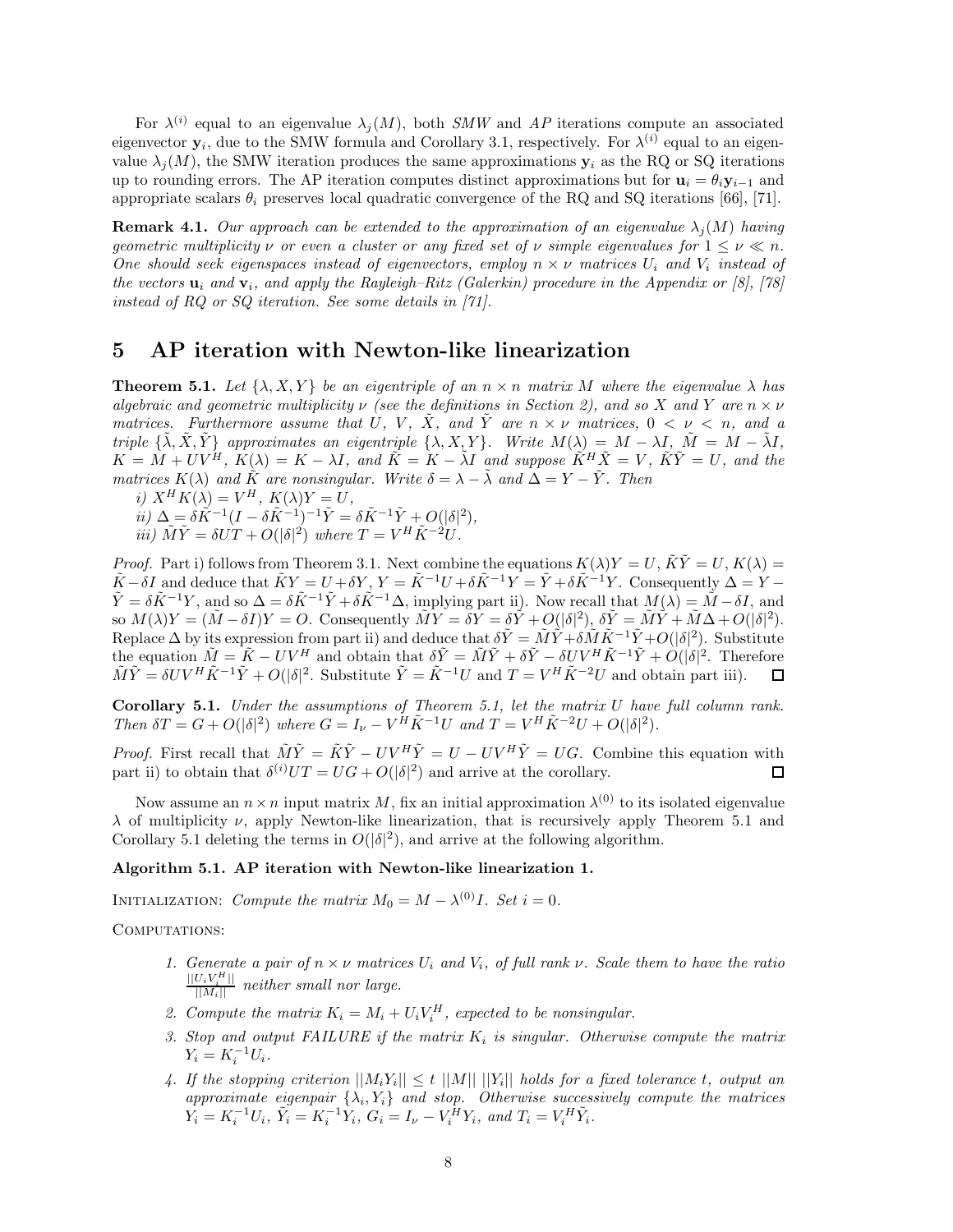- *5. Fix a pair of integers g and h in the range*  $r_{\nu,\nu} = \{1 \leq g \leq \nu, 1 \leq h \leq \nu\}$  *and compute* the scalar  $t_{g,h}^{(i)} = \mathbf{e}_g^T T_i \mathbf{e}_h$ . If  $t_{g,h}^{(i)} = 0$ , then remove the pair  $\{g,h\}$  from the range, that is *set*  $r_{\nu,\nu} \leftarrow r_{\nu,\nu} - \{g,h\}$ *, and repeat Stage 5.*
- *6. Otherwise compute the scalars*  $\delta^{(i)} = \frac{e_g^T G_i e_h}{t_{g,h}^{(i)}}$  $and \lambda^{(i+1)} \leftarrow \lambda^{(i)} + \delta^{(i)}$ .
- *7. Compute the matrix*  $M_{i+1} = M_i \delta^{(i)}I$ , increment the integer *i*:  $i \leftarrow i+1$  and reapply *the iteration loop, beginning with Stage 1.*

Correctness of the algorithm and its local quadratic convergence follow from Theorem 5.1 and Corollary 5.1.

**Remark 5.1.** One can choose the matrices  $U_i$  to simplify the computations in Algorithm 5.1 (cf. *the next two sections).*

**Remark 5.2.** Assume that the matrices  $X_i = K_i^{-H}V_i$ ,  $Y_i = K_i^{-1}U_i$ , and  $T_i = X_i^H Y_i$  are filled with *random and independent entries. Then the ratio*  $\frac{||T_i||}{||X_i|| \cdot ||Y_i||}$  *tends to be very large even in the case where the ratio n/ν is moderately large. In our tests, at the initial stages where the approximation errors*  $\delta^{(i)}$  *were not small, this ratio tended to be very large indeed in the case of random matrices*  $U_i$  *and*  $V_i$ *. We avoid this problem if we ensure small approximation errors*  $\delta^{(i)}$  *or if*  $M = M^H$  *and* if we choose  $V_i = U_i$ . In the latter case we have  $X_i = K_i^{-H}V_i = K_i^{-1}U_i = Y_i$  and  $X^H Y_i = ||Y_i||^2$ . *We can extend this technique heuristically to the case of non-Hermitian matrices M by first setting*  $V_i = U_i$  and then recursively redefining the matrix  $V_i \leftarrow K_i^{-1} Y_i$  until the norm  $||Y_i|| = ||V_i^H K_i^{-1} Y_i||$ *would grow to the desired level.*

**Remark 5.3.** *Corollary 5.1 implies that the norm*  $||G_i|| = O(|\delta^{(i)}|)$  *is small near an eigenvalue, which leads to numerical problems at the stage of computing the matrix Gi, but one can overcome them with the techniques in [64].*

**Remark 5.4.** *We can modify Algorithm 5.1 near the solution based on the representation of the*  $matrix K_{i+1}^{-1} = (K_i - \delta^{(i)}I)^{-1} = K_i^{-1}(I - \delta^{(i)}K_i^{-1})^{-1}$  as the formal power series  $\sum_{j=0}^{\infty} (\delta^{(i)})^j K_i^{-1-j}$ . *If the value*  $|\delta^{(i)}| ||K_i^{-1}||$  *is small, we can truncate this series to the first two terms and reduce the computation of the matrices*  $X_{i+1}$ ,  $Y_{i+1}$ ,  $G_{i+1}$ , and  $T_{i+1}$  to the solution of linear systems with the *same matrix*  $K_i^{-1}$ . Then we would only need its single factorization and would avoid factorization *of the matrices*  $K_{i+j}$  *for*  $j = 1$  *and possibly even for*  $j = 2, 3, \ldots$ *. An alternative of solving linear* systems with the two matrices  $K_i^{-1}$  and  $I - \delta^{(i)} K_i^{-1}$  can be also attractive where  $||\delta^{(i)} K_i^{-1}|| < 0.5$ , *say, so that the matrix*  $I - \delta^{(i)} K_i^{-1}$  *is strongly diagonally dominant.* 

Let us alternatively compute the scalars  $\delta = \delta^{(i)}$  and the matrices  $\Delta = \Delta^{(i)}$ .

Ignoring the terms in  $O((|\delta|+||\Delta||)|\delta|)$  deduce from part ii) of Theorem 5.1 that  $\tilde{M}\Delta \approx \delta M\tilde{K}^{-1}\tilde{Y}$ . Furthermore we have  $\tilde{M}Y = (M - \tilde{\lambda}I)Y = (M - \lambda I + \delta I)Y$ . Consequently  $\tilde{M}Y = \delta Y$  because  $MY = \lambda Y$ . It follows that  $\tilde{M}\Delta = \tilde{M}Y - \tilde{M}\tilde{Y} = \delta Y - \tilde{M}\tilde{Y} \approx \delta \tilde{Y} - \tilde{M}\tilde{Y}$ . Combine the two expressions for  $\tilde{M}\Delta$  and obtain that  $\delta(\tilde{Y}-\tilde{M}\tilde{K}^{-1}\tilde{Y})\approx \tilde{M}\tilde{Y}$  and consequently

$$
\delta \mathbf{e}_g^{(n)T} (\tilde{Y} - \tilde{M}\tilde{K}^{-1}\tilde{Y}) \mathbf{e}_h^{(\nu)} \approx \mathbf{e}_g^{(n)T} \tilde{M}\tilde{Y} \mathbf{e}_h^{(\nu)} \text{for all pairs of } g \text{ and } h. \tag{5.1}
$$

Based on these equations we can modify Algorithm 5.1 as follows.

#### **Algorithm 5.2. AP iteration with Newton-like linearization 2.**

Initialization and Stages 1–4 of Computations *are as in Algorithm 5.1. Modify the rest of its* COMPUTATIONS *as follows.* 

*5. Fix a pair of integers g* and *h* in the range  $r_{n,\nu} = \{1 \leq g \leq n, 1 \leq h \leq \nu\}$  and compute the scalar  $t_{g,h}^{(i)} = \mathbf{e}_g^{(n)T} (Y_i - M_i K_i^{-1} Y_i) \mathbf{e}_h^{(\nu)}$ . If  $t_{g,h}^{(i)} = 0$ , then remove the pair  $\{g,h\}$  from the *range, that is set*  $r_{n,\nu} \leftarrow r_{n,\nu} - \{g, h\}$ *, and repeat Stage 5.*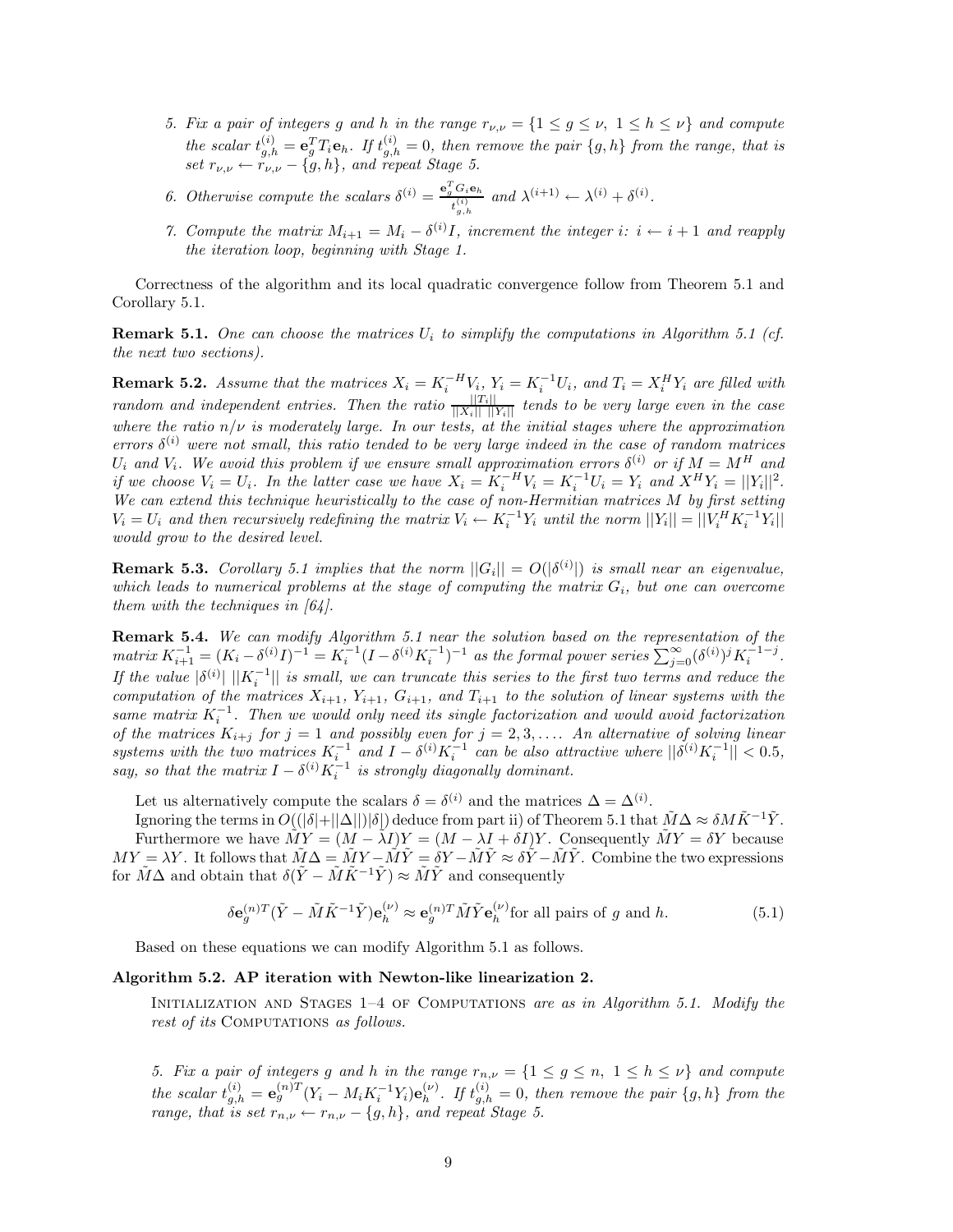*6. Otherwise compute the scalars*  $\delta^{(i)} = \frac{e_g^{(n)T} M_i Y_i e_h^{(i)}}{t_g^{(i)} h}$  and  $\lambda^{(i+1)} = \lambda^{(i)} + \delta^{(i)}$  and the vector  $\frac{1}{2}$  $\Delta_i = \delta^{(i)} \tilde{\Delta}_i.$ 

*7. Compute the matrix*  $M_{i+1} = M_i - \delta^{(i)}I$ , increment the integer  $i: i \leftarrow i+1$  and reapply the *iteration loop, beginning with Stage 1.*

Correctness of the algorithm follows from part ii) of Theorem 5.1 and equations (5.1). Recall that  $K_i = M_i + U_i V_i^H$ , deduce that  $I - M_i K_i^{-1} = U_i V_i^H K_i^{-1}$  and therefore  $Y_i - M_i K_i^{-1} Y_i =$  $U_i V_i^H K_i^{-1} Y_i$ , and obtain yet another modification of the previous algorithms.

#### **Algorithm 5.3. AP iteration with Newton-like linearization 3.**

INITIALIZATION AND STAGES 1-4, 6 AND 7 OF COMPUTATIONS *are as in Algorithm 5.2. Modify Stage 5 of its* COMPUTATIONS *as follows.* 

*5. Fix a pair of integers g* and *h* in the range  $r_{n,\nu} = \{1 \leq g \leq n, 1 \leq h \leq \nu\}$  and compute the scalar  $t_{g,h}^{(i)} = \mathbf{e}_g^{(n)T} U_i V_i^H K_i^{-1} Y_i \mathbf{e}_h^{(\nu)}$ . If  $t_{g,h}^{(i)} = 0$ , then remove the pair  $\{g,h\}$  from the range, *that is set*  $r_{n,\nu} \leftarrow r_{n,\nu} - \{g, h\}$ *, and repeat Stage 5.* 

Algorithms 5.1–5.3 output the same values up to the perturbations of the order quadratic in  $|\delta^{(i)}|$  and  $||\Delta_i||$ , and so our previous analysis can be extended. Our experiments have showed quite similar convergence patterns for all three algorithms, but the arithmetic cost of an iteration loop in their application to companion and generalized companion matrices a little varies (see Tables 1 and 2 in the next sections).

In all three algorithms we can choose additive preprocessors  $U_i V_i^H$  for which the subsequent computations are simplified. E.g., we can turn a Hessenberg matrix  $M_i$  into a  $2 \times 2$  block triangular matrix  $K_i$  having two Hessenberg diagonal blocks. In the next sections we yield more substantial simplifications where the matrices  $M_i$  are already quite simple.

## **6 Polynomial root-finding via eigen-solving for companion matrices**

#### **6.1 A companion matrix and its eigenspaces**

The *n* roots  $\lambda_1, \ldots, \lambda_n$  of a monic polynomial  $p(x) = \sum_{i=0}^n p_i x^i = \prod_{j=1}^n (x - \lambda_j)$  with the coefficient vector  $\mathbf{p} = (p_i)_{i=0}^{n-1}$  are precisely the *n* eigenvalues of the associated companion matrix  $F_{\mathbf{p}}$  in (2.4). (Here we assume that  $p_n = 1$ , but see Remark 6.1.) We can approximate the roots by applying the algorithms in the previous sections to the matrix *F***<sup>p</sup>** and by exploiting its structure. One can immediately verify the following facts and corollary.

**Fact 6.1.** *Any eigenvalue*  $\lambda_j = \lambda_j(F_p)$  *has a left eigenvector*  $\mathbf{y}_j^T = (\lambda_j^{i-1})_{i=1}^n$ .

**Corollary 6.1.** *Suppose a companion matrix*  $F_{\bf p}$  *has n distinct simple eigenvalues*  $\lambda_j = \lambda_j(F_{\bf p})$  *for*  $j = 1, 2, ..., n$ . Then  $Y F_{\mathbf{p}} Y^{-1} = \text{diag}(\lambda_j)_{j=1}^n$  where  $Y = (\mathbf{y}_j^T)_{j=1}^n = (\lambda_j^{i-1})_{j,i=1}^n$ .

**Fact 6.2.** *Assume a companion matrix F***<sup>p</sup>** *defined by the coefficient vector* **p** *of a monic polynomial*  $p(x) = \sum_{i=0}^{n} p_i x^i$  and let  $r(x) = \frac{u(x)}{w(x)}$  be a rational function for two polynomials  $u(x)$  and  $w(x)$ such that the matrix  $w(F_p)$  is nonsingular. Let  $\lambda_j = \lambda_j(F_p)$  and  $r(\lambda_j)$  for  $j = 1, 2, ..., n$  denote *the eigenvalues of the matrices F***<sup>p</sup>** *and r*(*F***p**)*, respectively, which share their associated eigenvectors* for every j. If  $p_{\mathbf{r}}(x) = \prod_{j=1}^{n} (x - r(\lambda_j)) = x^n + \sum_{i=0}^{n-1} p_{\mathbf{r},i} x^i$  and  $\mathbf{p}(\mathbf{r}) = (p_{\mathbf{r},i})_{i=0}^{n-1}$  is the vector of *the n trailing coefficients of this polynomial, then the matrix*  $F_{p(r)}$  *has eigenvalues*  $r(\lambda_j)$  *and the associated left eigenvectors*  $(r(\lambda_j^{i-1}))_{i=1}^n$  *for*  $j = 1, 2, ..., n$ *.*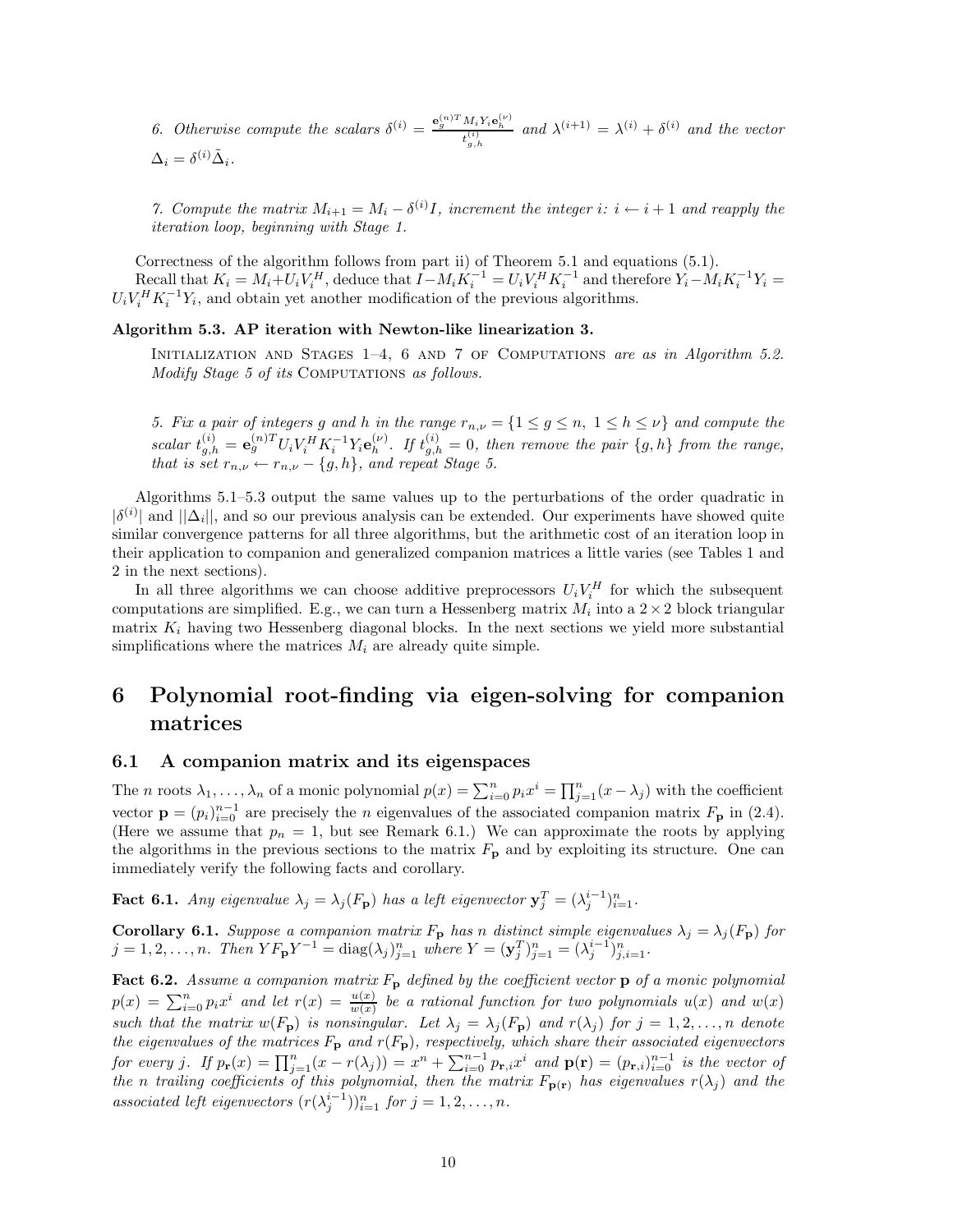The monic polynomials  $p_{rev}(x) = \frac{1}{p_0} x^n p(1/x) = \sum_{i=0}^n \frac{p_i}{p_0} x^{n-i} = \prod_{j=1}^n (x - \frac{1}{\lambda_j})$  (where  $p_0 \neq 0$ ),  $p_a(x) = a^n p(x/a)$  (for a scalar  $a \neq 0$ ), and  $p(x - \mu) = q(x) = \sum_{i=0}^n q_i x^{n-i} = \prod_{j=1}^n (x - (\lambda_j + \mu))$ have the roots  $1/\lambda_j$ ,  $a\lambda_j$ , and  $\lambda_j + \mu$ , respectively, for  $j = 1, 2, ..., n$ . Let  $\mathbf{p}_{rev}$ ,  $\mathbf{p}_a$ , and **q** denote the coefficient vectors of the polynomials  $p(x)$ ,  $p_a(x)$ , and  $q(x)$  above. Then the matrices  $F_{\textbf{p}_{rev}}$ , *F*<sub>**p**<sub>a</sub></sub>, and *F*<sub>**q**</sub> share their eigenvalues but not eigenspaces with the matrices  $F_{\bf p}^{-1}$ ,  $aF_{\bf p}$ , and  $F_{\bf p} - \mu I$ , respectively. For  $p_0 \neq 0$  we have

$$
F_{\mathbf{p}}^{-1} = Z^{T} - \left(\frac{p_{i}}{p_{0}}\right)_{i=1}^{n} \mathbf{e}_{1}^{T} = J F_{\mathbf{p}_{\text{rev}}} J. \tag{6.1}
$$

Since  $J = J^{-1}$ , it follows that the matrices  $F_{\mathbf{p}}^{-1}$  and  $F_{\mathbf{p}_{rev}}$  share their eigenvalues, whereas  $J\mathbf{v}$  is an eigenvector of the matrix  $F_{\mathbf{p}_{rev}}$  if and only if **v** is a common eigenvector of the matrices  $F_{\mathbf{p}}^{-1}$  and  $F_{\bf p}$ .

Computation of the coefficients of the polynomial  $p(x - \mu)$  takes  $O(n \log n)$  ops (see, e.g., [60]). Generally this may require a substantial increase of the input precision, but not for the shifts  $\mu$  into the points  $-\frac{p_{n-1}}{np_n} = \frac{1}{n}$  trace  $(F_p)$  and  $-n\frac{p_0}{p_1} = n/\text{trace}(F_p^{-1})$  (where  $p_1 \neq 0$ ) because the scaled trace (resp. its reciprocal) is the average value of the roots of the polynomial  $p(x)$  (resp.  $p_{rev}(x)$ ).

**Remark 6.1.** *Scaling by*  $\frac{1}{p_n}$  *reduces any polynomial*  $p(x) = \sum_{i=0}^n p_i x^i$  *with*  $p_n \neq 0$  *to the case of monic polynomial. If*  $p_n \approx 0$ *, however, then one may prefer to use the recipes in [41], [21] or to work with the reverse of the polynomial*  $q(x) = p(x - s)$  *for a scalar s such that the value*  $|q(0)|$  *is not small; in particular one can choose*  $s = 0$  *if the value*  $|p(0)|$  *is not small.* 

#### **6.2 The RQ iteration and its acceleration**

Suppose we apply the RQ iteration in  $(4.1)$ – $(4.4)$  to the matrix  $F_{p}$ . The iteration updates the approximations to an eigenvector in 8*n* ops based on the SMW formula (cf. (4.1) and (2.2)) and to an eigenvalue in 4*n* ops (cf. (4.2)), computes a square root and performs *n* ops for scaling in (4.3), and uses  $9n - 2$  ops for testing stopping criterion (4.4).

We can employ the Subspace iteration and the Rayleigh–Ritz (Galerkin) methods, which have some benefits cited in Section 4, but so far this has problems where the computations invloves only a small number of preceding eigenvalues. Otherwise there is a research challenge of preserving both matrix structure and fast (even local) convergence (see Remark B.3).

In this subsection we advance into the opposite direction of decreasing the cost bounds per iteration loop by such means as employing the SQ iteration and additive preprocessing and modifying the stopping criterion.

- 1. The SQ iteration in Section 4 updates an eigenvalue in two ops and enables us to skip scaling.
- 2. With the *simplifying AP*  $\mathbf{pe}_n^T$  we update an approximate eigenvector in  $2n 1$  ops per step by modifying expression (4.1) as follows,

$$
\mathbf{y}_i = (F_{\mathbf{p}} - \lambda^{(i)}I + \mathbf{p}\mathbf{e}_n)^{-1}\mathbf{p} = (Z - \lambda^{(i)}I)^{-1}\mathbf{p} \text{ for } |\lambda^{(i)}| \ge 1.
$$
 (6.2)

Likewise with the *simplifying*  $AP(\mathbf{p}+\mathbf{e}_1+\lambda^{(i)}\mathbf{e}_n)\mathbf{e}_n^T$  we can update an eigenvector in at most  $2n - 2$  ops as follows,

$$
\mathbf{y}_i = (F_\mathbf{p} - \lambda^{(i)}I + (\mathbf{p} + \mathbf{e}_1 + \lambda^{(i)}\mathbf{e}_n)\mathbf{e}_n)^{-1}(\mathbf{p} + \mathbf{e}_1 + \lambda^{(i)}\mathbf{e}_n) \text{ for } |\lambda^{(i)}| \le 1 \quad (6.3)
$$

where  $F_{\bf p} - \lambda^{(i)}I + (\bf p + e_1 + \lambda^{(i)}e_n)e_n = (I - \lambda^{(i)}Z)Z_1$ . In both cases we can compute the vector  $\mathbf{y}_i$  in less than 2*n* ops in virtue of Lemma 2.1 and can readily employ concurrency for further acceleration (see Remark 2.1).

The matrix  $Z - \lambda^{(i)}I$  is well conditioned for  $|\lambda^{(i)}| \geq 1$ , whereas the matrix  $I - \lambda^{(i)}Z$  is well conditioned for  $|\lambda^{(i)}| \leq 1$ . In fact we have more options because we can shift to the matrices  $F_{\mathbf{p}_{rev}}$  or  $F_{\mathbf{p}}^{-1} = JF_{\mathbf{p}_{rev}}J$  assuming w.l.o.g. that  $p_0 \neq 0$ .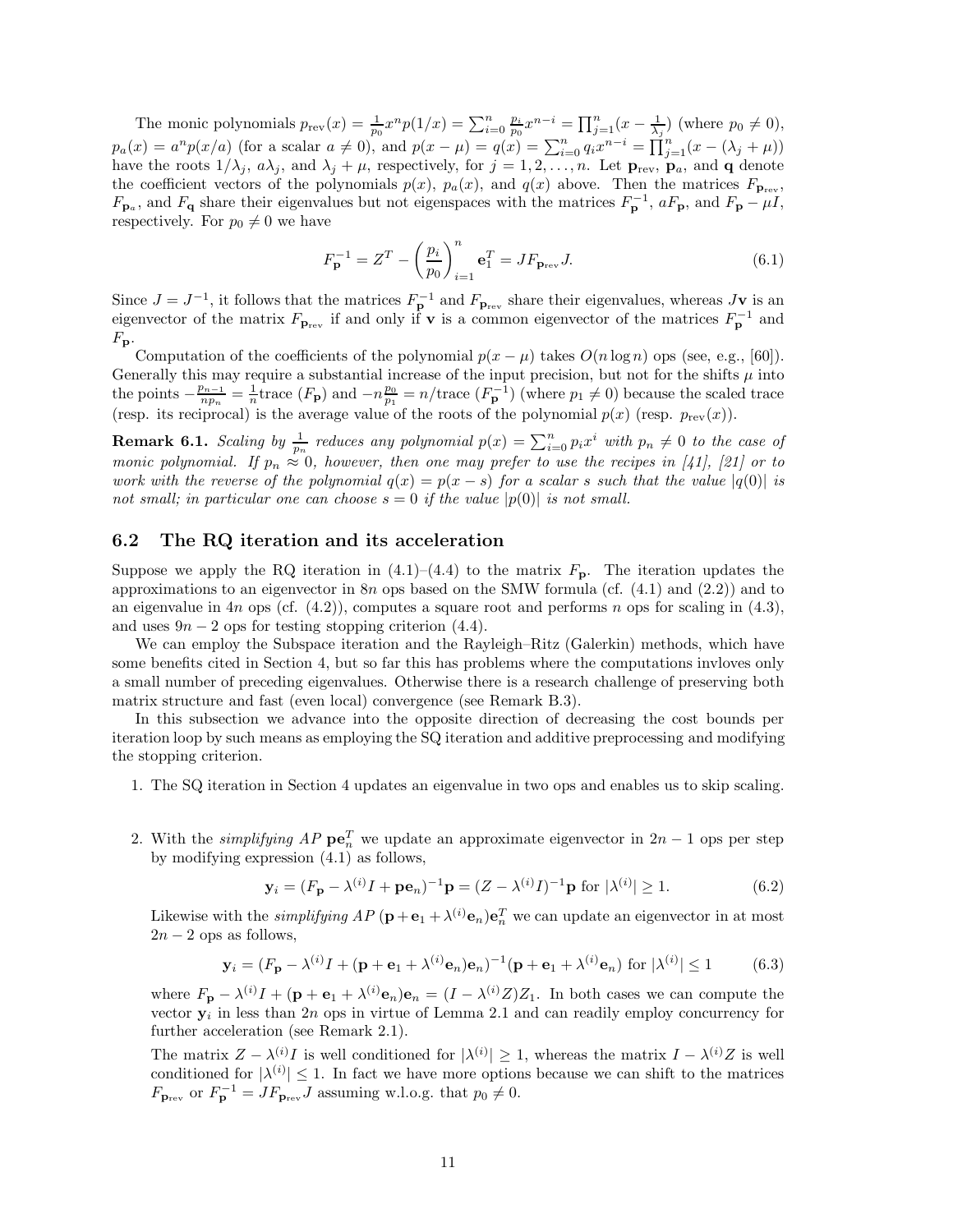- 3. We can save *n* ops in approximating an eigenvector if we replace the matrix *F***<sup>p</sup>** with its transpose  $F_{\bf p}^T$ , which preserves the spectrum of  $F_{\bf p}$ . Indeed  $(Z - \mu I)^{-T}$ **e**<sub>*n*</sub> =  $(Z^T - \mu I)^{-1}$ **e**<sub>*n*</sub> =  $(\mu^{i-n})_{i=0}^{n-1}$ . If  $\mu$  is an eigenvalue, then this is an associated eigenvector of the matrix  $F_{\mathbf{p}}^T$  (see Fact 6.1).
- 4. In the stopping criterion we only need about 4*n* ops if instead of bound (4.4) we test whether  $|p(\lambda^{(i)})| \leq u s(\lambda^{(i)})$  $|p(\lambda^{(i)})| \leq us(\lambda^{(i)})$  for the unit roundoff (machine epsilon) *u* (cf. [5, Section 4]) and for  $s(\lambda) = \sum_{i=0}^{n} (4i+1) |p_i| |\lambda^{(i)}|^j$ . Furthermore since  $\mathbf{x}_i = (\lambda_i^h)_{h=0}^{n-1}$  is a left (resp. right) eigenvector  $j=0$   $(4j+1)$   $|p_j|$   $|\lambda^{(i)}|^j$ . Furthermore since  $\mathbf{x}_j = (\lambda_j^h)_{h=0}^{n-1}$  is a left (resp. right) eigenvector associated with an eigenvalue  $\lambda_j$  of the matrix  $F_{\mathbf{p}}$  (resp. of  $F_{\mathbf{p}}^T$ ) (cf. Fact 6.1), we can skip testing unless the ratio of two fixed consecutive components of the current approximation to an eigenvector is close to  $\lambda^{(i)}$  and unless the value  $|\lambda^{(i)} - \lambda^{(i-1)}|$  is small enough.

In our experiments a few initial steps of our simplified iteration (which employed equation (6.2) and a simplifying AP) and of the original RQ or SQ iteration with no preprocessing have regularly produced approximations to an eigenvalue of about the same quality. Then our simplified iteration stopped refining these approximations any further. At this point, however, we shifted to the RQ or SQ iteration with no preprocessing. Finally, having computed an approximation that was reasonably close to an eigenvalue, we refined it by applying Algorithm 5.1 or 5.3 with the same simplifying APs. Our tests confirm fast convergence of this three-stage iteration (see Tables 5–8 in Section 11).

Table 1 displays the numbers of ops per step in these variations of the SQ iteration where "GE" stands for "Gaussian elimination". In the ops count for Algorithms 5.1 and 5.3 we assumed that  $t_{g,h}^{(i)} \neq 0$ , that is the denominators have not vanish, already for the first choices of the pairs  $\{g,h\}$ .

Table 1: Number of ops per an SQ loop in four algorithms applied to an  $n \times n$  companion matrix

|     |                 | algorithm $\left[\frac{\text{SQ}}{\text{GE}}\right]\left[\frac{\text{SQ}}{\text{AP}}\right]\left[\frac{\text{Alg. 5.1}}{\text{SQ}}\right]\left[\frac{\text{Alg. 5.3}}{\text{Alg. 5.3}}\right]\left[\frac{\text{AQ}}{\text{AP}}\right]$ |        |
|-----|-----------------|----------------------------------------------------------------------------------------------------------------------------------------------------------------------------------------------------------------------------------------|--------|
| ops | $7n-3$   $2n+3$ | $4n+1$                                                                                                                                                                                                                                 | $3n+4$ |

Concurrent appplication of our iterations to the matrices  $F_{\mathbf{p}_{rev}}$ ,  $F_{\mathbf{p}_a}$ ,  $F_{\mathbf{q}}$ ,  $F_{\mathbf{p}}^{\text{-1}}$ ,  $aF_{\mathbf{p}}$ , and  $F_{\mathbf{p}} - \mu I$ <br>(see Section 6.1) would increase the chances to approximate a sufficientl between the successive deflations.

#### **6.3 Initialization and continuous scaling**

One can apply the standard initialization recipes for polynomial root-finding, in particular Bini's effective heuristic algorithm in [5, Section 2], which invloves  $O(n \log n)$  ops. According to Bini's tests in [5] the algorithm produces reasonable approximations to all root radii, that is to the distances  $r_j = |\lambda_j|, j = 1, \ldots, n$  from the roots to the origin. Then, according to Bini's recipe, one should uniformly distribute *hn* initial approximations for a fixed  $h \ge 1$  (e.g.,  $h = 3 \log_2 n$ ) in the respective narrow annuli lying about the circles  $\{x : |x| = r_i\}$ ,  $j = 1, \ldots, n$ . Some sets of circles can lie close to each other and be covered by the same annuli. According to the tests in [5] and [12], this initialization policy enables quite fast convergence and decreases the chances for recomputing the roots already computed. For some input polynomials some roots can still be missing, but one can obtain more roots by applying the iteration concurrently to the polynomials  $p(x)$ ,  $p_{rev}(x)$ , and possibly  $p(x - s)$  and  $p_{rev}(x - s_1)$  for some selected shifts *s* and  $s_1$ , e.g., for the shifts  $s = -\frac{p_{n-1}}{np_n}$ and  $s_1 = -\frac{p_1}{np_0}$  into the average values of the roots.

Standard support for initialization also comes from homotopy continuation techniques. One can first choose a family of polynomials  $p(u, x)$  continuously depending on a real parameter  $u$  in a fixed range [ $s, t$ ] where  $s < t$  and the roots of a polynomial  $p(s, x)$  are easy to approximate, whereas  $p(t, x) = p(x)$ . Then one can choose a sequence of values  $u_0 = s, u_1, \ldots, u_q = t$  with sufficiently small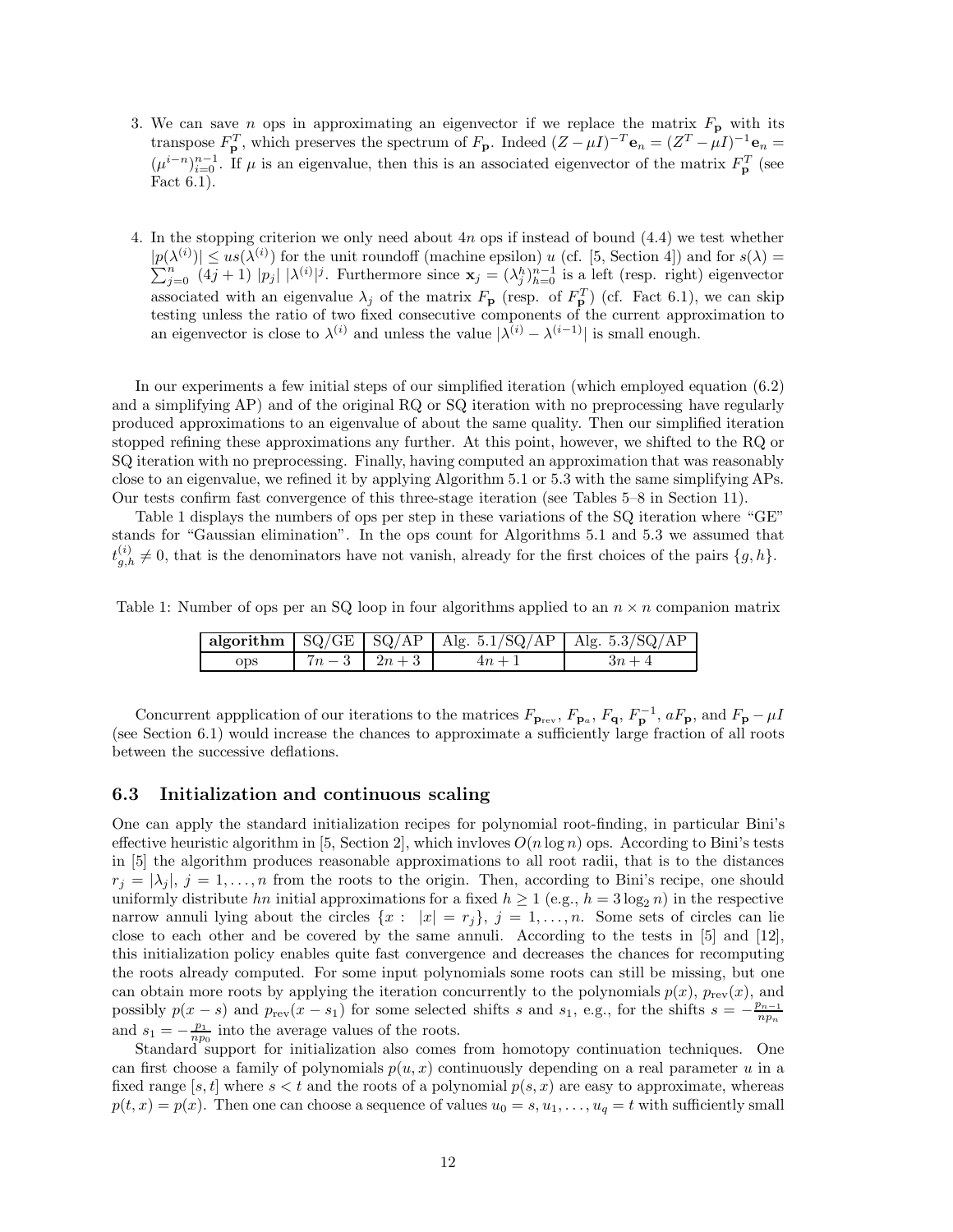step sizes  $|u_{k+1} - u_k|$  for all *k* and recursively approximate the roots of the polynomial  $p(u_{k+1}, x)$ by using the initial approximations by the computed roots of the polynomial  $p(u_k, x)$  for  $k =$  $0, 1, \ldots, q-1.$ 

In the most customary variant of this process (cf., e.g., [44]), one chooses  $s = 0, t = 1$ , and  $p(u,x) = p(x) + (1-u)a^n$  where the value |*a*| is large enough so that the values  $a\omega_n^j$  (for  $j =$  $0, 1, \ldots, n-1$  and  $\omega_n$  denoting a primitive *n*th root of one) are reasonable initial approximations to the roots  $\lambda_j^{(0)}$  of the polynomial  $p(0, x)$ .

Apparently there are many other effective variations of these techniques. Our tests show the efficiency of the heuristic policies where  $p(u, x) = fl(u^n p(\frac{x}{u}))$ ,  $t = 1$ ,  $|s|$  is small, and  $fl(f)$  denotes a polynomial *f* whose coefficients are represented with floating point and are rounded to double precision.

#### **6.4 Deflation**

Deflation is a reliable way of decreasing the problem size and avoiding convergence to the same eigenvalue. Suppose we have computed the eigenvalues  $\lambda_{k(1)}, \ldots, \lambda_{k(h)}$  of the companion matrix  $F_{\rm p}$ . Then we can deflate the matrix by applying the Rayleigh–Ritz (Galerkin) methods. These customary techniques, however, are too costly in our case because they do not preserve the structure of the matrix  $F_{\bf p}$ . Instead we can divide (with no remainder) the polynomial  $p(x)$  by the product  $d(x) = \prod_{j=1}^{h} (x - \lambda_{k(j)})$  by applying the classical polynomial division (which uses  $(2n - h)h$  ops). Alternatively we can apply Toom's approach in [81], that is, first evaluate both polynomials *p*(*x*) and *d*(*x*) at the 2<sup>*l*</sup>th roots of unity  $\omega_j = \exp(2\pi j \sqrt{-1}/2^l)$  for  $j = 0, 1, ..., 2^l - 1$  and  $l = 1 + \lfloor \log_2(n - h) \rfloor$ , then concurrently compute the  $2^l$  quotients  $q(\omega_i) = p(\omega_i)/d(\omega_i)$  for  $j = 0, 1, \ldots, 2^l - 1$ , and finally interpolate to the quotient polynomial  $q(x)$ . This takes  $O(n \log n)$  ops if we apply FFT-based fast evaluation and interpolation algorithms amenable to parallel acceleration.

We can refine the output as follows. Write  $p(x) = d(x)(q(x) + \Delta(x))$  where  $q(x)$  is the computed quotient and  $\Delta(x)$  is the error polynomial. Then we can compute the error polynomial  $\Delta(x)$  $\frac{p(x) - d(x)q(x)}{d(x)}$  and the refined quotient  $q(x) + \Delta(x)$ . Such Newton-like steps can be repeated recursively and can be expressed n terms of operations with the associated structured matrices (see Section 10).

#### **6.5 Repeated squaring techniques for a companion matrix**

In this section we recall *repeated squaring* of a (shifted) companion matrix  $F_{\textbf{p}}$ . The algorithm quite rapidly approximates its complex eigenvalues and has solid formal support in [20], [62], but in our tests with random companion matrices was still outperformed by the RQ iteration and its modifications. Application to approximating real roots of a polynomial in Section 8 may give repeated squaring new life.

Write  $F^{(0)} = F_{\mathbf{p}}$  and recursively compute the matrices  $F^{(i+1)} = (F^{(i)})^2$  for  $i = 0, 1, \ldots$  The impact of *i* steps of repeated squaring amounts to the impact of  $2<sup>i</sup>$  steps of the Power Iteration (4.5), whose convergence therefore is dramatically accelerated.

Furthermore, squaring and pairwise multiplication of rational matrix functions  $r(F_{\rm p})$  can be reduced essentially to a small number of FFTs and performed in  $O(n \log n)$  ops in numerically stable way (see [20], [62, Section 6]). Every matrix  $r(F_{\rm p})$  has Toeplitz-like structure, has displacement rank at most two, and can be inverted in  $O(n \log^2 n)$  ops if it is nonsingular (cf., [20], [62], [60, Chapter 5]).

**Remark 6.2.** *Repeated squaring is effective for the class r*(*F***p**)*, but tends to destroys other matrix structures quite rapidly. E.g., in about*  $\log_2 n$  *repeated squarings, an*  $n \times n$  *tridiagonal, Toeplitz, Hankel, Vandermonde and Cauchy matrices generally become unstructured, and since then their squaring requires the order of n*<sup>3</sup> *ops, although one can obtain some practical acceleration by using block matrix algorithms on multiprocessors [36, Chapter 6].*

The *h* initial squarings of the matrix  $F_p - \mu I$  as well as its inverse (where it is nonsingular) are less costly. They use  $O(hn)$  ops in virtue of Theorem 2.1 applied to the matrices  $F_p - \mu I = B + UV^H$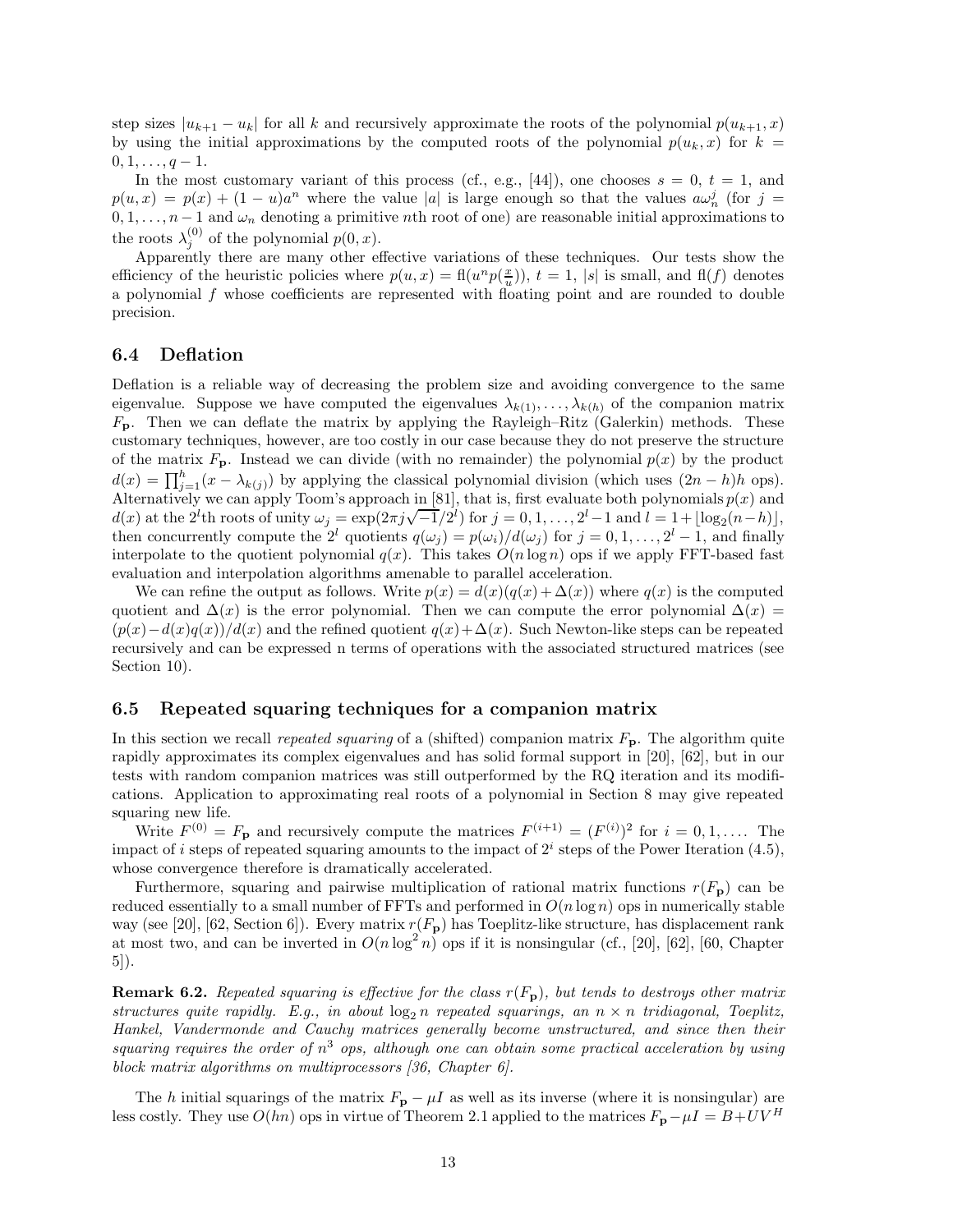for  $B = Z - \mu I$ ,  $U = -\mathbf{e}_n$ , and  $V = \mathbf{p}$ .

Seeking approximations to other roots of the polynomial  $p(x)$ , we can reapply repeated squaring by using explicit deflation in Section 6.4 or implicit deflation in [20], [62, Section 6].

## **7 Polynomial root-finding via DPR1 eigen-solving**

## **7.1 DPR1 matrix, its eigenspaces, and back and forth transforms into companion matrices**

Companion matrix  $F_{\mathbf{p}}$  and its transpose are the best known examples of generalized companion matrices whose eigenvalues are precisely the roots of a polynomial  $p(x) = \sum_{i=0}^{n} p_i x^i = \prod_{j=1}^{n} (x - \lambda_j)$ . Among the other important classes [19], [65], we choose the DPR1 (that is diagonal+rank-one) matrices

$$
C = C_{\mathbf{s}, \mathbf{u}, \mathbf{v}} = D_{\mathbf{s}} - \mathbf{u}\mathbf{v}^H
$$
\n(7.1)

for  $\mathbf{s} = (s_i)_{i=1}^n$ ,  $\mathbf{u} = (u_i)_{i=1}^n$ ,  $\mathbf{v} = (v_i)_{i=1}^n$ ,

$$
D_{\mathbf{s}} = \text{diag}(s_i)_{i=1}^n, \ \prod_i s_i \neq 0,
$$
\n(7.2)

$$
d_i = u_i v_i = \frac{p(s_i)}{q_i(s_i)} \neq 0, \ q_i(x) = \prod_{j \neq i} (x - s_i), \ i = 1, \dots, n,
$$
\n
$$
(7.3)
$$

$$
q_i(s_i) = q'(s_i), \ i = 1, \dots, n, \ q(x) = \prod_{j=1}^n (x - s_i).
$$
 (7.4)

Note that  $C - \mu I$  for a scalar  $\mu$  is also a DPR1 matrix. Furthermore, unlike the companion matrices, DPR1 matrices are defined by the values of the associated polynomial on a fixed set of points rather than by the coefficients.

**Theorem 7.1.** *The eigenvalues of the matrix C in (7.1) are precisely the roots of the polynomial*  $p(x)$  *as well as of the associated* secular equation

$$
\sum_{i=1}^{n} \frac{u_i v_i}{s_i - \lambda} = 1.
$$
\n(7.5)

*Proof.* See, e.g., [14], [33], [12, Theorem 4.4].

**Theorem 7.2.** *Assume n distinct scalars*  $s_1, \ldots, s_n$  *and let the DPR1 matrix C in equation* (7.1) *have n distinct eigenvalues*  $\lambda_1, \ldots, \lambda_n$ *. Then it has the eigendecomposition*  $C = W^{-1}D_{\mathbf{\Lambda}}W$  *where*  $D_{\mathbf{\Lambda}} = \text{diag}(\lambda_j)_{j=1}^n$ ,  $W = (\frac{u_i}{s_i - \lambda_j})_{i,j=1}^n$ , and  $W^{-1} = (\frac{v_j}{s_i - \lambda_j})_{i,j=1}^n$ .

*Proof.* The theorem follows from Theorem 3.1 because the *j*th row of the matrix *W*<sup>−</sup><sup>1</sup> and the *j*th column of the matrix *W* are the left and right null vectors of the matrix  $C - \lambda_j I$ , respectively.  $\Box$ 

For two fixed sets of distinct knots  $s_1, \ldots, s_n$  and values  $d_1, \ldots, d_n$ , we can define infinite number of DPR1 matrices  $D_s - uv^H$  with  $u_i v_i = d_i$  for all *i*. All of them share their eigenvalues (but not eigenspaces).

DPR1 and companion matrices for the same polynomial can be transformed into one another based on polynomial interpolation and multipoint evaluation [60, Sections 3.1 and 3.3] that take almost linear arithmetic time but have numerical stability problems.

**Theorem 7.3.**  $O(n \log^2 n)$  *ops are sufficient for the transition from the companion matrix*  $F_p$  *to the DPR1 matrix*  $C$  *in* (7.1) associated with the same polynomial  $p(x)$ . The bound decreases to  $O(n \log n)$  *in the case of DPR1 matrices with the knots*  $s_i = a\omega_k^{i-1}$  *for*  $i = 1, \ldots, n$ *, where a is a*  $O(n \log n)$  in the case of DPR1 matrices with the knots  $s_i = a\omega_k$  for  $i = 1, ..., n$ , where *a u nonzero scalar*,  $\omega_q = \exp(2\pi\sqrt{-1}/q)$  denotes a primitive *q*-th root of unity,  $k \ge n$  and  $k = O(n)$ .

 $\Box$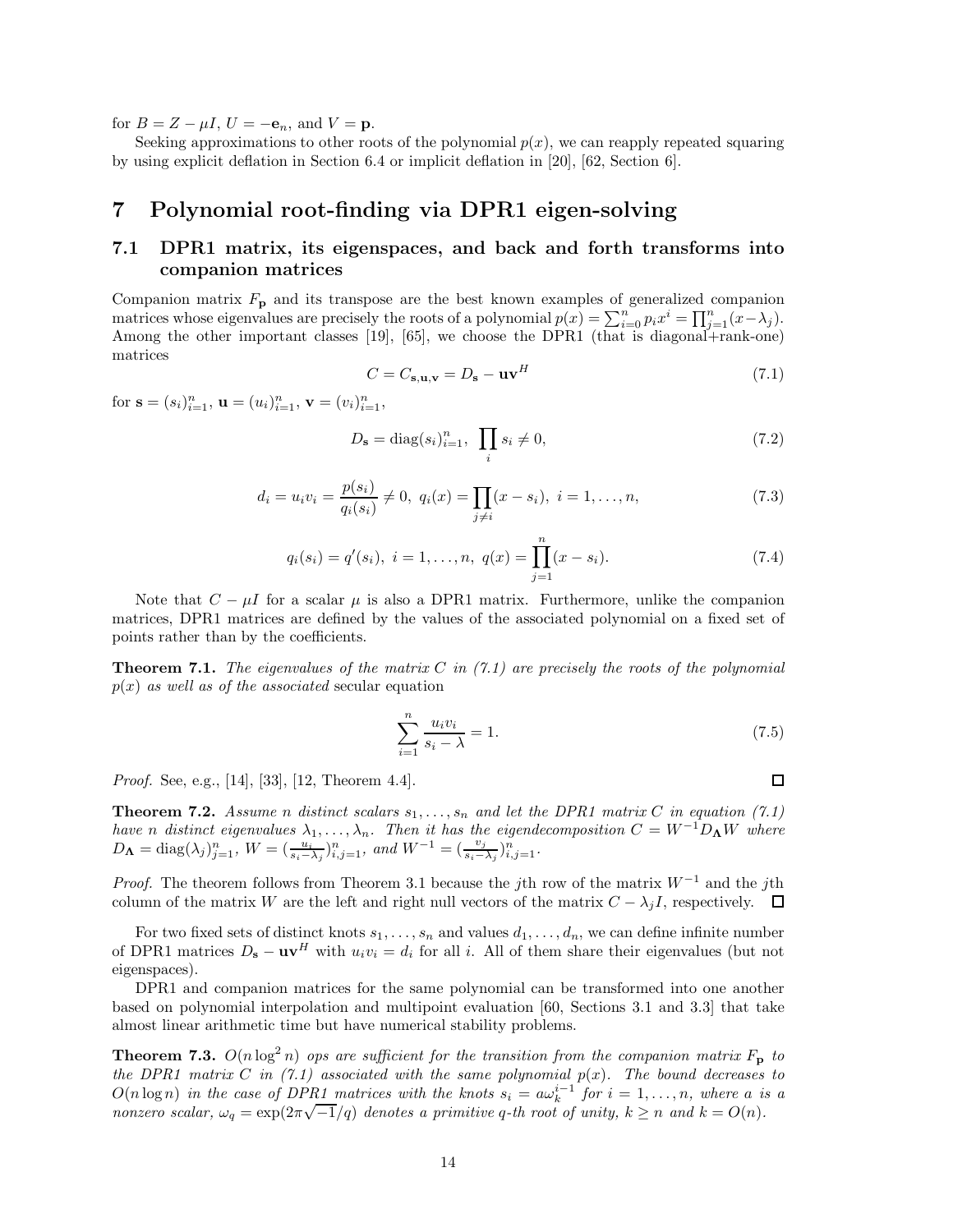#### **7.2 Some basic operations with DPR1 matrices**

Next, for a given DPR1 input matrix *C* in (7.1), we estimate the arithmetic cost of computing the DPR1 matrices  $C - \mu I$ ,  $C^{-1}$ , and  $C_{rev}$  (associated with the reverse polynomial  $p_{rev}(x)$ ).

**Theorem 7.4.** Suppose  $3n + 1$  scalars  $\mu$ ,  $u_i$ ,  $v_i$ , and  $s_i$  for  $i = 1, \ldots, n$  define a DPR1 generalized *companion matrix C in equation (7.1). Write*  $s = 1 - \sum_{i=1}^{n} \frac{u_i v_i}{s_i}$  *and let*  $s \neq 0$ . (For  $s = 0$ *equation (7.5) has the root*  $\lambda = 0$ .) Then we can compute 3*n* parameters  $u_i^{(\text{new})}$ ,  $v_i^{(\text{new})}$ , and  $s_i^{(\text{new})}$ ,  $i = 1, \ldots, n$ *, that define a DPR1 generalized companion matrices (a)*  $C - \mu I$  *in n ops, (b)*  $C^{-1}$  *in* 6*n ops* (provided the matrix C is nonsingular), and (c)  $C_{\text{rev}}$  associated with the polynomial  $p_{\text{rev}}(x)$  $in$  4*n* + 1 *ops.* 

*Proof.* (a) Define a DPR1 matrix  $C - \mu I$  by reusing all the parameters  $u_i = u_i^{\text{(new)}}$  and  $v_i = v_i^{\text{(new)}}$ *i* and recomputing only the values  $s_i^{\text{(new)}} = s_i - \mu$ .

(b) Apply the SMW formula to obtain that  $C^{-1} = (D - \mathbf{u}\mathbf{v}^H)^{-1} = D^{-1} + g^{-1}D^{-1}\mathbf{u}\mathbf{v}^H D^{-1} =$  $D_- + \mathbf{u}_-\mathbf{v}_-^H$  where  $D_- = D^{-1}$  (*n* ops),  $\mathbf{w} = D^{-1}\mathbf{u}$  (*n* ops),  $g = 1 - \mathbf{v}^H\mathbf{w}$  (2*n* ops),  $\mathbf{u}_- = g\mathbf{w}$  (*n* ops), and  $\mathbf{v}^H_ - = \mathbf{v}^H D^{-1}$  (*n* ops).

(c) To define a DPR1 matrix  $C_{\text{rev}}$ , we seek 3*n* parameters  $u_i^{(\text{new})}$ ,  $v_i^{(\text{new})}$ , and  $s_i^{(\text{new})}$ ,  $i = 1, ..., n$ , such that

$$
\sum_{i=1}^{n} \frac{d_i^{(\text{new})}}{s_i^{(\text{new})} - (1/\lambda)} = 1
$$
\n(7.6)

for  $d_i^{(\text{new})} = u_i^{(\text{new})} v_i^{(\text{new})}$  and for all values  $\lambda$  satisfying equation (7.5). First rewrite equation (7.6) as  $\sum_{i=1}^n$  $d_i^{(\text{new})}\lambda \over s_i^{(\text{new})}\lambda - 1} = 1$ . Then substitute the expressions  $d_i^{(\text{new})}\lambda \over s_i^{(\text{new})}\lambda - 1} = d_i^{(\text{new})}\over s_i^{(\text{new})}\lambda - 1}$  $\frac{d_i^{(new)}}{s_i^{(new)}}(1+\frac{1}{s_i^{(new)}\lambda-1})$  for  $i=$  $1, \ldots, n$  and deduce that equation (7.6) is equivalent to the equation  $\sum_{i=1}^{n}$  $\frac{d_i^{\text{(new)}}}{s_i^{\text{(new)}} \frac{1}{s_i^{\text{(new)}} \lambda - 1}} = s^{\text{(new)}}$ for  $s^{(\text{new})} = 1 - \sum_{i=1}^{n} \frac{d_i^{(\text{new})}}{s_i^{(\text{new})}}$ . Now write  $s_i^{(\text{new})} = 1/s_i$ ,  $d_i^{(\text{new})} = -s^{(\text{new})} d_i/s_i^{(\text{new})}$  $d_i^{\text{(new)}}$ . Now write  $s_i^{\text{(new)}} = 1/s_i$ ,  $d_i^{\text{(new)}} = -s^{\text{(new)}} d_i/s_i^2$  for  $i = 1, \ldots, n$  and deduce that  $s^{(new)} = 1/s$  and equations (7.5) and (7.6) are equivalent to one another. It remains to compute  $s_i^{(\text{new})} = 1/s_i$  (in *n* ops),  $w_i = d_i/s_i$  (in *n* ops),  $u_i^{(\text{new})} = w_i/s_i$  (in *n* ops) for  $i = 1, ..., n$ ,  $-s = \sum_{i=1}^{n} w_i - 1$  (in *n* ops),  $v_i^{(\text{new})} = -1/s$  for  $i = 1, ..., n$  (in single didvision).

#### **7.3 The RQ and SQ iterations for DPR1 matrices and its modification**

Assume the SQ iteration applied to a DPR1 matrix *C* in equation (7.1). It updates an approximate eigenvalue as in Sections 4 and 6.2. To update an eigenvector apply the SMW formula (2.2) for  $r=1$ .

**Theorem 7.5.** For the vector  $\mathbf{u} = (\pm 1, \pm 1, \ldots, \pm 1)^T$ , a scalar  $\mu$ , a vector **w**, and the DPR1 matrix *C* in equation (7.1), we can compute the vector  $(C - \mu I)^{-1}$ **w** by performing 9*n* ops provided the *matrix*  $C - \mu I$  *is nonsingular.* 

*Proof.* See [12, Theorem 5.1].

With the *simplifying AP* **uv**<sup>*H*</sup> we reduce updating an eigenvector in the SQ iteration to computing the vector  $(D - \mu I)^{-1}$ **w**; this takes 2*n* ops. Moreover we can perform these ops in [2*n/s*] arithmetic parallel steps if we can distribute them among *s* processors for any  $s, 2 \leq s \leq n$ .

**Theorem 7.6.** *For a scalar µ, four vectors* **s***,* **u***,* **v***, and* **w** *of dimension n, and the DPR1 matrix C* in equation (7.1), let the matrix  $K = C + \mathbf{u}\mathbf{v}^H - \mu I = D_s - \mu I$  be nonsingular. Then we can *compute the vector*  $K^{-1}$ **w** *by performing* 2*n ops.* 

As a stopping criterion we can just check whether secular equation (7.5) is satisfied for a fixed scalar  $\lambda$  within a fixed tolerance bound. This takes 2*n* ops assuming that the products  $d_i = u_i v_i$ have been given to us for all *i*. Moreover these ops can be reused when we update an approximate eigenvalue  $\lambda^{(k)}$  in Algorithm 5.1 based on the formula

 $\Box$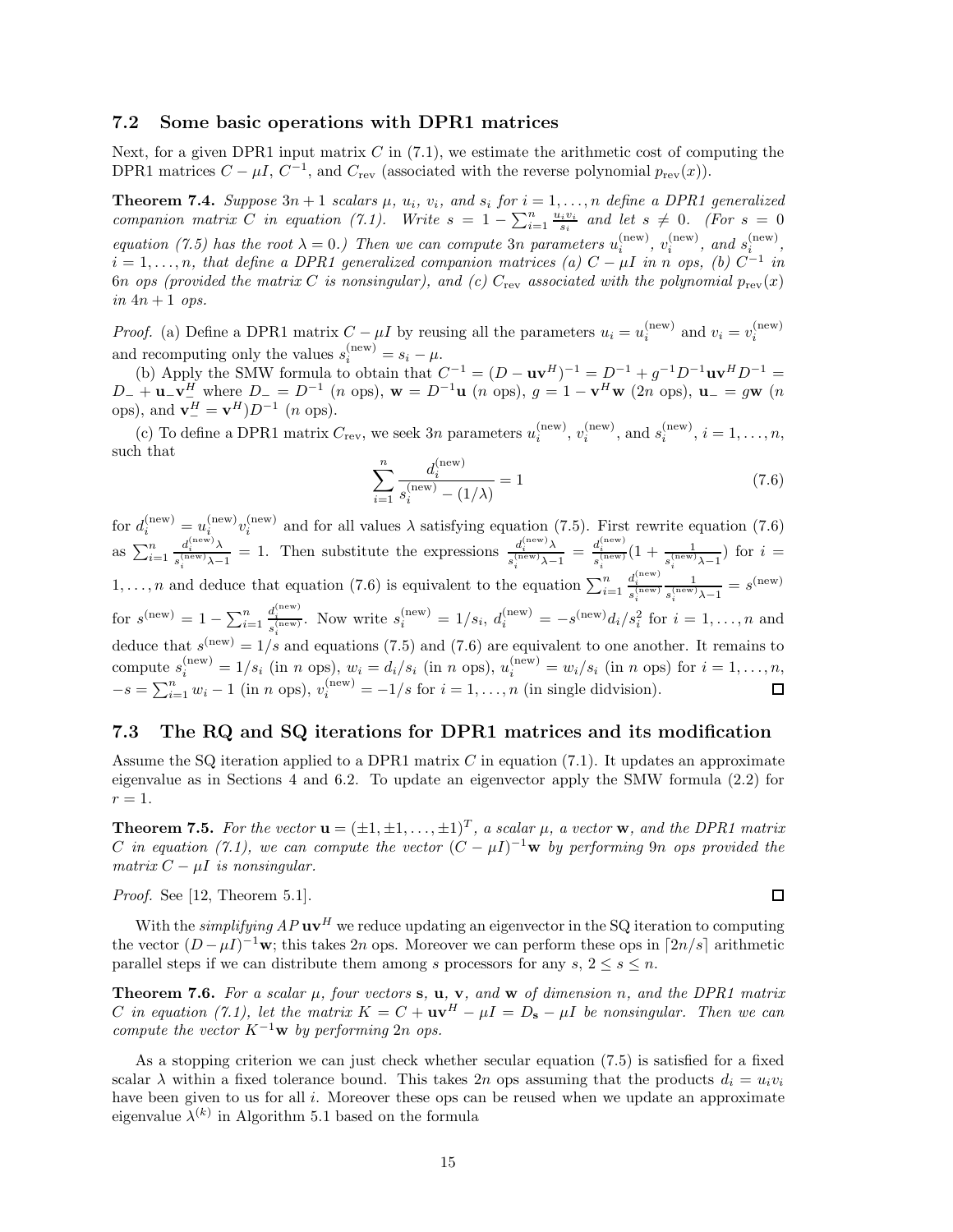$$
\lambda^{(k+1)} = \lambda^{(k)} + \frac{1 - \beta_k}{\gamma_k}, \ \beta_k = \sum_{j=1}^n \frac{d_j}{s_j - \lambda^{(k)}}, \ \gamma_k = \sum_{j=1}^n \frac{d_j}{(s_j - \lambda^{(k)})^2}
$$
(7.7)

provided  $s_j \neq \lambda^{(k)}$  for all pairs  $\{j,k\}$ . This updating takes  $5n + 1$  ops.

In Table 2 we display the number of ops per step of our SQ eigen-solving iterations applied to a DPR1 matrix (under the same assumptions as in Table 1 for companion matrices).

Table 2: Number of ops per an iteration loop in four algorithms applied to an  $n \times n$  DPR1 matrix

|     |               | algorithm $\vert$ [12] $\vert$ SQ/AP $\vert$ Alg. 5.1/SQ/AP $\vert$ Alg. 5.3/SQ/AP |       |
|-----|---------------|------------------------------------------------------------------------------------|-------|
| ops | $9n \ 3n + 2$ | $5n + 1$                                                                           | $4n+$ |

Here is the specification of Theorem 5.1 to a DPR1 matrix *C*.

**Theorem 7.7.** We have  $|\lambda^{(k+1)} - \lambda| = O(|\lambda^{(k)} - \lambda|^2)$  as  $|\lambda^{(k)} - \lambda| \to 0$  for  $\lambda^{(k+1)}$  in equation (7.7) *and an eigenvalue*  $\lambda$  *of the matrix*  $C$  *in (7.1).* 

#### **7.4 Initialization and continuous scaling**

The initialization and deflation recipes in Section 6.3 can be applied in the case of DPR1 matrices as well, including concurrent application of the eigenvalues of DPR1 matrices associated with the polynomials  $p(x)$ ,  $p_{rev}(x)$ , and possibly  $p(x-s)$  and  $p_{rev}(x-s_1)$  for some selected shifts *s* and  $s_1$  (cf. Theorem 7.4). Moreover, versus the companion matrices, we have numerous options of employing the DPR1 matrices  $C = D + \mathbf{u}\mathbf{v}^T$  that share their eigenvalues for distinct pairs of the vectors **u** and **v** such that  $u_i v_i = d_i$  for a fixed set  $\{d_1, \ldots, d_n\}$  and for all *i*.

Bini's heuristic initialization in [5, Section 2] involves the coefficients  $p_0, \ldots, p_n$  not available in the DPR1 case, but our experiments show that random choice of the initial approximations to the eigenvalues on the unit circle (for random DPR1 inputs in the range  $\{0, 1\}$ ) serves as effectively. For various other inputs one can try initial approximations on a sufficiently large circle centered at the origin or at the point  $-\frac{1}{n}$  trace(*C*), the average of the eigenvalues, and can employ deflation where the iteration converges to the same root from distinct initial points. Then again we can apply the iteration concurrently to the polynomials  $p(x)$ ,  $p_{rev}(x)$ , and possibly  $p(x - s)$  and  $p_{rev}(x - s_1)$  for some selected shifts *s* and *s*1, to approximate more roots.

Continuous scaling can be easily applied to DPR1 matrices, and the standard homotopy continuation process, defined by the equation  $p(u, x) = p(x) + (1 - u)a^n$ , can be readily extended to the DPR1 inputs. We only need to perform *n* divisions by  $q_1(s_1), \ldots, q_n(s_n)$  per homotopic step provided all divisors  $q_i(s_i)$  have been precomputed. One can also explore other policies, e.g., continuous scaling of the parameters  $s_i$  and  $d_i = u_i v_i$  for all *i*.

#### **7.5 Deflation**

We can deflate the  $n \times n$  DPR1 matrix in  $4n - 4$  ops in a numerically stable algorithm, to arrive at an  $(n-1) \times (n-1)$  DPR1 matrix (see [12, Section 6]).

Suppose for some  $l < n$  we have computed *l* eigenvalues  $\lambda_{n-l+1}, \ldots, \lambda_n$  of a DPR1 matrix *C* in equation (7.1). Then we can compute the remaining eigenvalues  $\lambda_1, \ldots, \lambda_{n-1}$  as the eigenvalues of an  $(n - l) \times (n - l)$  DPR1 matrix  $\tilde{C}$  defined by the subvector  $(s_i)_{i=1}^{n-l}$  of the vector  $\mathbf{s} = (s_i)_{i=1}^n$  and by the vector  $\tilde{\mathbf{d}} = (\tilde{d}_i)_{i=1}^{n-l}$  where  $\tilde{d}_i = d_i \prod_{j=1}^{n-l} \frac{s_i - s_{n+1-j}}{s_i - \lambda_{n+1-j}}$ ,  $i = 1, ..., n-l$ . Overall the computation of the matrix  $\tilde{C}$  takes  $4(n - l)l$  ops and can be readily distributed among up to  $n - l$  processors assigned to computing the vector **d**.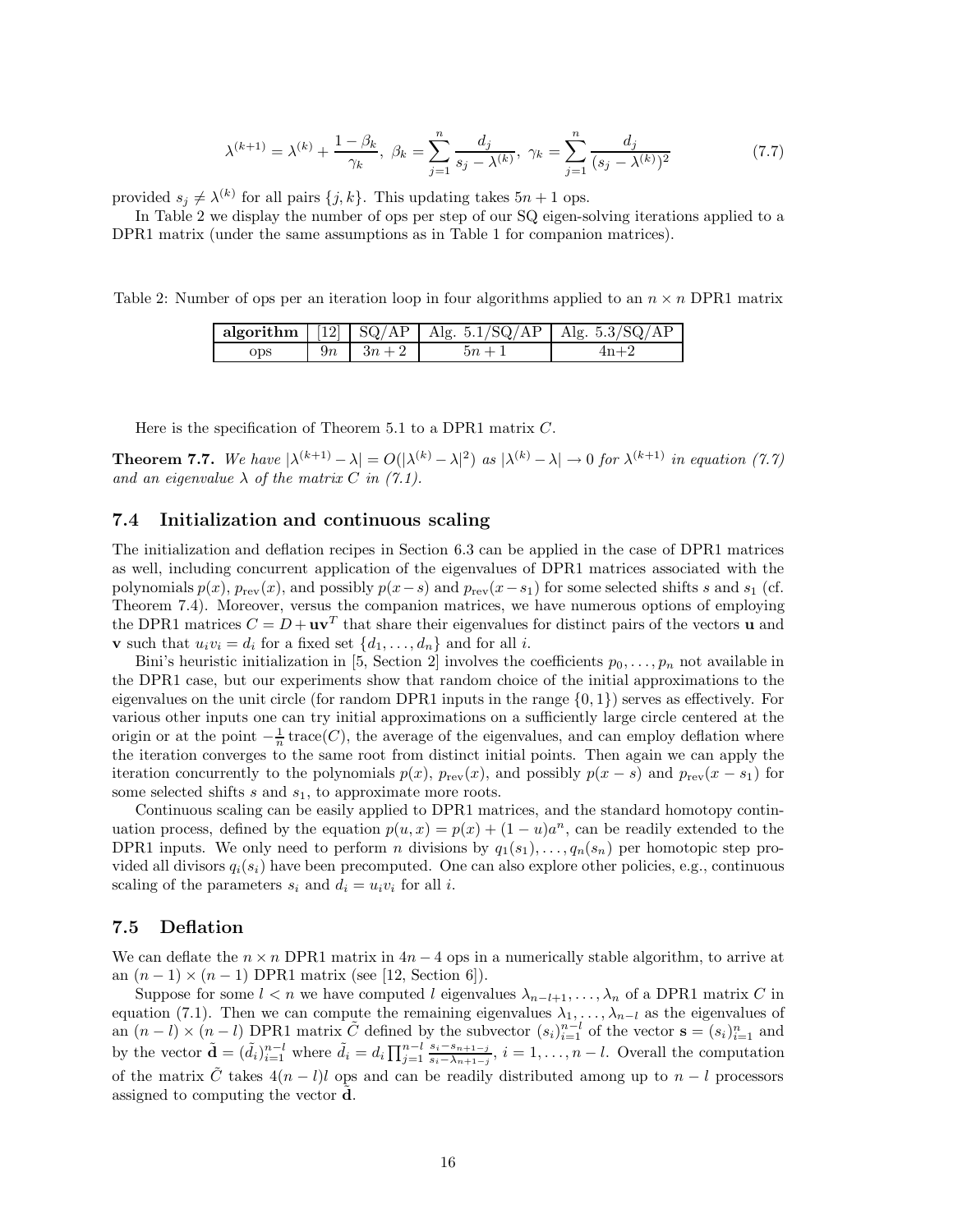#### **7.6 Updating a DPR1 matrix**

For the task of the computation of all eigenvalues of a DPR1 matrix we have an additional resource, not available for companion matrices, but successfully exploited in [48] and [33] for convergence acceleration in the DPR1 case. Namely, we can begin with crude approximations  $s_1, \ldots, s_n$  to the eigenvalues and then recursively update them (and respectively update the DPR1 matrix based on equations  $(7.1)$ – $(7.4)$ ) as we improve the approximations. This updating takes  $9n - 8$  ops when we change a single approximation  $s_i$  into a new one  $\tilde{s}_i$ . Indeed besides *n* divisions in (7.3), we need four ops to compute the value  $\tilde{q}'(s_j) = q'(s_j) \frac{s_j - \tilde{s}_i}{s_j - s_i}$  for any integer *j, j* ≠ *i*, 2*n* − 3 ops to compute the value  $\tilde{q}'(s_i) = \prod_{j \neq i} (\tilde{s}_i - s_j)$ , and  $2n - 1$  ops to compute the value  $p(\tilde{s}_i)$ . Using Taylor expansion of the polynomial  $p(x)$  at the point  $s_i$  would stabilize numerical computation of the latter value provided the ratio  $|\tilde{s}_i - s_i|/|s_i|$  is noticeablly less than one. Likewise we can update *l* approximate eigenvalues by performing (9*n* − 8)*l* ops and can readily achieve parallel acceleration provided that  $l > 1$  and that we update a number of approximations  $s_i$  simultaneously.

#### **7.7 Repeated squaring techniques for a DPR1 matrix**

Unlike the companion matrix structure, the DPR1 structure deteriorates in squaring, so that the order of  $\log n$  squaring steps can completely destroy the structure of a DPR1 matrix. Let us show some remedies for the latter disadvantage. First of all in  $O(n)$  ops we can perform the first *h* squarings of an  $n \times n$  DPR1 matrix and of its inverse where the matrix is nonsingular and h is a small constant. Here are some specific estimates.

**Theorem 7.8.** *(Cf. Theorem 2.1.) The ith successive squaring of the shifted DPR1 matrix*  $C_0 =$  $C - \mu I = D + \mathbf{u}\mathbf{v}^T$  *takes at most*  $2^{2i+1}n$  *multiplications and*  $4^i(2n-1)$  *additions for*  $i \le \log_2 n$ *.* 

*Proof.* Write  $U_0 = \mathbf{u}$ ,  $V_0 = \mathbf{v}$ ,  $C_{i+1} = D^{2^{i+1}} + D^{2^i} U_i V_i^T + U_i V_i^T D^{2^i} + U_i V_i^T U_i V_i^T$ ,  $i = 0, 1, ...,$ represent the output matrix as  $C_{i+1} = D^{2^{i+1}} + U_{i+1}V_{i+1}^T$  where  $U_{i+1} = (D^{2^i}U_i, U_i), V_{i+1}^T =$  $(V_i^T, V_i^T D^{2^i} + V_i^T U_i V_i^T)$ , and count ops used in the squaring  $C_i \rightarrow C_{i+1} = C_i^2$ .

Furthermore our next theorem applied to  $r = 2$  and DPR2 matrix  $(D - uv^H)^2$  enables us to square a DPR1 matrix recursively in  $O(n \log n)$  ops per squaring, although this squaring is implicit, does not preserve the eigenvectors, and has numerical deficiency of employing the characteristic polynomial rather than just the eigenvectors and eigenspaces. We state this theorem in a more general form than we need in this paper (see [63] on its more narrow version).

First we define  $n \times n$  DPR*r* matrices as diagonal + rank-*r* matrices of the form  $C = D - UV^H$ where *D* is an  $n \times n$  diagonal matrix and *U* and *V* are  $n \times r$  matrices. If both matrices *C* and *D* are nonsingular we can apply the SMW formula and deduce that  $C^{-1}$  is a DPR*r* matrix as well. Furthermore we immediately observe that  $C_1C_2 = D_1D_2 - U_1\tilde{V}_1 - \tilde{U}_2V_2$  where  $C_j = D_j - U_jV_j^H$  are DPR $r_j$  matrices for  $j = 1, 2, \tilde{V}_1 = V_1^H (D_2 - U_2 V_2^H)$  and  $\tilde{U}_2 = D_1 U_2$ , so that  $C_1 C_2$  is a DPR $(r_1 + r_2)$ matrix.

**Theorem 7.9.** (a) For 2*n* distinct scalars  $s_1, \ldots, s_n, \mu_1, \ldots, \mu_n$  define the diagonal matrix  $D =$  $diag(s_i)_{i=1}^n$ , a pair of  $n \times r$  matrices U and V, and the DPRr matrix  $C = D - UV^H$ . Then it is *sufficient to use*  $O((r^3 + \log^2 n)n)$  *ops to compute the values*  $\det(C - \mu_h I)$  *for*  $h = 1, \ldots, n$ *.* (b) Furthermore  $O((r^3 + \log n)n)$  ops are sufficient if  $s_i = a\omega_k^{i-1}$  and  $\mu_h = b\omega_l^{h-1}$  for  $h, i = 1, ..., n$ *and two nonzero scalars a and b,* where  $\omega_q$  *denotes a primitive q*-th root of one,  $k \geq n, l \geq n$ *, and*  $k + l = O(n)$ .

*Proof.* We have det $(C - \mu_h I) = (\det(D - \mu_h I)) \det(I_r - V^H(D - \mu_h I)^{-1}U)$  (cf. (2.3)). Within the claimed cost bounds we compute at first the coefficients and then the values det $(D - \mu_h I) =$ the claimed cost bounds we compute at first the coefficients and then the values det( $D - \mu_h I$ ) =  $\prod_{i=1}^n (s_i - \mu_h)$  of the polynomial  $\prod_{i=1}^n (s_i - x)$  at the *n* points  $x = \mu_h$ ,  $h = 1, ..., n$  (cf. [60, Section  $\prod_{j=1}^{n} (s_j - \mu_h)$  of the polynomial  $\prod_{j=1}^{n} (s_j - x)$  at the *n* points  $x = \mu_h$ ,  $h = 1, \ldots, n$  (cf. [60, Section 3.1). It remains to compute the  $r \times r$  matrices  $I_r - G_h = V^H (D - \mu_h I)^{-1} U = \left(\sum_{j=1}^n \frac{v_{ij} u_{jk}}{s_j - \mu_h} \right)_{i,k=0}^{r-1}$  $h = 1, \ldots, n$  (in  $O(nr^2)$  ops), then the  $r \times r$  matrices  $G_h$  for  $h = 1, \ldots, n$  (in *rn* ops), and finally the *n* values of their determinants (in  $(4r^3 - 15r^2 + 23r - 6)n/6$  ops by means of Gaussian elimination).  $\Box$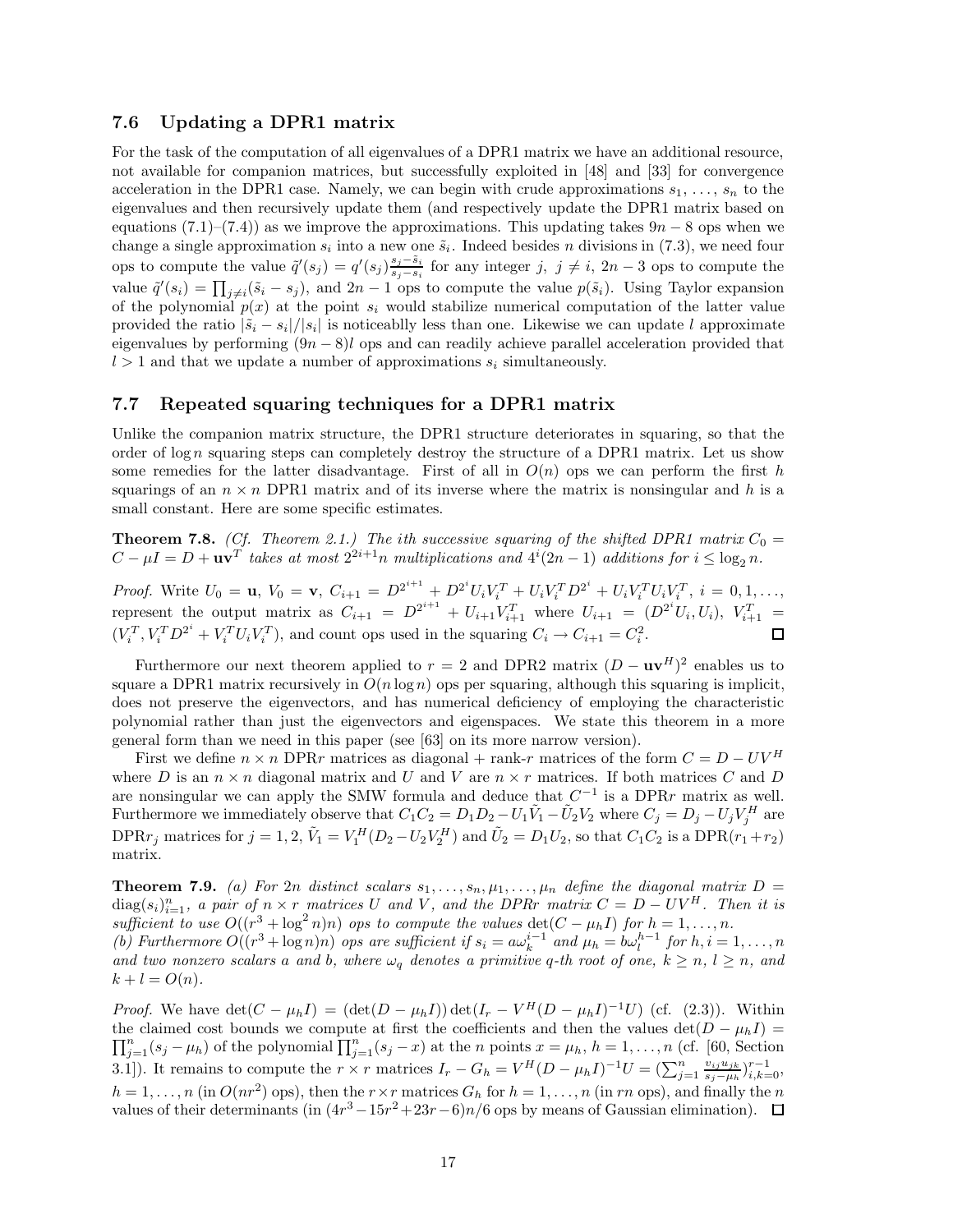We can readily extend the theorem to the cases where the diagonal matrix *D* is replaced with a bidiagonal matrix  $B = (b_{ij})_{i,j}$ ,  $b_{ij} = 0$  for  $i > j + 1$ , or a tridiagonal matrix  $T = (t_{ij})_{i,j}$ ,  $t_{ij} = 0$  for  $|i-j|>1$ . Indeed the matrix  $(P - \mu_h I)^{-1}U$  can be computed in  $O(nr)$  ops for  $P = B$  (see Lemma 2.1) and  $P = T$  [36, Section 4.36]. Furthermore det $(B - \mu_h I) = \prod_{j=1}^n (b_{jj} - \mu_h)$ , whereas one can compute the coefficients of the characteristic polynomial  $\det(xI - T)$  in  $O(n \log^2 n)$  ops based on [36, equation (8.5.2)].

Theorem 7.9 bounds the cost of computing the values of the characteristic polynomial det $(\mu_h I -$ *C*) of the matrix *C* at *n* points  $\mu_1, \ldots, \mu_n$ . Within the same cost bound we can compute the coefficients of the polynomial  $q(x) = \prod_{h=1}^{n} (x - \mu_h)$  and the values  $q'(\mu_h)$  for all *h*, thus defining a DPR1 matrix that shares its eigenvalues with the matrix  $C$  (cf.  $(7.1)$ – $(7.4)$ ). In particular we can apply the algorithm supporting this theorem for  $r = 2$  to compute (in  $O(n \log^q n)$ ) ops for  $g = 1$ or  $g = 2$ ) a DPR1 matrix sharing the eigenvalues with the squares of the eigenvalues of a given DPR1 matrix. This enables us to extend the repeated squaring techniques in Section 6.5 to DPR1 matrices.

Throughout the process of squaring we can choose the values  $s_i$  and  $\mu_h$  to our advantage. We can choose  $s_i = \omega_{3^k}^{i-1}$  for  $i = 1, 2, ..., n$  and an integer *k* such that  $n \leq 3^k < 3n$ . Then in all squarings we would have  $s_i^{2^g} = \omega_{3^k}^{(i-1)j}$  for  $i = 1, 2, ..., n$ ,  $j = 2^g \mod 3^k$ ,  $g = 1, 2, ...,$  and so we can apply part (b) of Theorem 7.9. One can readily modify the squaring stages in our algorithm to compute cubic powers rather than squares, and then we can choose  $s_i^{2^g} = \omega_{2^k}^{(i-1)j}$  for  $i = 1, 2, ..., n$ ,  $j = 2^g$ mod  $2^k$ ,  $g = 1, 2, \ldots$ , and employ the FFT subroutines.

## **8 Real eigen-solving**

In this section we approximate the real eigenvalues of a real non-Hermitian matrix *M*, which may also have nonreal eigenvalues. We are motivated by the two special cases where *M* is a companion matrix  $F_{\bf p}$  or a DPR1 matrix *C*, but our algorithm can be applied to any matrix *M*.

We assume that the matrix  $M^2 + I$  is nonsingular for otherwise  $\lambda = \pm \sqrt{-1}$  are the eigenvalues of the matrix *M*, and we can deflate it. Alternatively we can shift to the matrix *aM* for a random real  $a \neq 0$ , and then the matrix  $a^2M^2 + I$  is nonsingular with a probability close to one. We begin with the following simple observation.

**Fact 8.1.** *The transition*  $M \to M^{(0)} = I + 2\sqrt{-1}(M - \sqrt{-1}I)^{-1}$  *maps the real eigenvalues of a matrix M onto the unit circle*  $C_1 = \{x : |x| = 1\}$ *.* 

It remains to approximate the eigenvalues of the matrix  $M^{(0)}$  lying on the circle  $C_1$ .

By squaring a matrix we square its eigenvalues. Therefore repeated squaring of the matrices  $M^{(0)}$  and  $(M^{(0)})^{-1}$  keeps the eigenvalues on the circle  $C_1$ , so that the respective eigenvalues of the matrices  $\frac{1}{2}((M^{(0)})^{2^k} + (M^{(0)})^{-2^k})$  lie in the unit disc  $D_1 = \{x : |x| \le 1\}$  for all integers *k*, whereas the absolute values of all the other eigenvalues of these matrices converge to  $\infty$  as  $k \to \infty$ . Thus the eigenspace of such a matrix associated with the former eigenvalues is dominated as  $k \to \infty$  unless  $M^{(0)}$  is a unitary matrix, that is unless  $M^{(0)}(M^{(0)})^H = I$ . This gives us a chance to approximate such eigenspaces of the matrices  $\frac{1}{2}((M^{(0)})^{2^k} + (M^{(0)})^{-2^k})$  already for moderate integers *k*, which is precisely the eigenspace of the matrix *M* associated with its real eigenvalues. Then we can readily approximate the real eigenvalues themselves. In this algorithm we compute the matrices  $(M^{(0)})^{2^k}$ and  $(M^{(0)})^{-2^k}$  for  $k = 2^i$ ,  $i = 0, 1, \ldots$  by means of repeated squaring.

Let us supply some results supporting this outline. Write  $M^{(i+1)} = (M^{(i)})^2$ ,  $M_i = \frac{1}{2}(M^{(i)} +$  $(M^{(i)})^{-1}$ ) =  $\frac{1}{2}(I + M^{(i+1)})(M^{(i)})^{-1}, \lambda_j^{(i)} = \lambda_j(M^{(i)}),$  and  $\lambda_{j,i} = \lambda_j(M_i)$  for  $j = 1, \ldots, n; i = 1, 2, \ldots,$ and observe the following simple facts. The first of them enables the computation of all matrices *M<sup>i</sup>* in real arithmetic where *M* is a real matrix.

**Fact 8.2.**  $M_i = \frac{1}{2}((M + \sqrt{-1} I)^{2^{i+1}} + (M - \sqrt{-1} I)^{2^{i+1}})(M^2 + I)^{-2^i}$  *for*  $i = 0, 1, \ldots$  *In particular,*  $M_0 = (M^2 - I)(\overline{M}^2 + I)^{-1}, M_1 = (M^4 - 6M^2 + I)(M^2 + I)^{-2}.$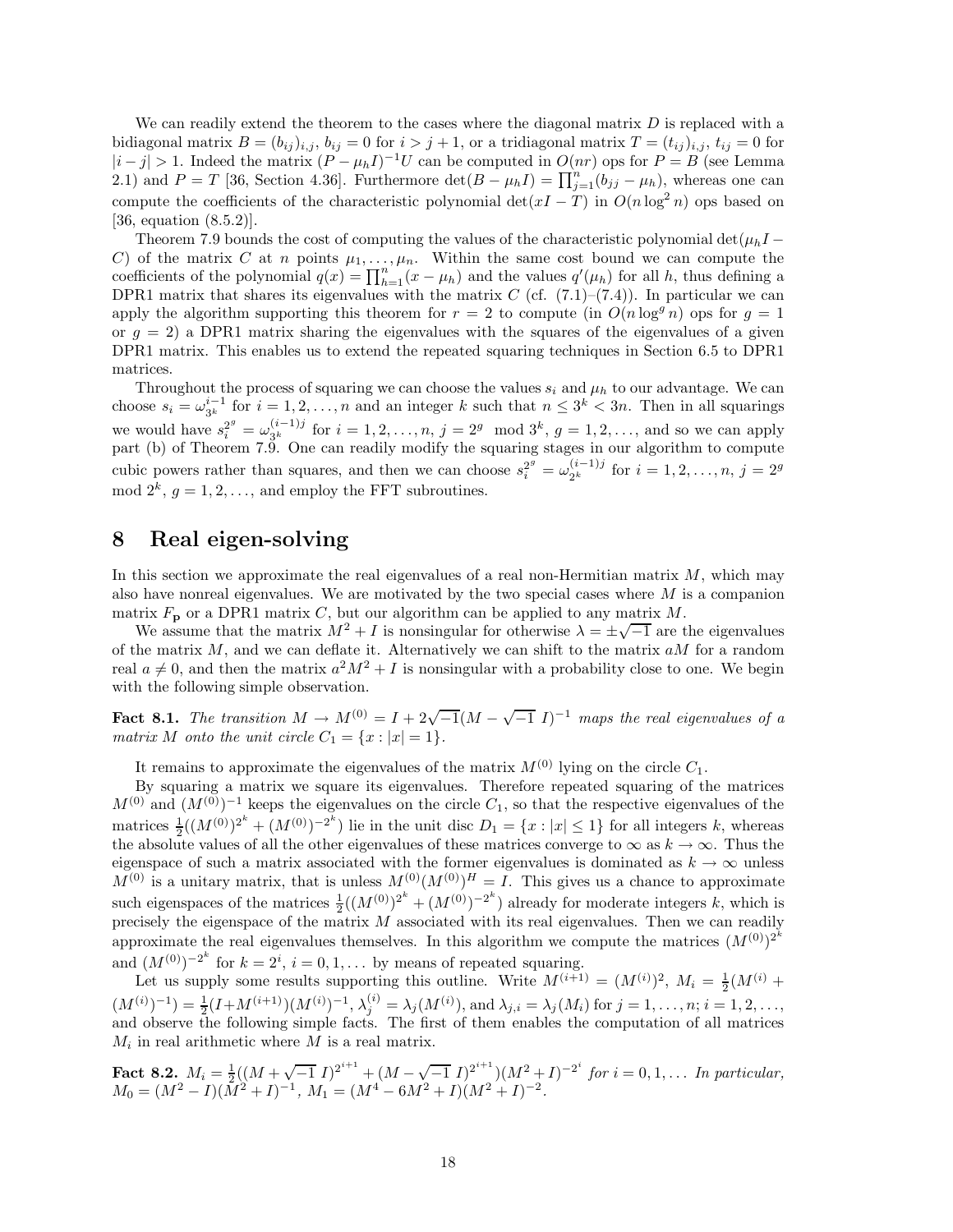**Fact 8.3.** *The eigenvalues of the matrices*  $M_i$  are given by  $\frac{1}{2}(\lambda_j^{(i)} + (\lambda_j^{(i)})^{-1}) = \frac{1}{2}((\lambda_j^{(0)})^{2^i} + (\lambda_j^{(0)})^{-2^i})$ *for*  $j = 1, \ldots, n$  *and all i.* 

**Fact 8.4.** *For every positive integer i the matrix M<sup>i</sup> shares its eigenspaces with the matrix M.*

**Fact 8.5.** For every positive integer *i* the map  $M \to M_i$  moves the real eigenvalues into the unit *disc*  $D_1 = \{x : |x| \leq 1\}.$ 

**Fact 8.6.** Either  $|\lambda_j^{(i)}| = 1$  *for all i and j* (*or equivalently*  $M^{(0)H}M^{(0)} = M^{(0)}M^{(0)H} = I$ ) *or the eigenspace* S<sup>R</sup> *associated with all the real eigenvalues of the matrix M is a dominated eigenspace of the matrices M<sup>i</sup> for all sufficiently large integers i. Furthermore the domination increases infinitely*  $as i \rightarrow \infty$ .

Facts 8.2–8.6 together with Theorem 3.1 imply the following corollary.

**Corollary 8.1.** *Unless*  $M^{(0)H}M^{(0)} = M^{(0)}M^{(0)H} = I$  (or equivalently unless  $|\lambda_j^{(i)}| = 1$  for all *i* and *j*), the spaces  $\mathcal{R}(K_i^{-1}U_i)$  converge to the eigenspace  $\mathbb{S}_\mathbb{R}$  provided  $r$  is the dimension of the eigenspace,  $K_i = M_i + U_i V_i^H$ ,  $U_i$  and  $V_i$  are  $n \times r$  matrices,  $K_i$  and  $V_i^H U_i$  are nonsingular and well conditioned *matrices, and*  $i \rightarrow \infty$ *.* 

The corollary shows that for large integers *i* the spaces  $\mathcal{R}(K_i^{-1}U)$  closely approximate the eigenspace  $\mathbb{S}_{\mathbb{R}}$ .

We can obtain the integer r from the Sturm sequence for the characteristic polynomial of the matrix *M* or by means of binary search based on the recipes for computing the nullity in Section 3 applied to the matrices  $M_i$  for sufficiently large integers *i*.

Suppose that we have computed a matrix  $B_i$  (e.g.,  $B_i = K_i^{-1} U_i$  in Corollary 8.1) whose range  $\mathcal{R}(B_i)$  approximates the eigenspace  $\mathbb{S}_{\mathbb{R}}$  much closer than the eigenspaces associated with the remaining eigenvalues. Such an approximation is obtained where the number

$$
\theta_i = \min_{j:\lambda_j|(M_i)|>1} \max\{|\lambda_j^{(i)}|, 1/|\lambda_j^{(i)}|\} = \theta_0^{2^i}
$$

becomes sufficiently large. (Here we assume that not all eigenvalues of the matrix *M* are real, and so  $\theta_0 > 1$ .)

We can refine the computed approximation to the eigenspace  $\mathbb{S}_{\mathbb{R}}$  by applying the inverse Rayleigh– Ritz (Galerkin) iteration to the matrix  $M_i$ ; then we can recall Fact 8.4 and deflate the matrix  $M$  by decoupling its  $r \times r$  block L, whose r eigenvalues are precisely the r real eigenvalues of the matrix *M* (see the Appendix and [8], [78] on the inverse Rayleigh–Ritz (Galerkin) iteration and deflation). Besides decreasing the size of the original problem from *n* to *r*, we get rid of all nonreal roots and can reduce the matrix to the rank structured (semiseparable or quasiseparable) form and then apply the structured QR algorithms in [14] or [86]. Hereafter we refer to the above procedure for the approximation of the real eigenvalues as **Algorithm 8.1**.

In our tests for  $M = F_{\mathbf{p}}$ , however, we observed rapid convergence of the RQ or SQ iterations even where we initialized them near the origin or near the point  $-\frac{1}{n}$  trace(*M*) and applied to the matrices *M*0, *M*<sup>1</sup> and *M*2. More precisely we continued the iteration until we satisfied our stopping criterion with the tolerance  $10^{-2}$ . We used the computed eigenvector (shared by the matrices  $M_i$ and  $F_{\mathbf{p}}$ ) to initialize the second stage, where we applied the RQ or SQ iteration to the matrix  $F_{\mathbf{p}}$ with the tolerance 10<sup>−</sup><sup>6</sup>. Hereafter we refer to this algorithm as **Algorithm 8.2**. Whenever the process converged to a nonreal eigenvalue (this occurred in less than 20% of runs in our tests), we deflated it together with its complex conjugate eigenvalue and reapplied the same algorithm to the deflated matrix of dimension *n* − 2.

Estimating the arithmetic cost of the computations in Algorithms 8.1 and 8.2 we can incorporate our estimates for the arithmetic cost of repeated squaring in the two previous sections in both cases where  $M = F_{\mathbf{p}}$  is the companion matrix and  $M = C$  is a DPR1 matrix. We also note that for  $M = F_{\mathbf{p}}$  the computation of each of the matrices  $(M \pm \sqrt{-1} I)^{-1}$  takes  $4n - 1$  ops. (We only need the first column of the inverse [20], [62] and compute it by applying Gaussian elimination.) For  $M = C$  such computation takes 6*n* ops (see Theorem 7.4), and  $M \pm \sqrt{-1} I$  and  $(M \pm \sqrt{-1} I)^{-1}$ are DPR1 matrices.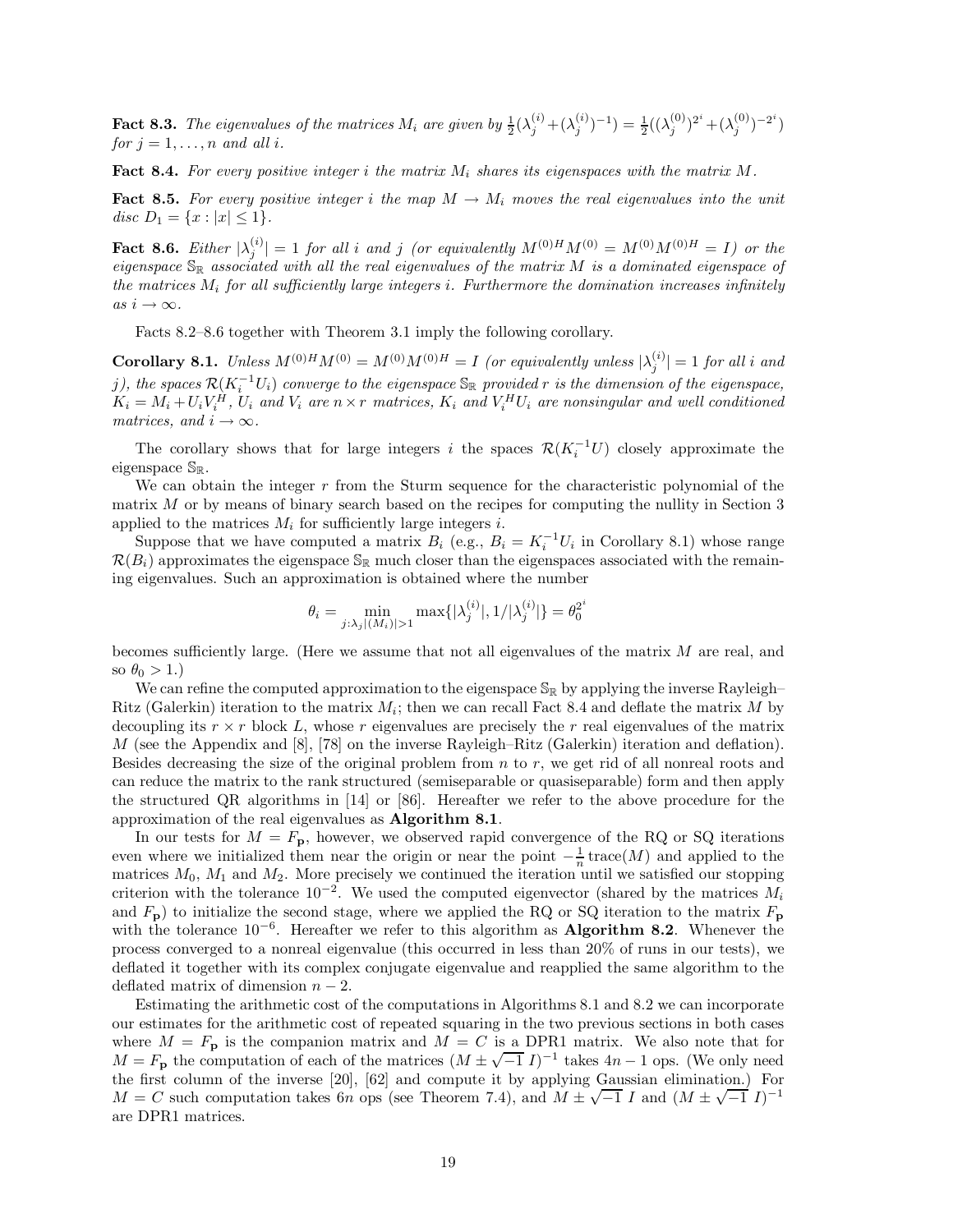**Remark 8.1.** *We can stop our iteration where the relative residual norms for our approximations are within a fixed tolerance bound. To be sure that the approximated eigenvalues are real, we can choose the tolerance based on the gap estimates for polynomial roots (see [30] and the references therein). To refine the computed approximations and to handle more rare hard inputs, we can shift to the well developed symbolic methods for the isolation of the real roots of a polynomial (see [40] and the references therein).*

## **9 Matrix-free real root-finding**

Let us describe a matrix-free variant of the latter approach to real root-finding. Remark 8.1 can be applied to this variant as well.

#### **Algorithm 9.1. Real root-finding**

- INPUT: a small positive tolerance  $\tau$ , a positive integer n, and  $n+1$  real values  $p_0, p_1, \ldots, p_n, p_n \neq 0$ , *such that the polynomial*  $p(x) = \sum_{i=0}^{n} p_i x^i$  *has an unknown number r of real roots. (One can shift the variable x to ensure that*  $p_{n-1} = 0$ *.*)
- OUTPUT: *the integer*  $r$  *and the approximations to the*  $r$  *real roots of the polynomial*  $p(x)$  *within the required precision.*

INITIALIZATION: *If*  $p(\sqrt{-1}) = p(-\sqrt{-1}) = 0$ , set  $n \leftarrow n-2$  and  $p(x) \leftarrow \frac{p(x)}{x^2+1}$ . *If*  $p(1) = 0$ , set  $n \leftarrow n-1$  *and*  $p(x) \leftarrow \frac{p(x)}{x-1}$ . Repeat until  $p(\sqrt{-1})p(1) \neq 0$ .

COMPUTATIONS:

- *1. Compute the polynomial*  $p_0(x) = \frac{(x-\sqrt{-1})^n}{p(1)} p(1+\frac{2\sqrt{-1}}{x-\sqrt{-1}})$ *.*  $(p_0(x) = \prod_{j=1}^n (x-\lambda_j)$  for *n unknown roots*  $\lambda_1, \ldots, \lambda_n$ *. The real roots of the polynomial*  $p(x)$  *are mapped into the roots of the monic polynomial*  $p_0(x)$  *lying on the unit circle*  $C_1 = \{x : |x| = 1\}$ *.*)
- *2. Fix a reasonably large integer k and apply k steps of the Dandelin's (Lobachevsky's, Gräffe's)* root-squaring iteration  $p_{i+1}(x) = (-1)^n p_i(\sqrt{x}) p_i(\sqrt{-x}), \quad i = 0, 1, \ldots, k$ . (We *have*  $p_i(x) = \prod_{j=1}^n (x - \lambda_j^{2^i})$ , so that the *i*-th iteration step squares the roots of the poly*nomial*  $p_{i-1}(x)$  *for all i*. The map  $p(x) \rightarrow p_i(x) + x^n p_i(1/x)$  moves all real roots of the *input polynomial*  $p(x)$  *into the disc*  $D_2 = \{x : |x| \leq 2\}$  *and for large integers i moves all its other roots far away from this disc.)*
- *3. Having performed k squaring steps, apply the algorithm in [74] (cf. [59], [61]) to estimate the root radii of the polynomial*  $p_{k+1}(x)$ *, that is the distances*  $|\lambda_j|^{2^{k+1}}$  *of all its roots from the origin. Allow relative errors within a fixed tolerance*  $\delta$  *and output the number*  $r$  *of the roots that lie in the annulus*  $1-\delta \leq |\lambda| \leq 1+\delta$ *. (Count the roots with their multiplicities.) If*  $r = n$ *, output*  $v(x) = p(x)$  *and stop.*
- 4. Otherwise, as soon as the roots of the polynomial  $p_k(x)$  lying on the unit circle  $C_1$  become *sufficiently well separated from the other roots, apply [18, Algorithm 2.1] to the polynomial*  $p_k(x) = \prod_{j=1}^n (x - \lambda_j^{(k)})$ , which should replace  $p(x)$  in [18]. The algorithm outputs polynomial  $\hat{p}(x) = \sum_{i=0}^{n} \hat{p}_i x^i = \prod_{j=1}^{n} (x - \frac{1}{2}(\lambda_j^{(k)} + 1/\lambda_j^{(k)}))$  whose r absolutely smallest<br>roots lie in the unit disc  $D_t = \int x \cdot |x| < 1$  whereas all other roots lie for from this disc *roots lie in the unit disc*  $D_1 = \{x : |x| \leq 1\}$ , whereas all other roots lie far from this disc.
- *5. Apply the algorithms in [74], [43], [61] to compute an approximate factor*  $\hat{v}(x) \approx \prod_{h=1}^{r}(x-(k))$  $z_h^{(k)}$  of degree *r* sharing these *r* roots with the polynomial  $\widehat{p}(x)$ .
- 6. Apply a selected root-finder to compute the r roots  $z_1^{(k)}$ , ...,  $z_r^{(k)}$  of the latter factor.
- 7. Observe that  $\lambda_{j_h}^{(k)}$  for  $h = 1, ..., r$  equals either  $z_h^{(k)} + \sqrt{z_h^{(k)} 1}$  or  $1/(z_h^{(k)} + \sqrt{z_h^{(k)} 1}) =$  $z_h^{(k)} - \sqrt{z_h^{(k)} - 1}$ . For every *h* select one of the two expressions for  $\lambda_{j_h}^{(k)}$  for which  $p_k(\lambda_{j_h}^{(k)}) = 0.$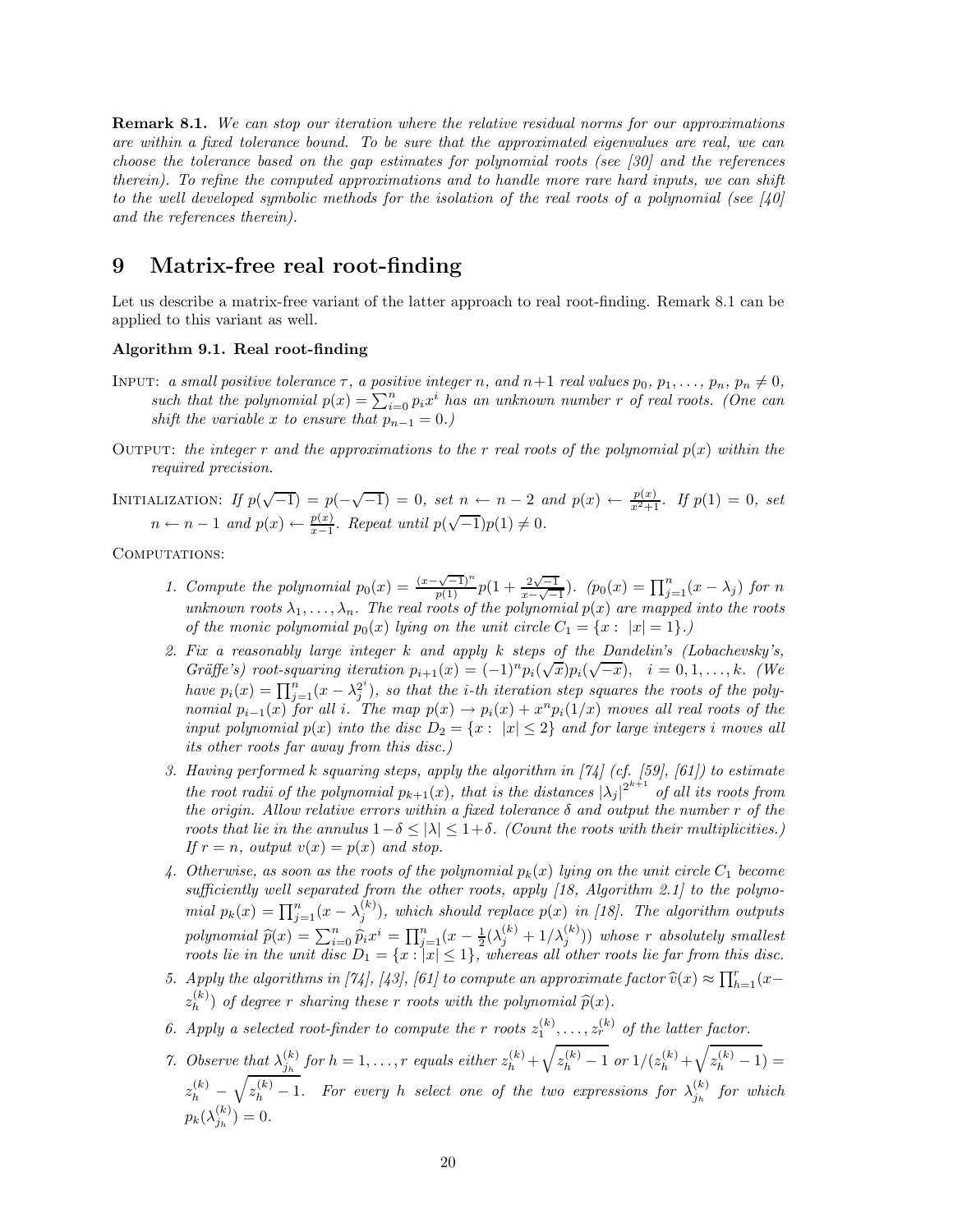*8. For*  $l = k, k - 1, \ldots, 1$  *recursively descend from the r roots*  $\lambda_{j_1}^{(l)}, \ldots, \lambda_{j_r}^{(l)}$  *of the polynomial*  $p_l(x)$  to the r roots  $\lambda_{j_1}^{(l-1)}, \ldots, \lambda_{j_r}^{(l-1)}$  of the polynomial  $p_{l-1}(x)$  by recalling that  $(\lambda_{j_h}^{(l-1)})^2 =$  $\lambda_{j_h}^{(l)}$  *and*  $p_{l-1}(\lambda_{j_h}^{(l-1)}) = 0$  *for all pairs of h and l. (Cf. [53], [54], [61].)* 

*9. Compute and output the approximate real roots*  $\lambda_{j_h} = \sqrt{-1} \frac{\lambda_{j_h}^{(0)} + 1}{\lambda_{j_h}^{(0)} - 1}$  *of the polynomial*  $p(x)$ *for*  $h = 1, ..., r$ .

Every squaring step as well as the root radii estimation takes  $O(n \log n)$  ops, and so do Stage 1 (reduced to two variable shifts and the transition to the reverse polynomial between them (cf. [60, Problem 2.4.3])), Stage 3 (see [74], [59], [61]), Stage 4 (see [18], [55]), and Stage 5 provided that the roots in the unit disc  $D_1$  are well separated from the other roots. Stages 7 and 8 involve  $O(rn)$  ops, whereas Stage 9 involves 3*r* ops. The cost of performing Stage 6 is dominated where  $r \ll n$ , and we can further accelerate the computations at Stage 6 as follows.

(a) Use [18, equations (12)–(14)] to compute the coefficients  $q_0, \ldots, q_r$  defining the representation  $v(x) = \sum_{i=0}^{r} q_i(y^i + y^{-i}), x = \frac{y+y^{-1}}{2}$ , of the polynomial  $\hat{v}(x)$  with the roots  $z_1^{(k)}, \ldots, z_r^{(k)}$ . The computation can be performed by interpolating to the polynomial  $g(y) = v^r v(x)$  from its values at computation can be performed by interpolating to the polynomial  $q(y) = y<sup>r</sup>v(x)$  from its values at the 2<sup>*l*</sup>th roots of unity  $y_j = \exp(2\pi j \sqrt{-1}/2^l)$ ,  $j = 0, 1, \ldots, 2^l - 1$ ,  $l = 1 + \lfloor \log_2 2r \rfloor$ . More precisely we can compute the values of the polynomial  $v(x)$  at the Chebyshev points  $x_j = \frac{1}{2}(y_j + y_j^{-1})$  and then multiply these values by  $y_j^r$  and  $y_j^{-r}$ . With FFT we only need  $O(r \log r)$  ops at both stages of evaluation and interpolation [55].

(b) Recall from [18, Section 2] that the polynomial  $q(y) = y^r v(x) = \sum_{i=0}^r q_i (y^{r+i} + y^{r-i})$  has 2*r* roots  $\lambda_{j_h}^{(k)}$  and  $1/\lambda_{j_h}^{(k)}$  for  $h = 1, ..., r$ . Note that these roots lie on the unit circle  $C_1$ . Transform them into the real values by applying the substitution  $y \to \sqrt{-1} \frac{1+w}{1-w} = -\sqrt{-1}(1+\frac{2}{w-1})$ . Then again  $O(r \log r)$  ops are sufficient at this stage.

(c) Apply the Laguerre or quasi-Laguerre algorithms in  $[50]$ ,  $[38]$ ,  $[24]$ ,  $[25]$ ,  $[91]$  to approximate (c) Apply the Laguerre or quasi-Laguerre algorithms in [50], [58], [24], [25], [9<br>the 2*r* real roots  $w_1, \ldots, w_{2r}$  of the polynomial  $(1 - w)^r q(\sqrt{-1} \frac{1+w}{1-w})$  of degree 2*r*.

(d) Obtain the 2*r* roots  $\lambda_{j_h}^{(k)}$  and  $1/\lambda_{j_h}^{(k)}$  for  $h = 1, \ldots, r$  of the polynomial  $q(y)$  by applying the inverse transform  $w \rightarrow \frac{1+y\sqrt{-1}}{1-w\sqrt{-1}}$  $\frac{1+y\sqrt{-1}}{1-y\sqrt{-1}}$ .

(e) Continue as at Stages 7–9 of Algorithm 9.1.

This modification of Algorithm 9.1 is said to be **Algorithm 9.2**. The main benefit of using it is the application of the Laguerre or quasi-Laguerre root-finders, which are proved to be highly effective where all roots are real. These proofs can be extended to the case where all roots lie on the unit circle  $C_1$ , and we can compress Steps (b)–(d) above into the direct application of the respective extension of the Laguerre or quasi-Laguerre algorithm to the polynomial  $q(y)$ . This modification of Algorithm 9.1 is said to be **Algorithm 9.3**.

Algorithms 9.1–9.3 can face numerical problems at Stage 2 because the required computational precision rapidly increases in root squaring, due to the uneven growth of the absolute values of the polynomial coefficients. One can safely perform a squaring step numerically by using the order of  $n<sup>2</sup>$  ops provided the computation of a logarithm as well as an exponential is also counted as an op [49], although computations with extended precision would still be required at Stage 3.

We can, however, reuse the remedy from the previous section, that is we can stop Stage 2 at a smaller integer  $k$ , say at  $k \leq 2$ , and instead of performing Stage 5 seek the roots of the polynomial  $\hat{v}(x)$  by applying to the polynomial  $\hat{p}(x)$  Müller's or Newton's iteration initiated near the origin. We can expect that it converges to a root of the polynomial  $\hat{p}(x)$  lying in the unit disc  $D_1$  because such roots tend to be closest to the origin among all roots. Having approximated such a root  $z^{(k)}$  of the polynomial  $\hat{p}(x)$ , we proceed as in Stages 7–9 to approximate the respective root  $\lambda$  of the input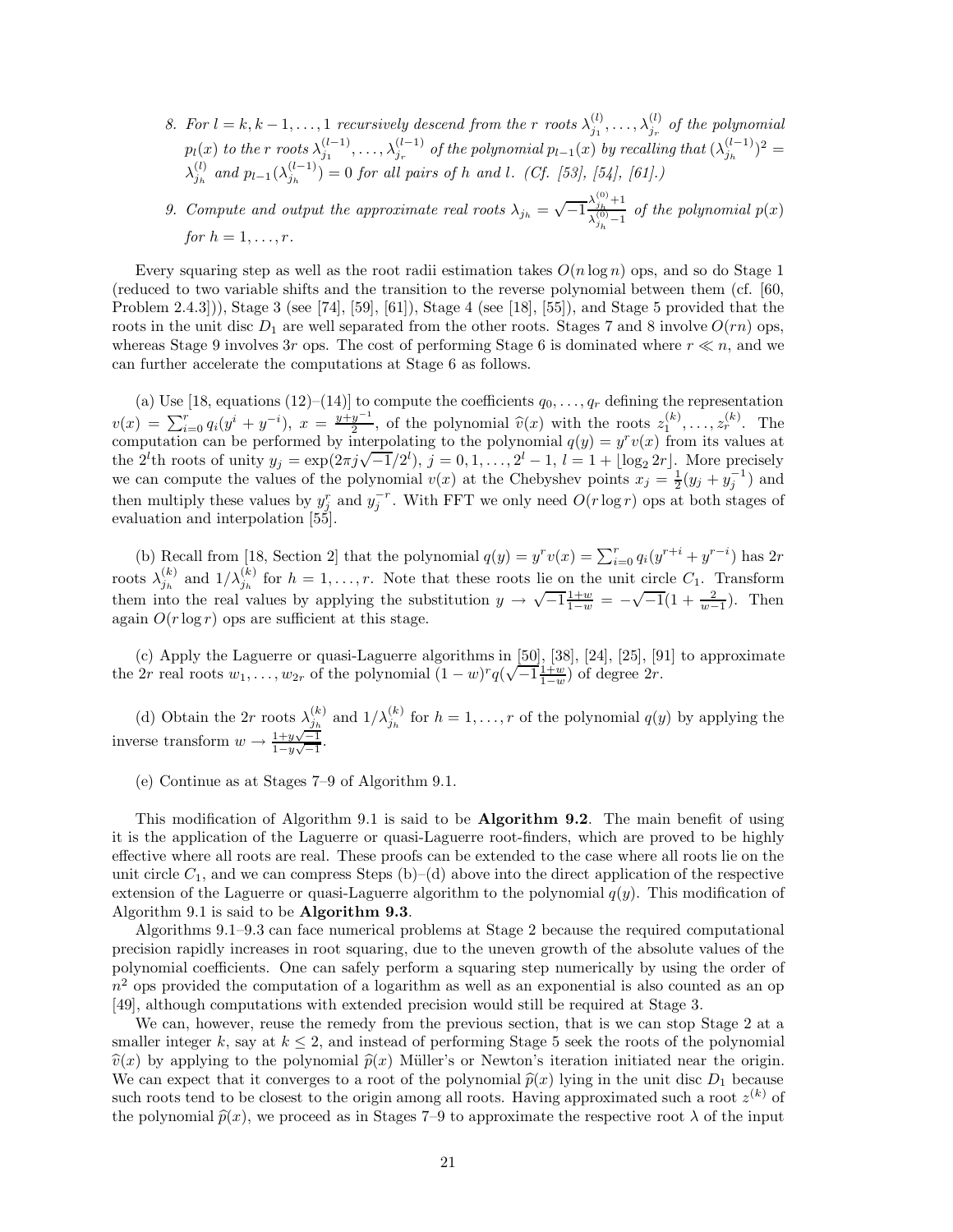polynomial  $p(x)$  and output it if this is a real root. Otherwise, we would have  $\lambda = r + s\sqrt{-1}$  for real *r* and  $s \neq 0$ , and then we would deflate the polynomial  $p(x)$  by dividing it by  $x^2 - 2rx + r^2 + s^2$ and would reapply the algorithm to the quotient polynomial. This modification of Algorithm 9.1 is said to be **Algorithm 9.4**.

Correctness verification for Algorithms 9.1–9.4 is rather straightforward, and we omit it.

## **10 Recursive numerical factorization of a polynomial**

Factorization  $p(x) = u(x)v(x)$  of a polynomial  $p(x)$  of a degree *n* into the product of two factors  $u(x) = \sum_{i=0}^{k} u_i x^i$  and  $v(x) = \sum_{i=0}^{l} v_i x^i$  of degrees k and  $l = n-k$ , respectively, represents deflation, that is polynomial division with no remainder and is of independent interest due to its applications to the time series analysis, Weiner filtering, noise variance estimation, covariance matrix computation, and the study of multi-channel systems [88], [15], [4], [27], [28], [84].

The factorization can be equivalently expressed by any of the two following vector equations,

$$
C_l(\mathbf{u})\mathbf{v} = \mathbf{p} \tag{10.1}
$$

or

$$
C_k(\mathbf{v})\mathbf{u} = \mathbf{p}.\tag{10.2}
$$

Here  $\mathbf{u} = (u_i)_{i=0}^k$ ,  $\mathbf{v} = (v_i)_{i=0}^l$ , and  $\mathbf{p} = (p_i)_{i=0}^n$  are the coefficient vectors of the polynomials  $u(x)$ ,  $v(x)$ , and  $p(x)$ , respectively, whereas  $C_l(\mathbf{u}) \in \mathbb{C}^{(n+1)\times (l+1)}$  and  $C_k(\mathbf{v}) \in \mathbb{C}^{(n+1)\times (k+1)}$  are the convolution matrices associated with the product  $u(x)v(x)$ . They are lower trapezoidal Toeplitz matrices (with all the superdiagonal entries zero) defined by their first columns  $C_l(\mathbf{u})\mathbf{e}_1 = (\mathbf{u}, \mathbf{0})^T$  and  $C_k(\mathbf{v})\mathbf{e}_1 = (\mathbf{v}, \mathbf{0})^T$ , respectively. Equations (10.1) and (10.2) provide an equivalent representation via structured linear system of equatioons. We assume that the polynomial  $u(x)$  is monic, so that  $u_0 = 1, v_0 = p_0.$ 

Now suppose we are given approximate factors  $u_0(x) \approx u(x)$  (monic) and  $v_0(x) \approx v(x)$  and wish to refine them. We can write  $r_0(x) = p(x) - u_0(x)v_0(x)$  or equivalently  $\mathbf{r}_0 = \mathbf{p} - C_l(\mathbf{u}_0)\mathbf{v}_0$  $\mathbf{p} - C_v(\mathbf{v}_0) \mathbf{u}_0$  and define a fixed point iteration with Newton's updates as follows,  $\begin{pmatrix} \bar{\mathbf{u}}_{i+1} \\ \mathbf{v}_{i+1} \end{pmatrix} = \begin{pmatrix} \bar{\mathbf{u}}_i \\ \mathbf{v}_i \end{pmatrix}$ **v***i*  $+$  $\Delta_i$ . Here  $\mathbf{u}_h$  and  $\mathbf{v}_h$  for all *h* denote the coefficient vectors of the polynomials  $u_h(x)$  (monic) and  $v_h(x)$ , each of the vectors  $\bar{u}_h$  is obtained by deleting the first (unit) coordinate of the vector  $u_h$ ,  $-J_i\Delta_i = r_i, J_i = -(C(\mathbf{v}_i), C_l(\mathbf{u}_i)) \in \mathbb{C}^{(n+1)\times(n+1)}$  are the Jacobians for  $i = 0, 1, ...,$  and the matrix  $C(\mathbf{v}_i) \in \mathbb{C}^{(n+1)\times k}$  is obtained by deleting the first column from the matrix  $C_k(\mathbf{v}_i) \in \mathbb{C}^{(n+1)\times (k+1)}$ . (We delete the column because  $u_0 = 1$  is not a variable in the expression  $\mathbf{r}_0 = \mathbf{p} - C_v(\mathbf{v}_0)\mathbf{u}_0$ .)

Clearly the resulting Newton iteration algorithm (we refer to it as **Algorithm 10.1** has local quadratic convergence. Its *i*th step is essentially the solution of a linear system of equations with the  $(n + 1) \times (n + 1)$  Sylvester matrix  $-J_i$ .

If we are given just a single approximate factor  $u_0(x)$ , we can initialize the Newton process by computing the coefficient vector of the second factor  $\mathbf{v}_0$  as an approximate solution of the overdetermined linear system  $(10.1)$  of *n* equations with *l* unknowns. We can compute this approximate solution as the solution of the lower (resp. upper) triangular Toeplitz linear system formed by the *l* first (resp. last) equations of the system, but its least squares solution generally gives a little better fitting. We can obtain such a solution from the normal Hermitian linear system of *l* equations  $(C_l(\mathbf{u}_0))^H C_l(\mathbf{u}_0) \mathbf{v}_0 = \mathbf{p}(C_l(\mathbf{u}_0))^H$ , whose Toeplitz matrix has the lower and upper bandwidth *l* [22]. The algorithm in [17, Setion 2.14] reduces the solution of such a system to the solution of a lower triangular Toeplitz linear system whose  $n \times n$  matrix has a bandwidth at most 2*l* and of a  $k \times k$ Toeplitz linear system. We refer to the resulting algorithm for numerical deflation (or equivalently for polynomial division with no remainder) as **Algorithm 10.2**.

Instead of Newton's process we can define iteration by alternating the application of Algorithm 10.2 to updating the factors  $u_i(x)$  and  $v_i(x)$  recursively, so that a sequence of approximations  $v_0(x)$ ,  $u_1(x), v_1(x), u_2(x), \ldots$  to the factors  $u(x)$  and  $v(x)$  is recursively computed as least squares solutions of the linear systems (10.1) and (10.2) with alternating inputs  $\mathbf{u} = \mathbf{u}_i$ ,  $\mathbf{v} = \mathbf{v}_i$  for  $i = 0, 1, \ldots$  We refer to this factorization algorithm as **Algorithm 10.3**.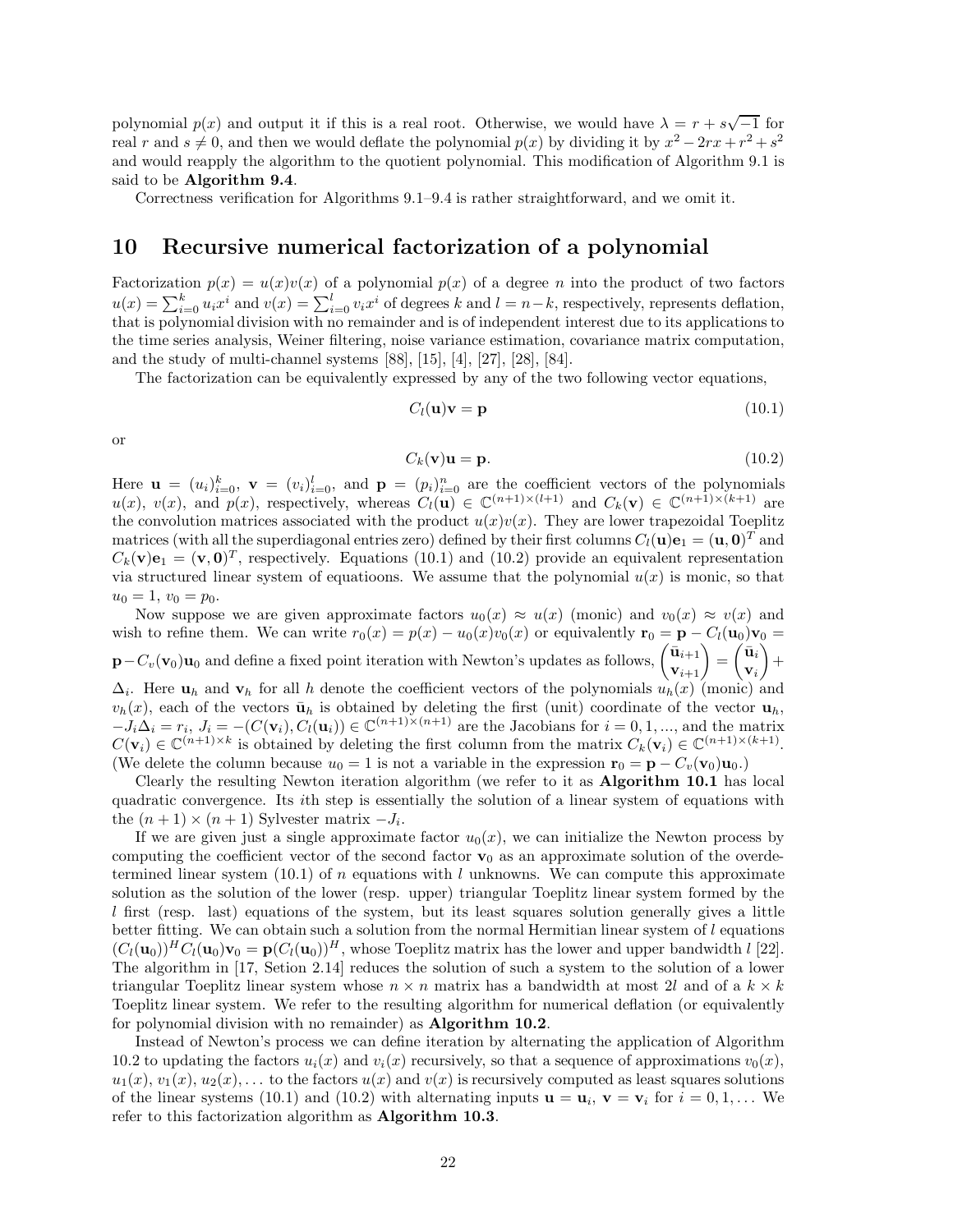For every integer *i*,  $i = 0, 1, \ldots$  we can refine an approximate factor  $u_i(x)$  (resp.  $v_i(x)$ ) of a polynomial  $p(x)$  as an approximate gcd  $q(x)$  of the two polynomials  $u_i(x)$  (resp.  $v_i(x)$ ) and  $ap(x)$ where *a* is a scalar having a large absolute value  $|a|$ . This choice should suppress the perturbation of the polynomial  $p(x)$ , so that up to scaling the approximate gcd  $q(x)$  would be close to divisor of the gcd, and we can readily compute it from a subresultant matrix (cf., e.g., [35, Section 6.10], [60, Section 2.10], [6]).

We can apply such a refinement of both factors  $u_i(x)$  and  $v_i(x)$  at every *i*th iteration step of Algorithm 10.3 or only at some selected steps according to a fixed policy. In both cases we refer to this refined version of Algorithm 10.3 as **Algorithm 10.4**.

Furthermore one can alternate the steps of Algorithms 10.1, 10.3, and 10.4 to enhance the power of the refinement of the initial factorization and ensure fast convergence to the factors  $u(x)$  and  $v(x)$ .

One can apply the above algorithms to the approximation of a single root  $\lambda$  (resp. a pair of roots  $\lambda_1$  and  $\lambda_2$ ) by choosing its (their) possibly crude initial approximation  $\lambda$  (resp. approximations  $\lambda_1$ and  $\lambda_2$ ) and setting  $u_0(x) = x - \lambda$  (resp.  $u_0(x) = (x - \lambda_1)(x - \lambda_2)$ ), but in our tests we consistently observed substantially faster convergence of the RQ iteration versus this factorization algorithm in the case of  $k = 1$  (that is for approximating a single root for the same input polynomials). Probably the greater power of the RQ iteration comes because, unlike the factorization algorithm, it approximates eigenpairs of the associated matrix (rather than just its eigenvalues). If, however, the task is the refinement of a crude initial approximation and if both integers *k* and *l* are not small (that is if we wish to split a polynomial into two factors of larger degrees), the factorization algorithm may become superior because it has simpler iteration steps.

## **11 Numerical tests**

We performed a series of numerical experiments in the Graduate Center of the City University of New York using a Dell server with a dual core 1.86 GHz Xeon processor and 2G memory running Windows Server 2003 R2. The test Fortran code was compiled with the GNU gfortran compiler within the Cygwin environment.

We generated random numbers with the random number intrinsic Fortran function assuming the uniform probability distribution over the range  $\{x : 0 \le x < 1\}$ . To shift to the range  $\{y : b \leq y \leq a + b\}$  for fixed real *a* and *b*, we applied the linear transform  $x \to y = ax + b$ .

We tested our algorithms in Sections 4, 5, and 8 for the approximation of real and complex eigenvalues of random general matrices (only in Table 3), random companion matrices  $F_{\bf p}$  (defined by random vectors **p**), and random DPR1 matrices (defined by random vectors **s** and  $\mathbf{d} = \mathbf{v}$  for  $\mathbf{u} = (1)_{i=1}^n$ , of sizes  $n \times n$  for  $n = 64, 128, 256$ . For each input size and each iterative algorithm we generated 100 input instances and run 100 tests. Our tables show the minimum, maximum, and average (mean) numbers of iteration loops until convergence in these runs as well as the standard deviations in the columns marked by "**min**", "**max**", "**mean**", and "**std**", respectively.

For the initialization of the RQ and SQ iterations we used equally spaced points on the unit circle  $\{x : |x| = 1\}$  or "large" circle  $\{x : |x| = a||M||\}$  for the input matrices M and for  $a = 2$ , except for testing convergence to distinct eigenvalues (see Tables 18 and 19) where we set  $a = 10$ .

Tables 3 and 4 display the data on the approximation of the complex eigenvalues by the RQ and SQ iterations in  $(4.1)$ – $(4.6)$  and the AP iteration in Section 4, respectively, assuming the initial values  $\lambda_0$  chosen at random on a large circle and using the tolerance  $\tau = 10^{-6}$  in the stopping criterion (4.4). For testing the AP iteration (in both RQ and SQ versions) we generated APs  $\mathbf{u}_i^T \mathbf{v}_i$ for  $\mathbf{u}_i = \mathbf{y}_{i-1}$  and  $\mathbf{v}_i = \mathbf{e}_n$  for all integers *i*, except that we have chosen the simplifying APs for  $i = 0$ , that is the APs  $\mathbf{p} \mathbf{e}_n^T$  or  $(\mathbf{p} + \mathbf{e}_1 + \mu \mathbf{e}_n) \mathbf{e}_n^T$  in the case of companion matrices  $F_\mathbf{p}$  and the APs  $\mathbf{u}\mathbf{v}^H$  in the case of DPR1 matrices *C*.

Tables 5–8 display the test results where three eigen-solving algorithms were combined for the companion matrices  $F_{\bf p}$  and DPR1 matrices *C*. At Stage 1 we set tolerance  $\tau$  to 10<sup>-1</sup> in (4.4) and applied the RQ version of the AP iteration with the simplifying APs. Then at Stage 2 we set tolerance to  $10^{-4}$  and refined the computed crude approximations by applying the RQ iteration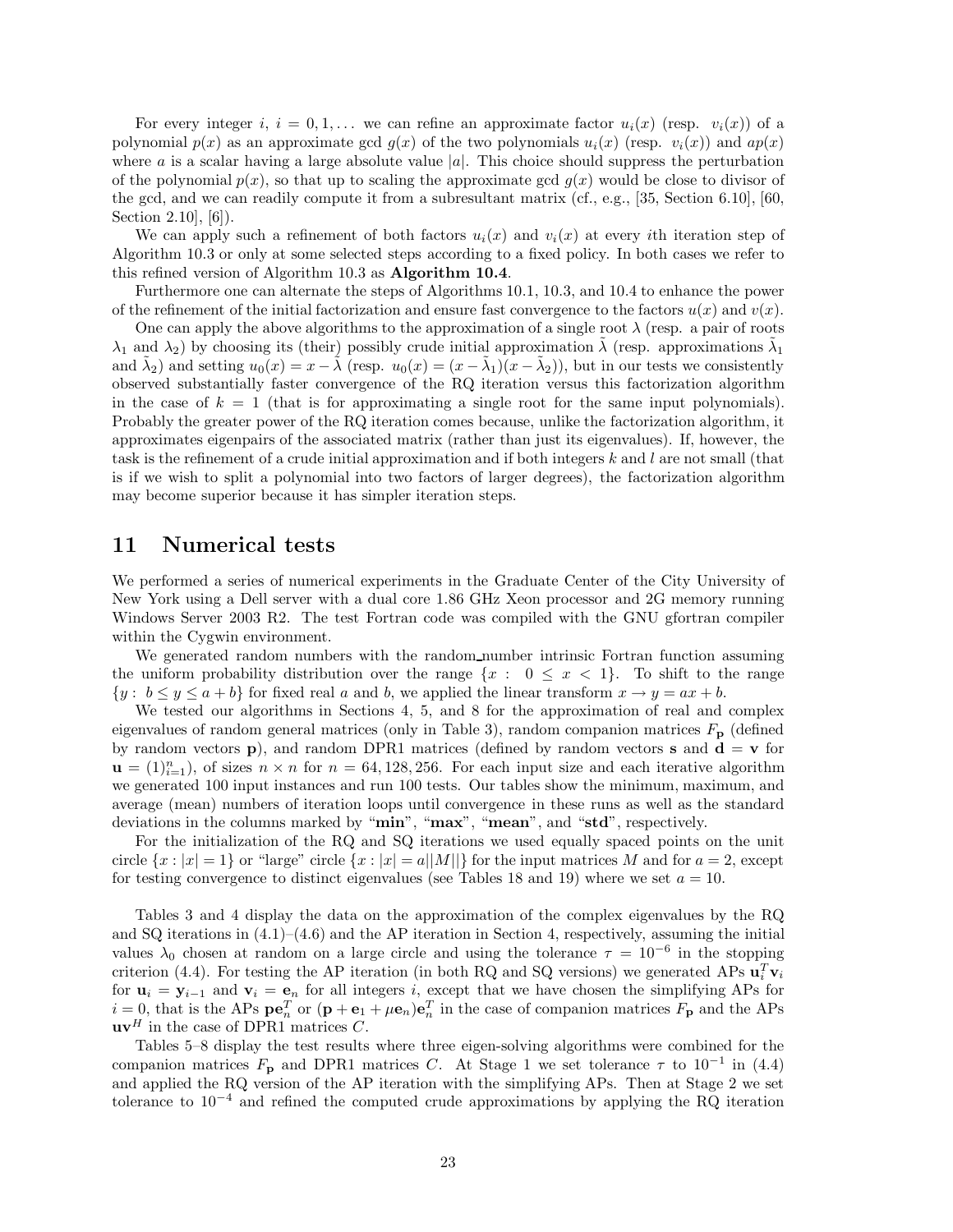with no preprocessing. Finally at Stage 3 we set tolerance to  $10^{-6}$  and applied Algorithms 5.1 or 5.3 where again we used the simplifying APs. All tables display the respective numbers of steps at every stage, and Tables 7 and 8 also show the percent (number) of the cases of divergence in 100 tests.

Tables 9–14 display the results of our tests of the real eigen-solving Algorithm 8.2 in Section 8 assuming the companion input matrix and using 0, 1, and 2 squarings. Tables 9, 11, and 13 show the number of iteration loops at Stage 1, at which the iteration stopped as soon as the error decreased below the tolerance  $10^{-2}$ . Tables 10, 12, and 14 cover Stage 2 of refinement of these computed approximations until they decreased the error below the tolerance  $10^{-6}$ . The rightmost columns in Tables 10, 12, and 14 display the numbers of real roots computed in 100 test runs.

Tables 15–17 display the results of our tests for initialization via continuous scaling. Table 15 shows the number of iterations at Stage 1 where we chose the initial approximate eigenvalues on a large circle, applied the AP iteration with simplifying APs to the companion and DPR1 matrices associated with the polynomial  $p(1.02x)$ , and set the output tolerance to  $10^{-1}$ .

Tables 16 and 17 show the numbers of iterations at Stages 2 and 3 where we applied the RQ version of Algorithm 5.1 for  $\nu = 1$  and with simplifying APs for all integers *i* to the same polynomial  $p(1.02x)$  and to the polynomial  $p(x)$ , respectively, and set the output tolerance to 10<sup>-6</sup> in both cases. We initialized Stages 2 and 3 by using the eigenvalue approximations output in the preceding stage.

Tables 18–20 display the numbers of iteration loops in our tests for approximating distinct eigenvalues of the companion and DPR1 matrices *M* associated with a random polynomal  $p(x)$ of degree *n*, with the reverse polynomial  $p_{rev}(x) = x^n p(1/x)$ , or with both of them, as we specify in the first column of each table. The two last columns of each table show the percents of distinct eigenvalues computed in our tests among all the *n* eigenvalues. In these tests we applied the RQ and SQ iterations to the matrices *M* at  $3n \log_2 n$  initial equally spaced points on the selected circles, namely  $\{x : |x| = 3||M||\}$  in Table 18,  $\{x : |x| = 3||M||\}$  in Table 19, and Bini's circles in Table 20.

Table 21 shows the average numbers of iteration loops per eigenvalue in our tests where we applied RQ iteration with recursive deflation to DPR1 matrices.

| <b>Iteration</b>       | Matrix             | n   | $_{\rm min}$ | max                | mean | $_{std}$ |
|------------------------|--------------------|-----|--------------|--------------------|------|----------|
| RQ                     | companion          | 64  | 4.00         | 12.00              | 6.10 | 1.65     |
| RQ                     | companion          | 128 | 4.00         | 11.00              | 6.21 | 1.48     |
| RQ                     | companion          | 256 | 4.00         | 13.00              | 6.18 | 1.50     |
| SQ                     | companion          | 64  | 4.00         | 16.00              | 7.75 | 2.27     |
| $\overline{\text{SQ}}$ | companion          | 128 | 5.00         | $\overline{17.00}$ | 8.37 | 2.49     |
| SQ                     | companion          | 256 | 4.00         | 19.00              | 7.65 | 2.86     |
| RQ                     | $\overline{D}$ PR1 | 64  | 5.00         | 12.00              | 7.67 | 1.61     |
| RQ                     | DPR1               | 128 | 5.00         | 14.00              | 7.97 | 1.95     |
| RQ                     | DPR1               | 256 | 5.00         | 14.00              | 7.88 | 1.69     |
| <b>RQ</b>              | DPR1               | 64  | 5.00         | 21.00              | 9.34 | 2.72     |
| SQ                     | DPR1               | 128 | 5.00         | 21.00              | 9.80 | 2.94     |
| SQ                     | DPR1               | 256 | 5.00         | 17.00              | 9.12 | 2.54     |
| <b>RQ</b>              | Random             | 64  | 3.00         | 3.00               | 3.00 | 0.00     |
| RQ                     | Random             | 128 | 3.00         | 3.00               | 3.00 | 0.00     |
| $\overline{\text{RQ}}$ | Random             | 256 | $3.00\,$     | 3.00               | 3.00 | 0.00     |
| SQ                     | Random             | 64  | $3.00\,$     | 4.00               | 3.92 | 0.27     |
| SQ                     | Random             | 128 | $3.00\,$     | 4.00               | 3.78 | $0.42\,$ |
| SQ                     | Random             | 256 | 3.00         | 4.00               | 3.57 | 0.50     |

Table 3: Numbers of RQ and SQ iteration loops in Algorithms (4.1)–(4.6)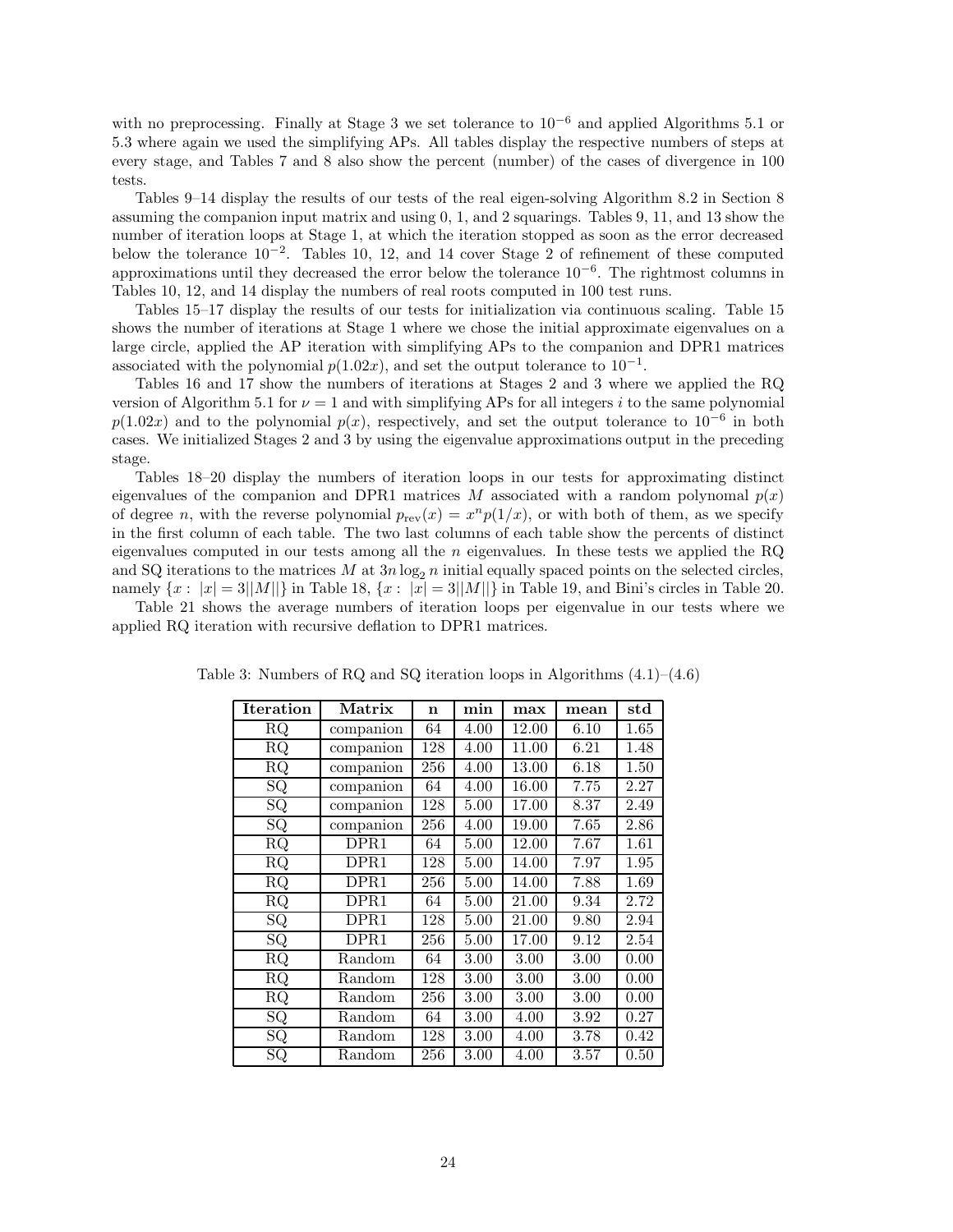| Iteration                     | Matrix                  | $\mathbf n$ | min      | max   | mean     | $_{\rm std}$ |
|-------------------------------|-------------------------|-------------|----------|-------|----------|--------------|
| $\rm RQ$                      | companion               | 64          | 5.00     | 13.00 | 8.52     | 1.48         |
| $\rm RQ$                      | companion               | 128         | 5.00     | 14.00 | 9.38     | 1.56         |
| $\rm RQ$                      | companion               | 256         | 7.00     | 14.00 | 10.24    | 1.36         |
| $\overline{S}Q$               | companion               | 64          | 5.00     | 21.00 | 10.39    | 2.89         |
| SQ                            | companion               | 128         | 4.00     | 18.00 | 11.40    | 3.00         |
| SQ                            | companion               | 256         | 5.00     | 19.00 | 12.24    | 3.65         |
| RQ                            | DPR1                    | 64          | 4.00     | 15.00 | 7.74     | 2.03         |
| $\overline{\text{R}}\text{Q}$ | DPR1                    | 128         | 5.00     | 13.00 | 7.72     | 2.13         |
| $\rm RQ$                      | DPR1                    | 256         | 5.00     | 15.00 | 7.70     | 2.29         |
| SQ                            | DPR1                    | 64          | 6.00     | 21.00 | 9.83     | 2.67         |
| SQ                            | $\overline{\rm DPR1}$   | 128         | 5.00     | 17.00 | 9.59     | 2.72         |
| SQ                            | DPR1                    | 256         | 5.00     | 19.00 | 9.54     | 2.87         |
| RQ                            | $\operatorname{Random}$ | 64          | $3.00\,$ | 3.00  | 3.00     | 0.00         |
| <b>RQ</b>                     | Random                  | 128         | 3.00     | 3.00  | 3.00     | 0.00         |
| RQ                            | Random                  | 256         | 3.00     | 3.00  | $3.00\,$ | 0.00         |
| SQ                            | Random                  | 64          | $3.00\,$ | 4.00  | 3.74     | 0.44         |
| SQ                            | Random                  | 128         | $3.00\,$ | 4.00  | 3.79     | 0.41         |
| SQ                            | Random                  | 256         | $3.00\,$ | 4.00  | 3.65     | 0.50         |

Table 4: Numbers of RQ and SQ iteration loops in the AP iteration

Table 5: Numbers of RQ loops at Stage 1 (the AP iteration with the simplifying APs) in the combination of three eigen-solving algorithms

| Matrix             | n   | mean | $_{std}$ |
|--------------------|-----|------|----------|
| companion          | 64  | 3    |          |
| companion          | 128 | 3    |          |
| companion          | 256 | 3    |          |
| $\overline{D}$ PR1 | 64  | 2.18 | 0.48     |
| DPR <sub>1</sub>   | 128 | 2.04 | 0.50     |
| DPR <sub>1</sub>   | 256 | 2.04 | 0.38     |

Table 6: Numbers of RQ loops at Stage 2 (the RQ iteration) in the combination of three eigen-solving algorithms

| Matrix            | n   | mean | std  |
|-------------------|-----|------|------|
| companion         | 64  | 4.69 | 0.65 |
| companion         | 128 | 4.86 | 0.43 |
| companion         | 256 | 4.78 | 0.57 |
| $\overline{DPR1}$ | 64  | 4.86 | 0.48 |
| DPR1              | 128 | 4.88 | 0.39 |
| DPR <sub>1</sub>  | 256 | 4.90 | 0.30 |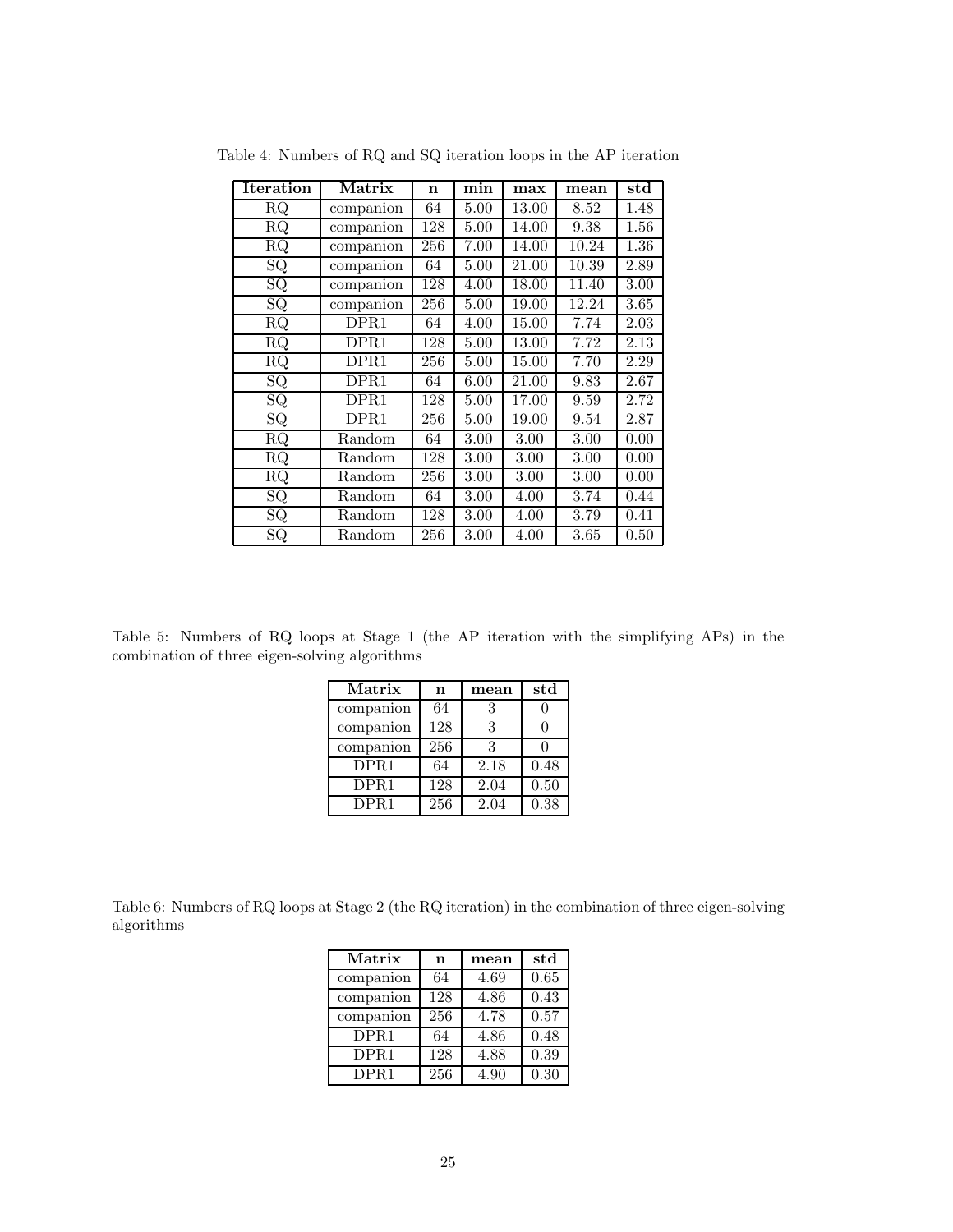Table 7: Numbers of RQ loops at Stage 3 (Algorithm 5.1 with the simplifying APs) in the combination of three eigen-solving algorithms

| Matrix           | n   | mean | std   | % of divergent tests |
|------------------|-----|------|-------|----------------------|
| companion        | 64  | 3.16 | 6.02  |                      |
| companion        | 128 | 5.55 | 12.42 |                      |
| companion        | 256 | 3.79 | 3.25  |                      |
| DPR1             | 64  | 1.71 | 1.97  |                      |
| DPR <sub>1</sub> | 128 | 2.28 | 2.52  |                      |
| DPR <sub>1</sub> | 256 | 2.16 | 2.33  |                      |

Table 8: Numbers of RQ loops at Stage 3 (Algorithm 5.3 with the simplifying APs) in the combination of three eigen-solving algorithms

| Matrix    | n   | mean | std   | $\overline{\%}$ of divergent tests |
|-----------|-----|------|-------|------------------------------------|
| companion | 64  | 3.00 | 4.39  |                                    |
| companion | 128 | 4.22 | 5.58  |                                    |
| companion | 256 | 5.87 | 12.29 |                                    |
| DPR1      | 64  | 2.06 | 2.56  |                                    |
| DPR1      | 128 | 1.85 | 2.18  |                                    |
| DPR1      | 256 | 1.72 | 2.39  |                                    |

Table 9: Numbers of RQ and SQ iteration loops in Algorithm 8.2 (no squaring, Stage 1)

| <b>Iteration</b> | n   | min | max | mean | $_{std}$ |
|------------------|-----|-----|-----|------|----------|
| RQ               | 64  |     | 17  | 3.86 | 2.19     |
| RQ               | 128 |     | 15  | 4.12 | 2.27     |
| RQ               | 256 |     | 15  | 3.72 | 1.76     |
| SQ               | 64  |     | 18  | 4.22 | 2.76     |
| SQ               | 128 |     | 45  | 5.18 | 5.68     |
|                  | 256 |     | 33  | 4.57 | 4.02     |

Table 10: Numbers of RQ and SQ iteration loops in Algorithm 8.2 (no squaring, Stage 2)

| <b>Iteration</b> | n   | min | max | mean | std  | $\overline{\%}$ of real roots |
|------------------|-----|-----|-----|------|------|-------------------------------|
| RQ               | 64  |     | 2   | 0.99 | 0.32 |                               |
| RQ               | 128 |     |     | 0.9  | 0.43 | 89                            |
| $\rm RQ$         | 256 |     | 2   | 0.82 | 0.42 | 82                            |
| SQ               | 64  |     |     |      | 0.37 |                               |
|                  | 128 |     | 2   | 0.97 | 0.38 |                               |
|                  | 256 |     | ິ   | 0.88 | 0.45 |                               |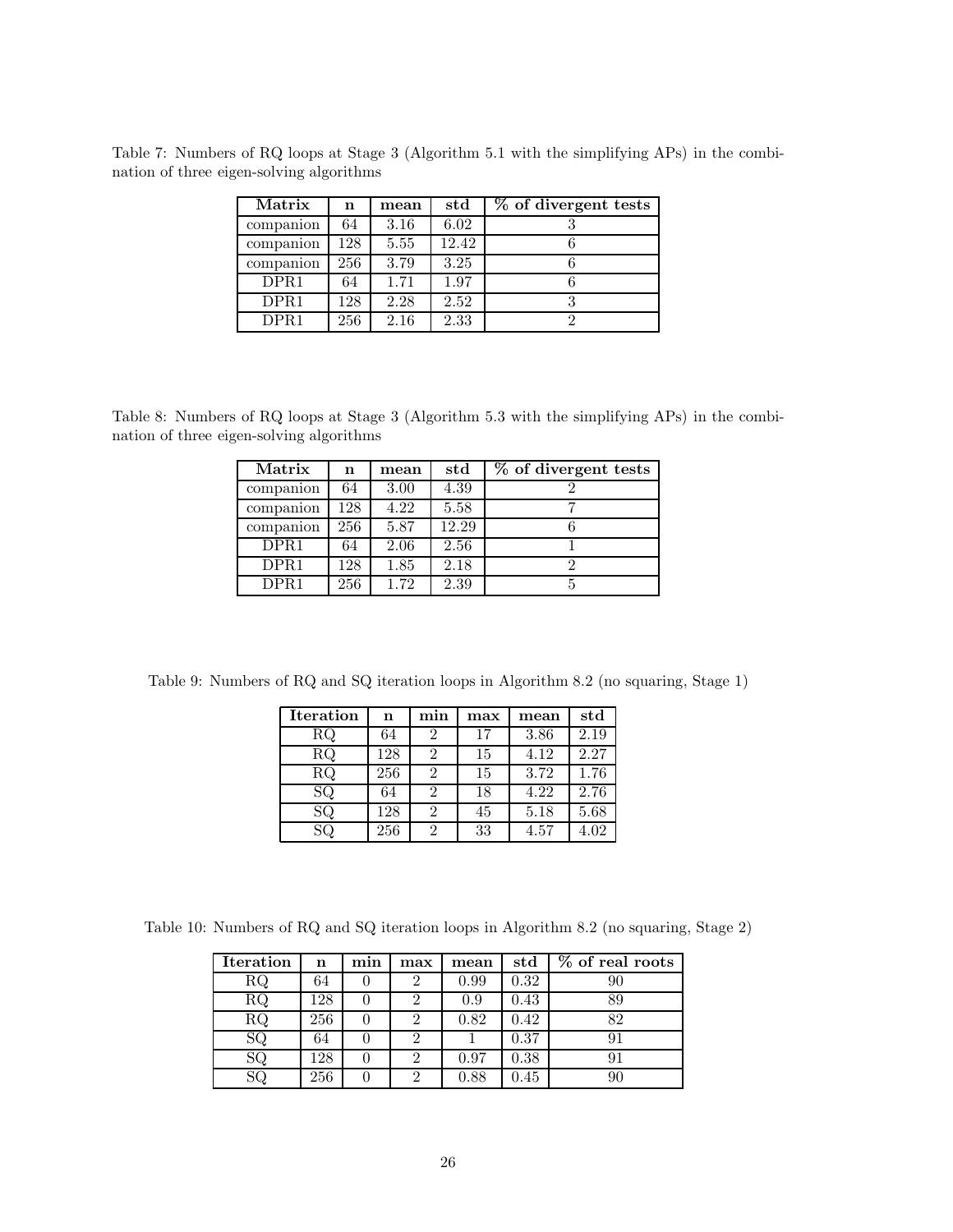| <b>Iteration</b> | n   | min | max | mean | std  |
|------------------|-----|-----|-----|------|------|
| RQ               | 64  | 2   |     | 3.9  | 1.18 |
| $\rm RQ$         | 128 | 2   |     | 3.75 | 0.86 |
| $\rm RQ$         | 256 | 2   | 13  | 3.7  | 1.4  |
| SQ               | 64  | 2   | 10  | 4.23 | 1.5  |
| SQ               | 128 | 2   |     | 4.19 | 1.29 |
|                  | 256 | 2   |     | 4.25 | 1.35 |

Table 11: Numbers of RQ and SQ iteration loops in Algorithm 8.2 (one squaring, Stage 1)

Table 12: Numbers of RQ and SQ iteration loops in Algorithm 8.2 (one squaring, Stage 2)

| <b>Iteration</b> | n   | min | max | mean | $_{\rm std}$ | $\overline{\%}$ of real roots |
|------------------|-----|-----|-----|------|--------------|-------------------------------|
| RQ               | 64  |     | 17  | 2.44 | 2.27         | 89                            |
| RQ               | 128 |     | n   | 2.39 | $1.28\,$     | 89                            |
| $\rm RQ$         | 256 |     | 14  | 2.51 | 1.79         | 83                            |
| SQ               | 64  |     | 14  | 2.3  | 2.01         | 86                            |
| SQ               | 128 |     | 10  | 2.46 | $_{1.81}$    | 90                            |
| SQ               | 256 |     | 12  | 2.9  | 2.32         | 83                            |

Table 13: Numbers of RQ and SQ iteration loops in Algorithm 8.2 (two squarings, Stage 1)

| <b>Iteration</b>       | n   | min | max | mean | $_{std}$ |
|------------------------|-----|-----|-----|------|----------|
| RQ                     | 64  |     | 12  | 4.01 | 1.53     |
| $\rm RQ$               | 128 |     | 9   | 3.89 | 1.12     |
| $\overline{\text{RQ}}$ | 256 |     | 10  | 4.05 | 1.23     |
| SQ                     | 64  |     | 24  | 4.07 | 2.39     |
| SQ                     | 128 |     | 9   | 3.92 | 1.12     |
|                        | 256 |     | 10  | 4.07 | 1.27     |

Table 14: Numbers of RQ and SQ iteration loops in Algorithm 8.2 (two squarings, Stage 2)

| <b>Iteration</b> | n   | min | max | mean | std  | $\overline{\%}$ of real roots |
|------------------|-----|-----|-----|------|------|-------------------------------|
| RQ               | 64  |     | о   | 1.51 | 0.72 |                               |
| RQ               | 128 |     | 6   | 1.71 |      |                               |
| RQ               | 256 |     |     | 2.06 | 1.43 | 88                            |
| SQ               | 64  |     |     | 1.62 | 0.79 | 90                            |
| SQ               | 128 |     | 16  | 2.33 | 2.49 | 90                            |
|                  | 256 |     | 19  | 2.27 | .88  | 83                            |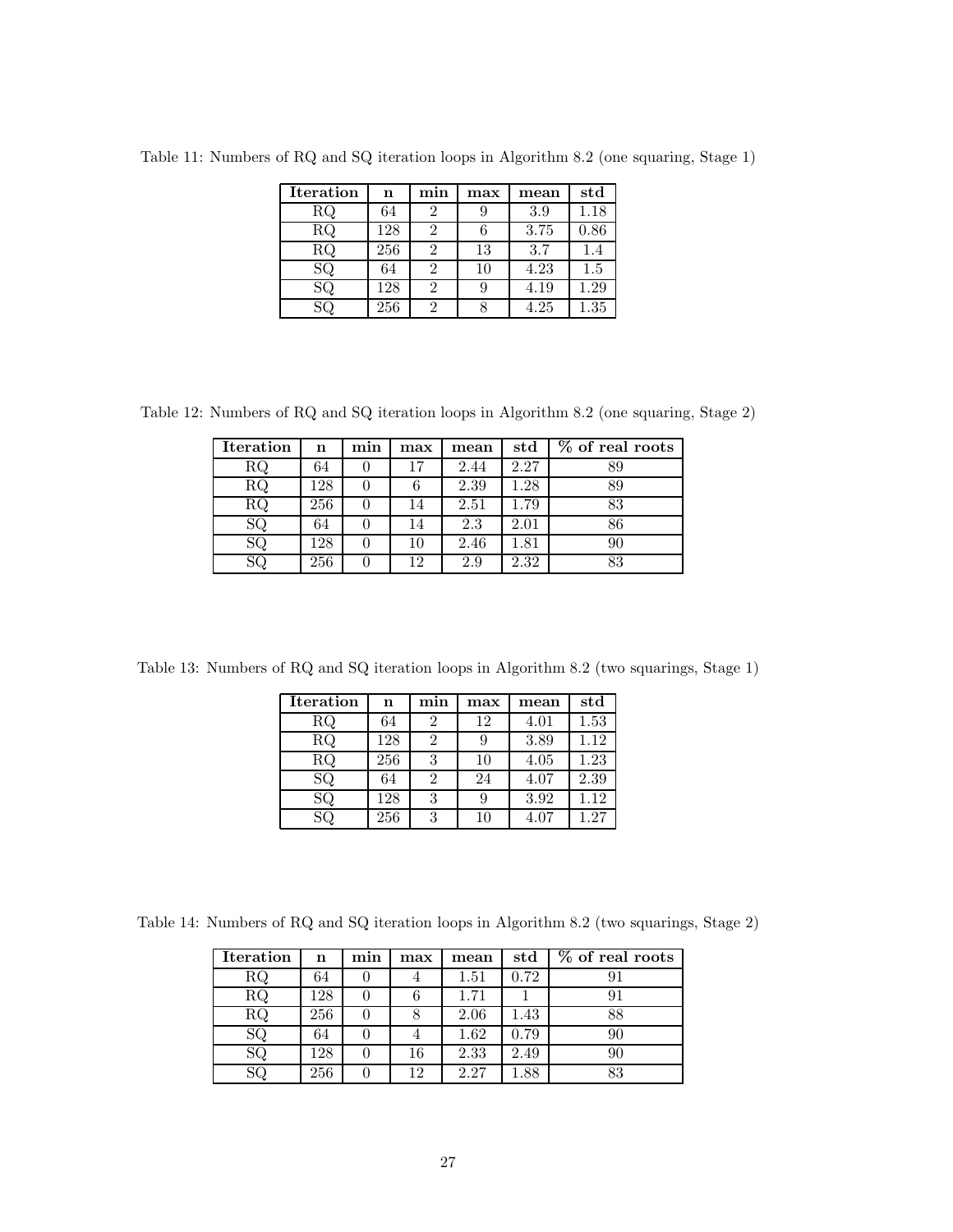Table 15: Numbers of RQ iteration loops in the algorithm with simplifying APs and continuous scaling (Stage 1: the AP iteration,  $t=1.02$ )

| Matrix           | n   | mean | std               |
|------------------|-----|------|-------------------|
| companion        | 64  | 2    |                   |
| companion        | 128 | 2    |                   |
| companion        | 256 | 1.9  | 0.10              |
| DPR <sub>1</sub> | 64  | 1.94 | $\overline{0.24}$ |
| DPR1             | 128 | 1.96 | 0.20              |
| DPR1             | 256 | 1.97 | 0.17              |

Table 16: Numbers of RQ iteration loops in the algorithm with simplifying APs and continuous scaling (Stage 2: Algorithm  $5.1, t=1.02$ )

| Matrix           | n   | mean | std  |
|------------------|-----|------|------|
| companion        | 64  | 5.91 | 2.72 |
| companion        | 128 | 6.38 | 3.68 |
| companion        | 256 | 6.80 | 9.80 |
| DPR <sub>1</sub> | 64  | 5.55 | 0.24 |
| DPR1             | 128 | 5.79 | 2.97 |
| DPR <sub>1</sub> | 256 | 6.20 | 3.61 |

Table 17: Numbers of RQ iteration loops in the algorithm with simplifying APs and continuous scaling (Stage 3: Algorithm 5.1,  $t=1$ )

| Matrix                         | n   | mean | std  |
|--------------------------------|-----|------|------|
| companion                      | 64  | 2.72 | 1.01 |
| companion                      | 128 | 2.78 | 1.17 |
| companion                      | 256 | 3.07 | 1.50 |
| $\overline{D}$ PR <sub>1</sub> | 64  | 2.50 | 0.87 |
| DPR <sub>1</sub>               | 128 | 2.64 | 1.23 |
| DPR <sub>1</sub>               | 256 | 2.66 | 1.03 |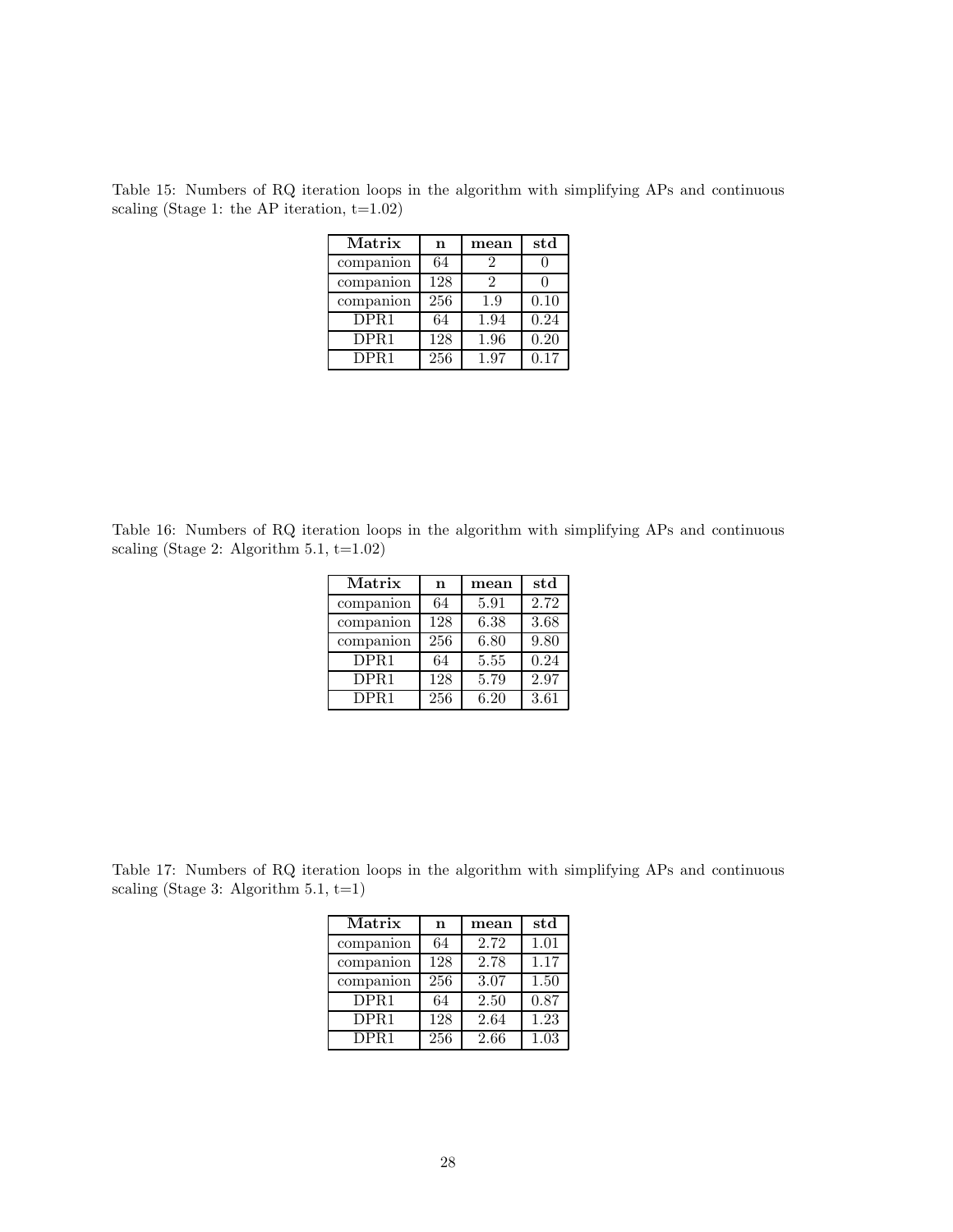| Polynomials                       | Iteration                | Matrix    | $\mathbf n$     | mean  | $_{\rm std}$      |
|-----------------------------------|--------------------------|-----------|-----------------|-------|-------------------|
| p(x)                              | RQ                       | companion | $\overline{32}$ | 73.16 | 10.53             |
| p(x)                              | $\rm RQ$                 | companion | 64              | 67.58 | 8.24              |
| p(x)                              | $\overline{\text{SQ}}$   | companion | $\overline{32}$ | 91.00 | 6.75              |
| p(x)                              | $\overline{\mathrm{SQ}}$ | companion | 64              | 91.67 | 5.64              |
| p(x)                              | $\overline{\text{RQ}}$   | DPR1      | $\overline{32}$ | 96.50 | 3.30              |
| p(x)                              | $\overline{\text{RQ}}$   | DPR1      | 64              | 95.56 | $2.57\,$          |
| p(x)                              | $_{\rm SQ}$              | DPR1      | $\overline{32}$ | 90.63 | 7.37              |
| p(x)                              | $\overline{\text{SQ}}$   | DPR1      | 64              | 91.22 | 5.85              |
| $p_{\text{rev}}(x)$               | $\overline{\text{RQ}}$   | companion | 32              | 75.06 | 8.44              |
| $\boldsymbol{x}$<br>$p_{\rm rev}$ | $\overline{\text{RQ}}$   | companion | 64              | 74.78 | 5.89              |
| $p_{\text{rev}}(x)$               | $\overline{\text{SQ}}$   | companion | $\overline{32}$ | 95.06 | 4.89              |
| x<br>$p_{\rm rev}$                | $\overline{\mathrm{SQ}}$ | companion | 64              | 97.19 | 2.08              |
| $p_{\text{rev}}(x)$               | $\overline{\text{RQ}}$   | DPR1      | 32              | 97.47 | 4.21              |
| x<br>$p_{\text{rev}}$             | $\overline{\text{RQ}}$   | DPR1      | 64              | 98.33 | 1.82              |
| $p_{\text{rev}}(x)$               | SQ                       | DPR1      | $\overline{32}$ | 95.38 | 4.34              |
| $p_{\rm rev}(x)$                  | $\overline{\text{SQ}}$   | DPR1      | 64              | 97.27 | 2.38              |
| both                              | $\overline{\text{RQ}}$   | companion | $\overline{32}$ | 94.56 | 5.99              |
| both                              | $\overline{\text{RQ}}$   | companion | 64              | 93.84 | 5.07              |
| both                              | $\overline{\text{SQ}}$   | companion | $\overline{32}$ | 99.00 | $\overline{2.03}$ |
| both                              | $\overline{\text{SQ}}$   | companion | 64              | 99.38 | 1.11              |
| both                              | $\overline{\text{RQ}}$   | DPR1      | 32              | 98.25 | 2.14              |
| $_{\text{both}}$                  | $\overline{\text{RQ}}$   | DPR1      | 64              | 98.56 | 1.63              |
| both                              | $\overline{\text{SQ}}$   | DPR1      | 32              | 98.91 | 2.32              |
| both                              | $\overline{\text{SQ}}$   | DPR1      | $\overline{6}4$ | 99.20 | 1.36              |

Table 18: Percent of distinct computed roots with  $3n \log_2 n$  initial eigenvalues on the unit circle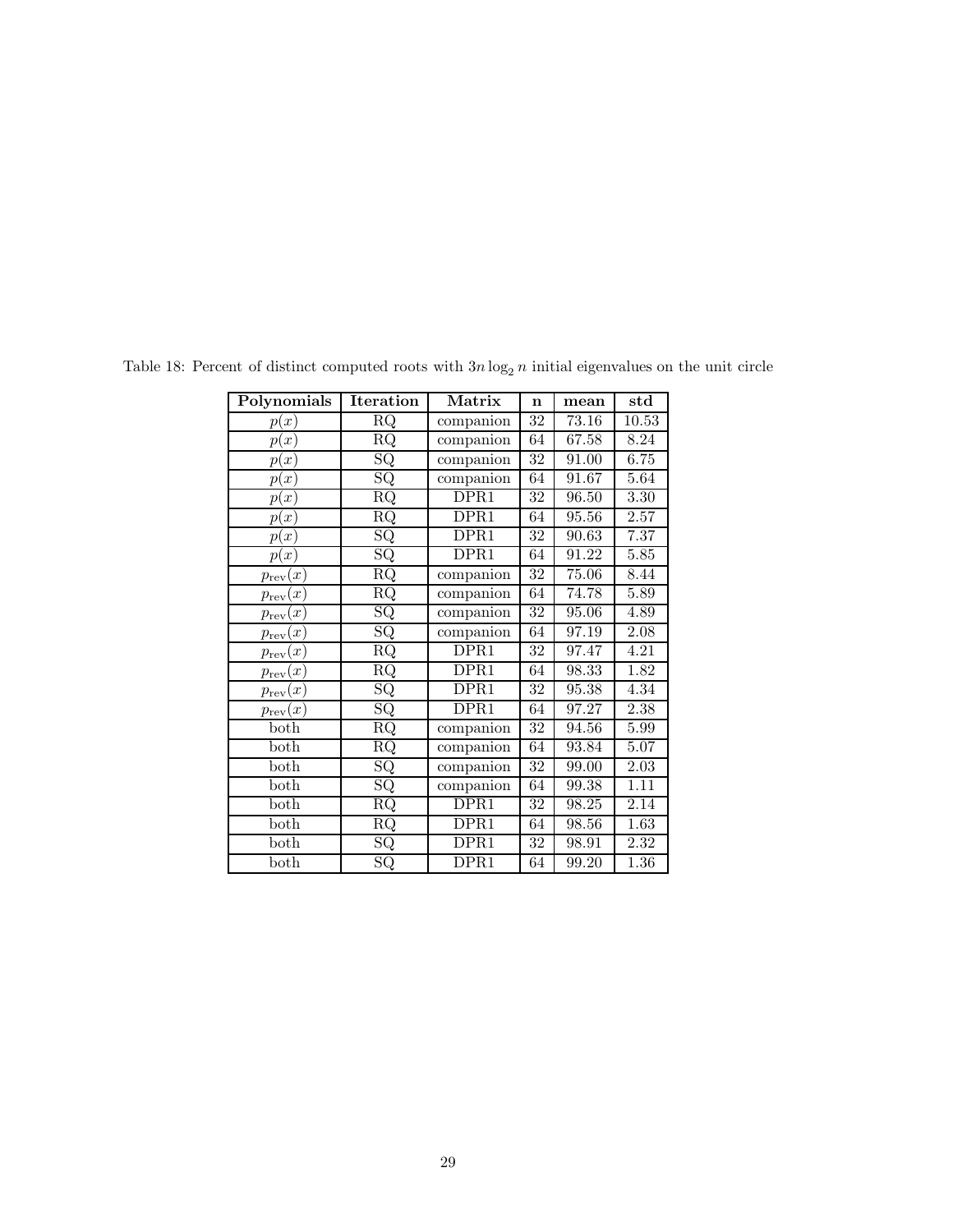| Polynomials                          | Iteration                | Matrix    | $\mathbf n$     | mean              | $_{\rm std}$      |
|--------------------------------------|--------------------------|-----------|-----------------|-------------------|-------------------|
| p(x)                                 | RQ                       | companion | 32              | $\overline{4.63}$ | $\overline{2.45}$ |
| p(x)                                 | RQ                       | companion | 64              | 2.20              | 1.00              |
| p(x)                                 | $\overline{\mathrm{SQ}}$ | companion | $\overline{32}$ | 11.72             | 6.16              |
| p(x)                                 | SQ                       | companion | 64              | 7.81              | $\overline{3.28}$ |
| p(x)                                 | $\overline{\text{RQ}}$   | DPR1      | $\overline{32}$ | 7.84              | 6.92              |
| p(x)                                 | $\overline{\text{RQ}}$   | DPR1      | 64              | 5.02              | 7.21              |
| p(x)                                 | $_{\rm SQ}$              | DPR1      | $\overline{32}$ | 84.72             | 13.09             |
| p(x)                                 | $\overline{\text{SQ}}$   | DPR1      | 64              | 79.39             | 14.25             |
| $p_{\text{rev}}(x)$                  | $\overline{\text{RQ}}$   | companion | 32              | 4.97              | 6.48              |
| $\boldsymbol{x}$<br>$p_{\rm rev}$    | $\overline{\text{RQ}}$   | companion | 64              | 2.80              | $\overline{3.29}$ |
| $p_{\text{rev}}(x)$                  | $\overline{\mathrm{SQ}}$ | companion | $\overline{32}$ | 18.31             | 12.14             |
| $\boldsymbol{x}$<br>$p_{\rm rev}$    | $\overline{\mathrm{SQ}}$ | companion | 64              | 15.70             | 9.77              |
| $p_{\text{rev}}(x)$                  | $\overline{\text{RQ}}$   | DPR1      | 32              | 7.78              | 7.71              |
| $\boldsymbol{x}$<br>$p_{\text{rev}}$ | $\overline{\text{RQ}}$   | DPR1      | 64              | 4.16              | 7.13              |
| $p_{\text{rev}}(x)$                  | $_{\rm SQ}$              | DPR1      | $\overline{32}$ | 70.28             | 34.50             |
| $p_{\rm rev}(x)$                     | $\overline{\text{SQ}}$   | DPR1      | 64              | 54.44             | 36.43             |
| both                                 | $\overline{\text{RQ}}$   | companion | $\overline{32}$ | 5.81              | 6.97              |
| both                                 | $\overline{\text{RQ}}$   | companion | 64              | $\overline{3.16}$ | $\overline{3.08}$ |
| both                                 | $\overline{\text{SQ}}$   | companion | $\overline{32}$ | 20.63             | 12.69             |
| both                                 | $\overline{\mathrm{SQ}}$ | companion | 64              | 16.97             | 8.84              |
| both                                 | $\overline{\text{RQ}}$   | DPR1      | 32              | 14.28             | 10.62             |
| $_{\text{both}}$                     | $\overline{\text{RQ}}$   | DPR1      | 64              | 8.50              | 11.39             |
| both                                 | $\overline{\text{SQ}}$   | DPR1      | 32              | 93.41             | 11.20             |
| both                                 | $\overline{\mathrm{SQ}}$ | DPR1      | 64              | 88.42             | 13.52             |

Table 19: Percent of distinct computed roots with  $3n \log_2 n$  initial eigenvalues on a large circle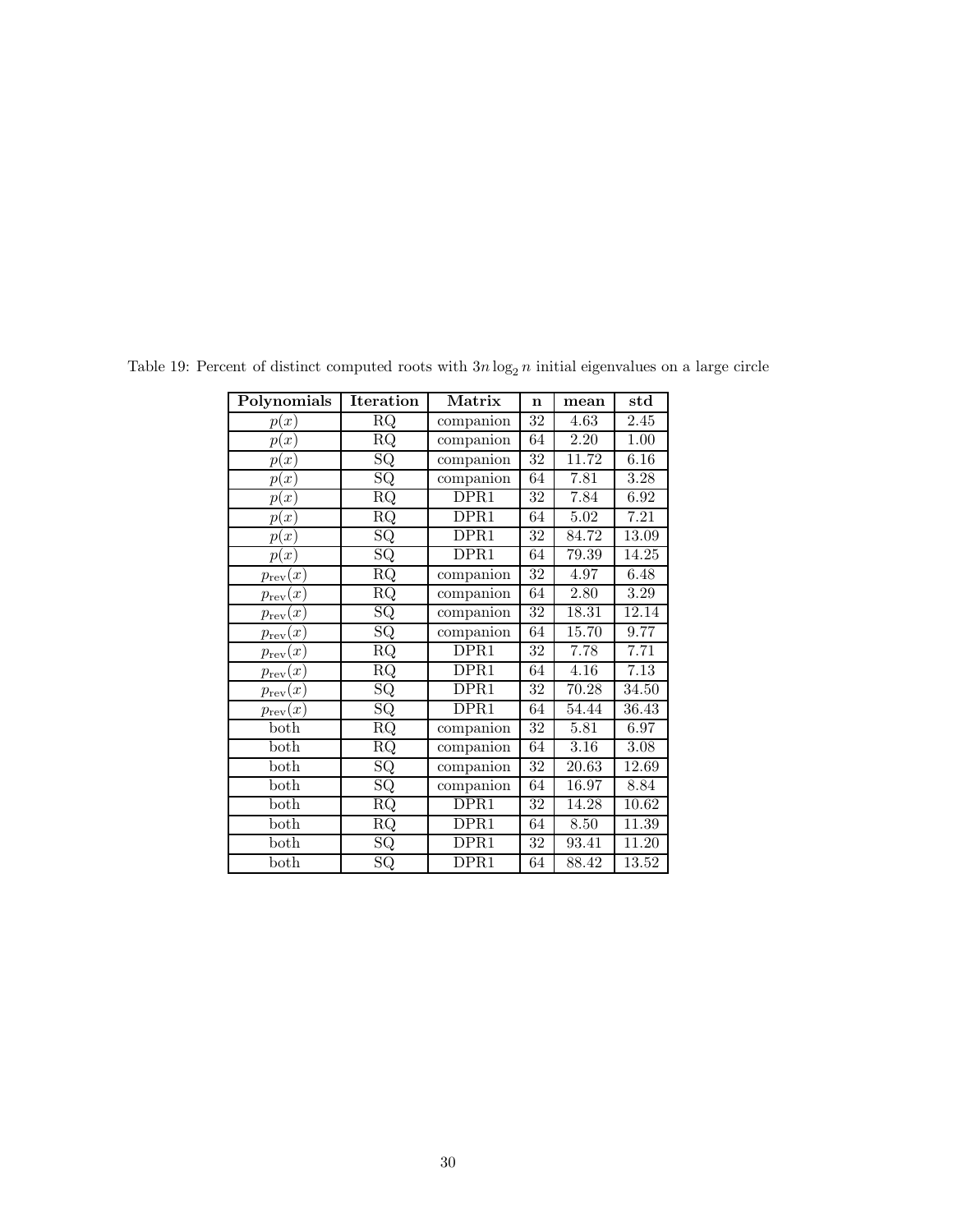| Polynomials             | <b>Iteration</b>         | $\operatorname{Matrix}$  | $\mathbf n$     | mean               | $_{\rm std}$      |
|-------------------------|--------------------------|--------------------------|-----------------|--------------------|-------------------|
| p(x)                    | <b>RQ</b>                | companion                | $\overline{32}$ | $\overline{24.03}$ | 7.62              |
| p(x)                    | $\overline{\text{RQ}}$   | companion                | 64              | 22.31              | 4.35              |
| p(x)                    | $\overline{\mathrm{SQ}}$ | companion                | $\overline{32}$ | 33.66              | 7.84              |
| p(x)                    | $\overline{\mathrm{SQ}}$ | companion                | 64              | 34.03              | 4.68              |
| p(x)                    | $\overline{\text{RQ}}$   | DPR1                     | 32              | 47.31              | 9.66              |
| p(x)                    | $\overline{\text{RQ}}$   | $\overline{D}$ PR1       | 64              | 44.33              | 7.53              |
| p(x)                    | $_{\rm SQ}$              | DPR1                     | 32              | 47.91              | 7.31              |
| p(x)                    | $_{\rm SQ}$              | $\overline{D}$ PR1       | 64              | 44.31              | 5.51              |
| $p_{\text{rev}}(x)$     | <b>RQ</b>                | companion                | $\overline{32}$ | 20.41              | 7.79              |
| (x)<br>$p_{\text{rev}}$ | $\overline{\text{RQ}}$   | companion                | 64              | 22.42              | 5.79              |
| $p_{\textrm{rev}}(x)$   | $\overline{\text{SQ}}$   | companion                | $\overline{32}$ | 32.66              | 7.85              |
| (x)<br>$p_{\text{rev}}$ | $\overline{\text{SQ}}$   | companion                | 64              | 35.38              | 5.95              |
| $p_{\text{rev}}(x)$     | $\overline{\text{RQ}}$   | DPR1                     | 32              | 53.97              | 7.43              |
| $p_{\text{rev}}(x)$     | $\overline{\text{RQ}}$   | DPR1                     | 64              | 54.08              | $\overline{5.35}$ |
| $p_{\text{rev}}(x)$     | $_{\rm SQ}$              | DPR1                     | $\overline{32}$ | 50.13              | 9.58              |
| $p_{\textrm{rev}}(x)$   | $_{\rm SQ}$              | DPR1                     | 64              | 43.70              | 6.71              |
| $_{\text{both}}$        | $\overline{\text{RQ}}$   | companion                | $\overline{32}$ | 40.03              | 8.98              |
| both                    | $\overline{\text{RQ}}$   | companion                | 64              | 40.75              | 6.06              |
| both                    | $\overline{\mathrm{SQ}}$ | companion                | $\overline{32}$ | 51.56              | 7.94              |
| $\mathrm{both}$         | $_{\rm SQ}$              | companion                | 64              | 52.73              | 6.04              |
| both                    | RQ                       | DPR1                     | 32              | 86.53              | 7.93              |
| both                    | $\overline{\text{RQ}}$   | $\overline{\text{DPR}}1$ | 64              | 84.69              | 6.77              |
| both                    | $\overline{\text{SQ}}$   | $\overline{D}$ PR1       | 32              | 68.78              | 9.86              |
| both                    | $_{\rm SQ}$              | $\overline{\text{DPR}}1$ | 64              | 61.31              | 7.32              |

Table 20: Percent of distinct computed roots with  $3n \log_2 n$  initial eigenvalues on Bini's circle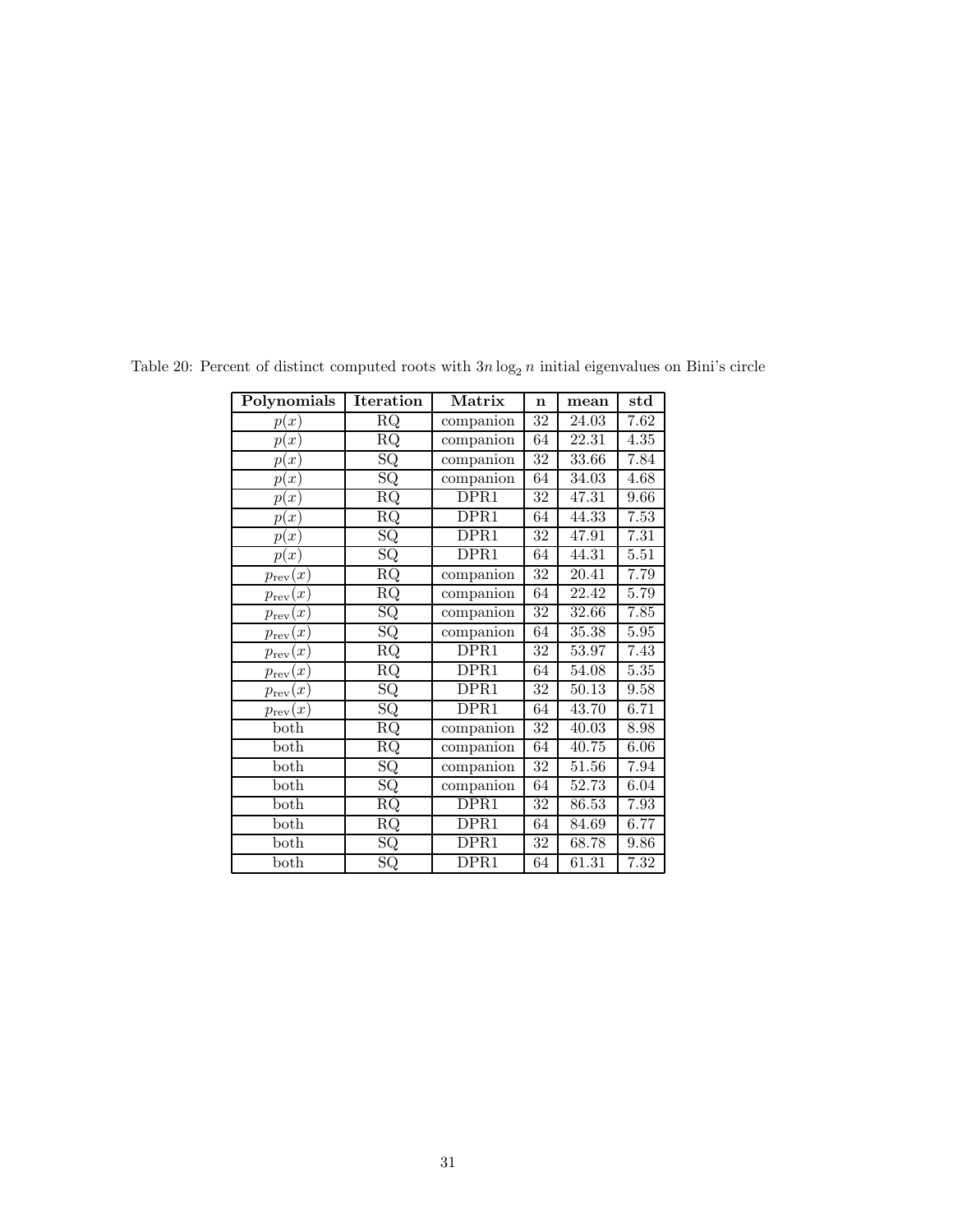Table 21: Numbers of RQ iteration loops per eigenvalue of a DPR1 matrix using deflation

| Matrix           | n   | mean | std  |
|------------------|-----|------|------|
| DPR <sub>1</sub> | 64  | 7.85 | 2.00 |
| DPR <sub>1</sub> | 128 | 7.65 | 1.87 |
| DPR1             | 256 | 7.98 | 2.05 |

## **12 Discussion**

We covered a number of approaches to complex and real root-finding and eigen-solving and polynomial factorization. Can we enhance their power by alternating their steps and possibly the steps of some known iterative root-finders? If so, what is the best policy of such an alternation? Further refinement of the algorithms is another natural challenge. Here are some sample directions to promising modifications.

(a) Convergence of our iterative algorithms applied to a DPR1 matrix associated with a given polynomial as well as convergence rate depend on the choice of the parameters  $s_i$  and  $d_i$ ,  $i =$ 1*,* 2*,...,n*, that define the matrix. How can we optimize the choice of these parameters?

(b) For separation of real eigenvalues one can modify the expressions in Fact 8.2, shift and scale the input matrix M to have its trace vanished, or move all its eigenvalues into a small circle near one or −1 (keeping the real eigenvalues real) and then apply our techniques in Section 8 to the resulting matrix. By using this recursive process one can incorporate more squarings overall under a fixed bound on the matrix norms.

(c) The initialization policies are highly important for various aspects of convergence, including its rate and avoiding convergence to the same eigenvalues from distict initial points. Currently these policies are essentially heuristic. Experiments with various classes of input polynomials, concurrent choices of the matrices associated with the same polynomial, and various homotopy continuation processes may suggest further improvements.

(d) Improvement of global convergence to complex roots could possibly come from alternating the steps of our DPR1 eigen-solving with eigen-free root-finding  $(e.g.,$  based on Newton's, Müller's, Börsch–Supan's, or Weierstrass' iterations) (cf. [48] and [33]).

(e) Another recipe for yielding convergence in the case of hard inputs is to employ the approximation of eigenspaces of small dimensions (rather than just eigenvectors), based on the Rayleigh–Ritz (Galerkin) procedure (see Remark 4.1 and Appendix A.4). The latter procedure also enables eigen-solving deflation, which is more efficient than the known methods for splitting polynomials into factors, but destroys the matrix structure, so that one should only apply it on a limited scale.

(f) A number of the customary eigen-solving techniques such as the subspace and Jacobi– Davidson iterations as well as Rayleigh–Ritz (Galerkin) procedure and Arnoldi and non-Hermitian Lanczos algorithms with restarting (cf. [8], [78]) incorporate the shift-and-invert techniques and could benefit from incorporating our modifications of these techniques.

(g) Successful DPR1 eigen-solving could prompt effort for the reduction to it of eigen-solving for nonderogatory matrices.

(h) One can try to combine additive preprocessing and Newton's linearization for the solution of a polynomial systems of equations (see Appendix D).

## **Appendix**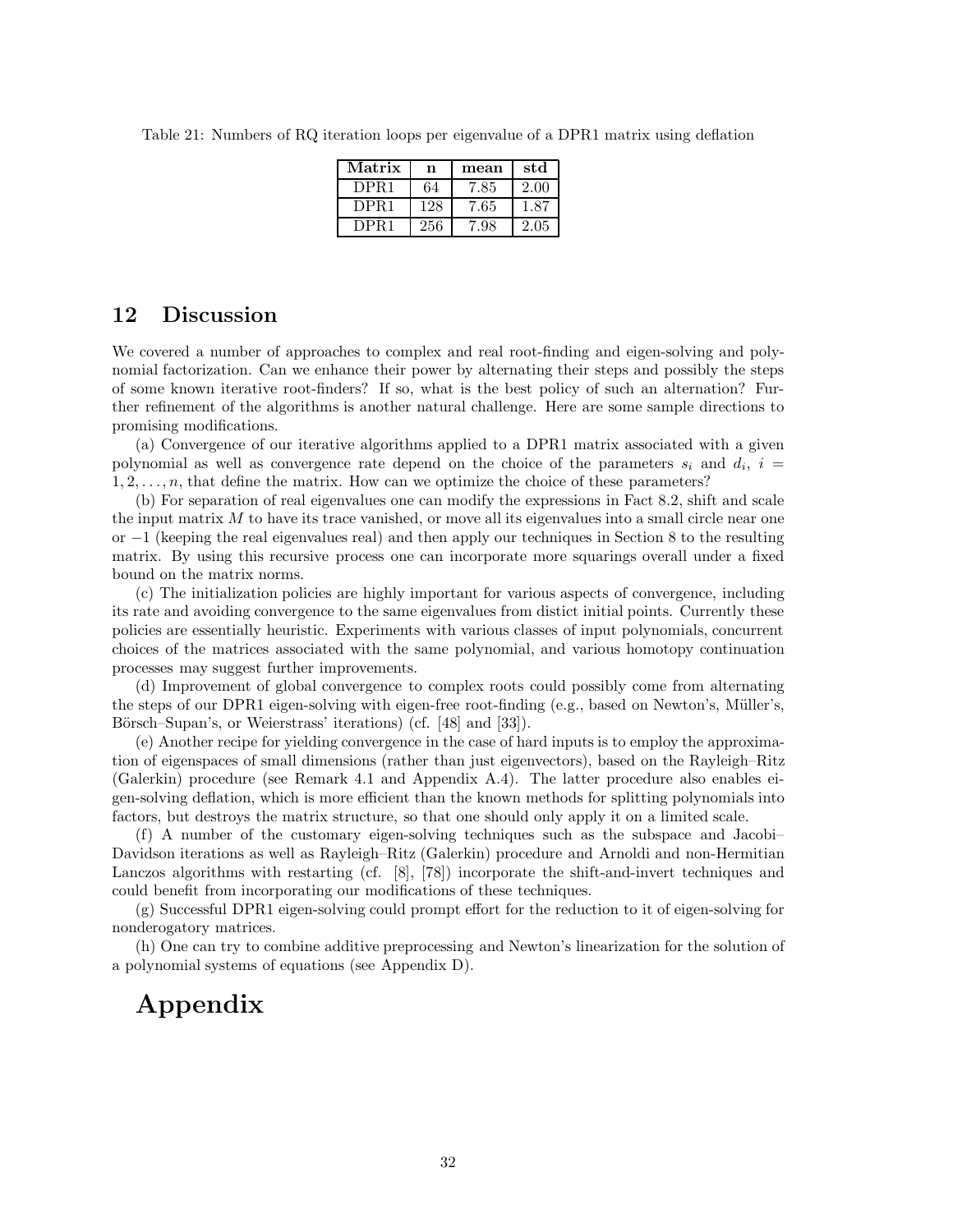## **A Deflation/Extraction techniques and Rayleigh–Ritz (Galerkin) procedure**

### **A.1 Deflation/extraction techniques**

For a pair of nonsingular matrices  $W = (B, C)$  and  $W^{-1} = \begin{pmatrix} B_{\text{left}}^H \\ C_{\text{left}}^H \end{pmatrix}$  such that

$$
B_{\text{left}}^H C = 0, \ C_{\text{left}}^H B = 0, \ B_{\text{left}}^H B = I, \ C_{\text{left}}^H C = I,
$$
\n(A.1)

suppose

$$
C_{\rm left}^H M B = 0, \ L = B_{\rm left}^H M B, \ H = C_{\rm left}^H M C,
$$
\n(A.2)

so that the matrix

$$
W^{-1}MW = \begin{pmatrix} L & G \\ O & H \end{pmatrix},\tag{A.3}
$$

is block triangular  $[78]$ , Section 4.1]. (Note that  $C_{\text{left}}^H MB = 0$  if  $MB = 0$  or  $C_{\text{left}}^H M = 0$ .) Then, clearly, an eigenpair  $(\bar{L}, \bar{B})$  (resp.  $(\bar{H}, \bar{C})$ ) of the matrix *L* (resp. *H*) defines an eigenpair  $(\bar{L}, B\bar{B})$ (resp.  $(H, CC)$ ) of the matrix M. The following converse result is also easy to verify [78, Theorem 4.4.1].

**Theorem A.1.** *Assume that* X *is an eigenspace of a matrix M and let B, B*left*, and L be three matrices such that*  $B_{\text{left}}^H P = I$ ,  $L = B_{\text{left}}^H M P$ , and  $\mathbb{X} \in \mathcal{R}(B)$ . Then (a)  $(\overline{L}, B\overline{B})$  *is an eigenpair of the matrix M if*  $(L, B)$  *is an eigenpair*  $(L, B)$  *of the matrix L and (b) there exists an eigenpair*  $(\bar{L}, \bar{B})$  *of the matrix L such that*  $\mathbb{X} = \mathcal{R}(B\bar{B})$ *.* 

The above reduction of eigen-solving for a matrix *M* to eigen-solving for two matrices *L* and *H* of smaller sizes is called *deflation* or decoupling (see some alternative deflation techniques in [87, pages 584–602] and [76, Section IV.2]). Equations (A.1)–(A.3) and Theorem A.1 also support *extraction of an eigenspace* X of *M*.

#### **A.2 Orthogonal and structured deflation/extraction**

We can rely on equations  $(A.1)$  and  $(A.2)$  for any left inverse  $B_{\text{left}}$  of a matrix  $B$ , but if  $B$  is a unitary matrix, then we can choose  $B_{\text{left}} = B$  and compute the RQ matrix

$$
L = B^H M B. \tag{A.4}
$$

Likewise if *C* is a unitary matrix, then we can choose  $C_{\text{left}} = C$  and compute the RQ matrix

$$
H = C^H M C. \tag{A.5}
$$

With nonunitary matrices *B* and *C* one would face numerical problems in the deflation and extraction in Section A.1 but can yield the matrices *W* with desired structures.

#### **A.3 Recursive deflation**

Assume a structured matrix *M* and suppose we extend deflation based on matrix equation (A.3) by employing some nonsingular matrices  $W_L$  and  $W_H$ , such that the matrices  $W_L^{-1}LW_L$  and  $W_H^{-1}HW_H$ are 2 × 2 block triangular. Then the matrix  $V = \text{diag}(W_L^{-1}, W_H^{-1})W^{-1}MW \text{diag}(W_L, W_H)$  is 4 × 4 block triangular. By choosing the matrices  $W, W_L$ , and  $W_H$  with appropriate structures, we can yield structure also for the  $4 \times 4$  block matrix *V* and its blocks, although generally in a little deteriorated form. The same comments can be extended recursively. Quantitatively the input structure can be maintained and utilized in a small number of recursive deflation steps but is likely to be completely lost already in  $O(\log n)$  steps. Generally the latter problem cannot be fixed because the transformation matrices *S* and *Q* in the eigendecomposition *MS* = *S*Λ and of the Schur triangulation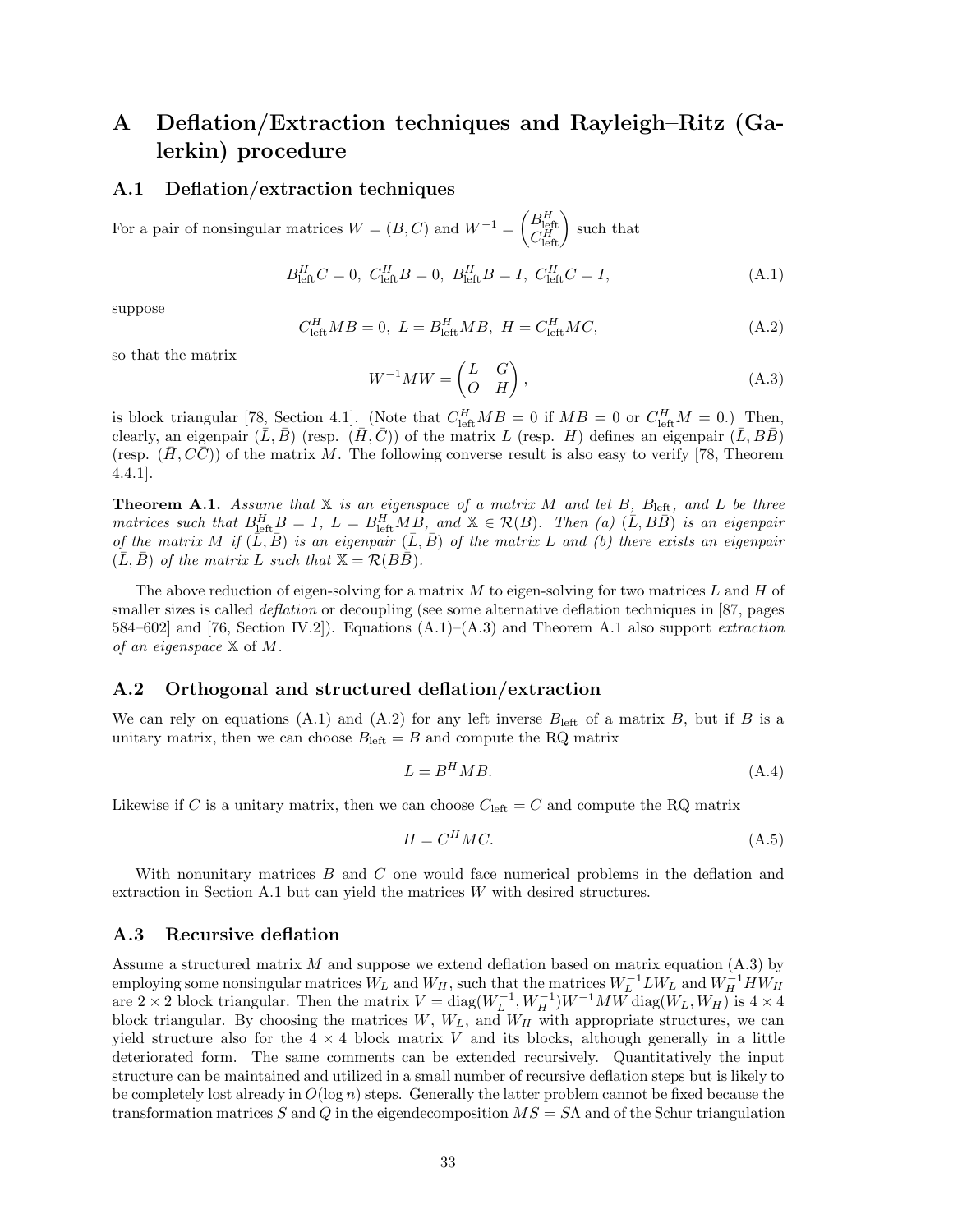$M = Q^H T Q$  (for a unitary matrix *Q* and a triangular matrix *T*) are generally unstructured. The same comments apply to other popular and effective recipes of eigenspace extraction (cf. [80]).

We can stay with structured computation of all eigenpairs by working with the original matrix *M* where we use no or a limited number of deflations, e.g., where we decouple all the real roots of a polynomial by means of the recipes in Section 8 or apply the RQ or SQ iterations concurrently at a large number of the initial points.

In the two special cases in Sections 6 and 7 the left and right eigenvectors do form structured matrices (namely Vandermonde and Cauchy matrices and their inverses, respectively), but employing these structures for the acceleration of eigen-solving remains a research challenge. In these two cases, however, we only seek eigenvalues (roots). So we can deflate the associated companion and DPR1 matrices in linear time and continue again with matrices of the same class of a smaller size.

#### **A.4 Rayleigh–Ritz (Galerkin) procedure**

Suppose we have a matrix *B* whose range contains an approximation to an eigenspace of a matrix *M*, the left inverse  $B_{\text{left}}^H$ , the matrix  $L = B_{\text{left}}^H M B$ , and its eigenpair  $(\bar{L}, \bar{B})$ . Then Theorem A.1 implies that an eigenpair of the matrix *M* is approximated by the pair  $(\bar{L}, B\bar{B})$ , whose computation is called *Rayleigh–Ritz (Galerkin) procedure*. The auxiliary matrices  $L$  and  $B\overline{B}$  are called *Ritz blocks* and *Ritz bases*, respectively, and the pairs  $(L, BB)$  are *Ritz pairs*. The scalar Ritz blocks are called *Ritz values*; they are associated with *Ritz vectors*  $B\mathbf{b}$  [78, Section 4.4.1], [8].

The approximation errors of the procedure can be bounded in terms of the norm  $||C_{\text{left}}^HMB||$  for the matrix *C*left in Section A.1 (cf. [78, Section 4.4.2]), and the procedure is numerically stable if this norm is small.

The Ritz values  $\mu_j$  for *j* in a fixed subset  $J \subseteq \{1, \ldots, n\}$  are the eigenvalues of the matrix *L* (which approximate the eigenvalues of the matrix *M*). We can compute them by computing the Schur decomposition of the matrix *L*, which is more stable numerically than its eigendecomposition. Given these values we can obtain the so called *refined Ritz vectors* **y***<sup>j</sup>* , being the solutions of the minimization problem

minimize 
$$
||M\mathbf{y}_j - \mu_j \mathbf{y}_j||
$$
  
subject to  $\mathbf{y}_j \in \mathcal{R}(B)$ ,  $||\mathbf{y}_j|| = 1$  for  $j \in J$ 

[78, Section 4.4.3]. For  $\mu_j$  lying near the eigenvalues, the vector  $\mathbf{y}_j$  lies near a null vector of the matrix  $M - \mu_j I$ , and so incorporation of our algorithms in Sections 4 and 5 can be effective.

A popular alternative is the *harmonic Ritz vectors* **y** [79, Section 3.2], [78, Section 4.4.4], [8] obtained by solving the generalized eigenproblem  $V^H M^H M V$ **y** =  $\lambda V^H M^H V$ **y** for a given approximate matrix basis *V* for an eigenspace. By orthogonalizing the matrix *MV* we arrive at the standard eigenproblem  $\frac{1}{\lambda}$ **y** =  $V^H M^H V$ **y**. The vectors **y** converge to the null space of the matrix  $V^H M^H M V - \lambda V^H M^H V$  as the values  $\lambda$  converge to an eigenvalue of *M*, and again we can employ our algorithms in Sections 4 and 5. Having harmonic Ritz vector **y** approximated, we can approximate the associated eigenvalue by the RQ  $\frac{\mathbf{y}^H V^H MV\mathbf{y}}{\mathbf{y}^H V^H V\mathbf{y}}$  or the SQ  $\frac{\mathbf{e}_j^H MV\mathbf{y}}{\mathbf{e}_j^H V\mathbf{y}}$  where  $\mathbf{e}_j^H V \mathbf{y} \neq 0$ .

### **B Subspace iteration, extensions and expansions**

#### **B.1 Subspace iteration**

The *Subspace iteration*  $B_{i+1} = MB_i$ ,  $i = 0, 1, \ldots$ , is defined for an  $n \times \nu$  matrix  $B_0$  and for  $\nu < n$ (typically for  $\nu \ll n$ ). It turns into the Power iteration  $\mathbf{y}_{i+1} = M\mathbf{y}_i/||M\mathbf{y}_i||, i = 0, 1, \ldots$ , for  $\nu = 1$ and  $B_0 = \mathbf{y}_0$ . In virtue of the next theorem,  $\mathcal{R}(B_i) \to \mathbb{S}_{\{1,\ldots,\nu\}}$  as  $i \to \infty$  for generic  $n \times \nu$  matrix  $B_0$ , that is the Subspace iteration simultaneously converges to all dominant ones among the eigenspaces  $\mathbb{S}_{\{1,\ldots,j\}}$  for  $j = 1, \ldots, \nu$ .

**Theorem B.1.** [78, Theorem 6.1.1]. Suppose  $M = \sum_{i=1}^{3} X_i L_i Y_i^H$  is a spectral representation where  $(X_1, X_2, X_3)(Y_1, Y_2, Y_3)^H = I_n$ ,  $L_i$  are  $l_i \times l_i$  matrices,  $\Lambda(L_i) = \text{diag}(\lambda_j)_{j=h_{i-1}+1}^{h_i}, i = 1, 2, 3,$  $h_0 = 0, h_1 = l_1, h_2 = l_1 + l_2, h_3 = n, \lambda_j = \lambda_j(M),$  inequalities (2.1) hold,  $|\lambda_{l_1}| > |\lambda_{l_1+1}|$ , and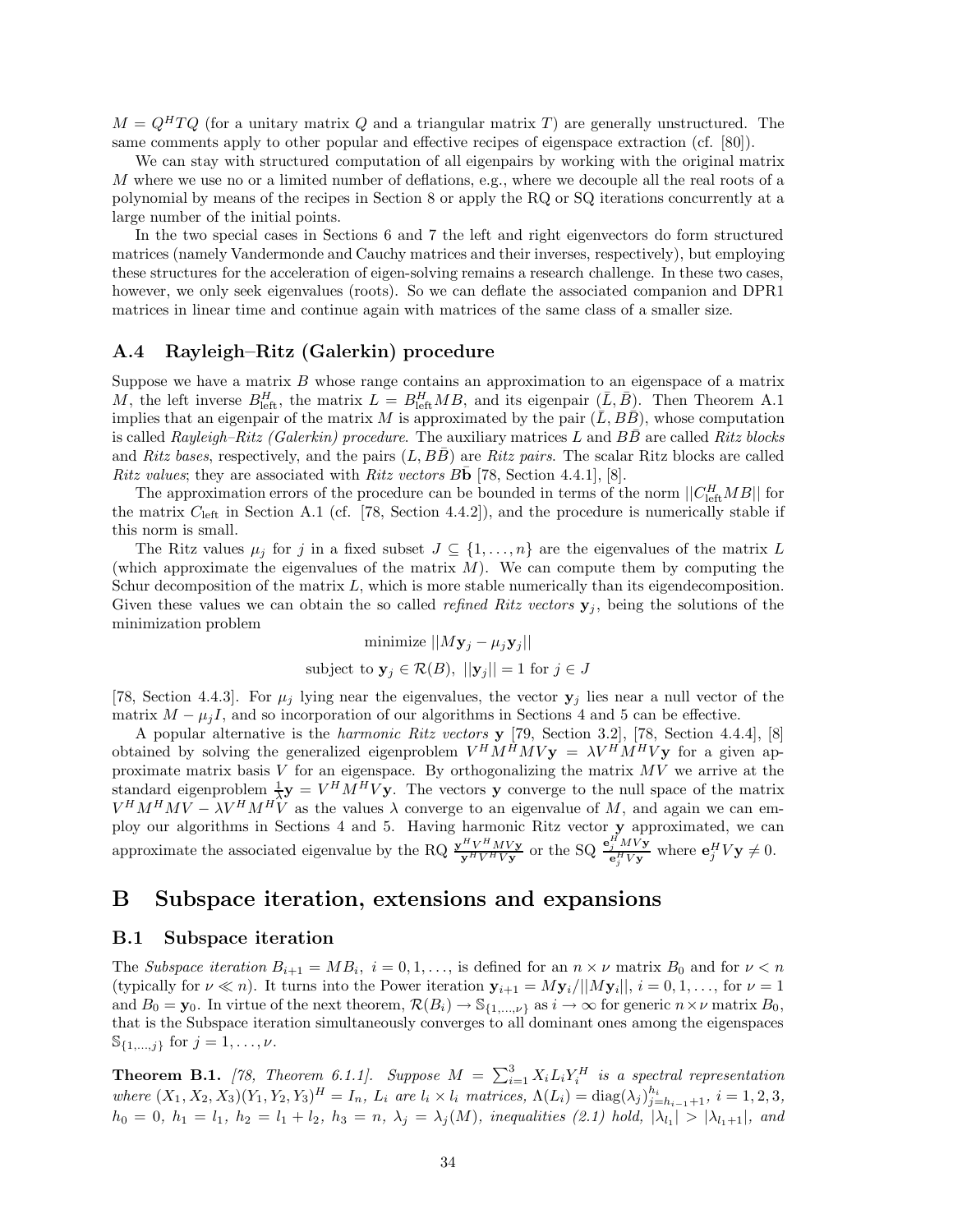$|\lambda_{l_1+l_2}| > |\lambda_{l_1+l_2+1}|$ . Suppose  $B_0 = X_1C_1 + X_2C_2 + X_3C_3$ ,  $C_i = Y_i^H B_0$  for  $i = 1, 2, 3$ , the matrix  $(C_1^H, C_2^H)$  is nonsingular, and  $\theta_k$  is the largest canonical angle between the linear spaces  $\mathcal{R}(M^kB_0)$ *and*  $\mathcal{R}(X_1)$ *. Then*  $\theta_k = O((\epsilon + |\lambda_{l_1+l_2+1}/\lambda_{l_1}|)^k)$  *for any positive*  $\epsilon$ *.* 

One can relax the assumption that  $|\lambda_{l_1+l_2}| > |\lambda_{l_1+l_2+1}|$  by shifting to the matrices diag(*M*, 0) if the matrix *M* is nonsingular or diag( $M - \gamma I$ , 0) for a small  $|\gamma|$  otherwise.

Theorem B.1 implies fast convergence of the iteration to the dominant eigenspaces  $\mathbb{S}_{\{1,\ldots,j\}}$  for a small integer  $j$ , so that the matrix bases  $B_i$  tend to become close to some smaller rank matrices generating this dominant subspace as *i* grows large. We can avoid the resulting numerical problems by means of periodic orthogonalization of the bases  $B_i$  (clearly this does not affect convergence to the eigenspaces) and deflation (extraction) of the dominant eigenspaces, which can rely on the Rayleigh–Ritz (Galerkin) procedure in [76], [78], [8]. Extraction is followed by locking those parts of the bases  $B_i$  whose ranges become nearly invariant in multiplication by  $M$ . We summarize this algorithm below and refer the reader to [76, Algorithm 5.4] and [8, Section 7.4, Algorithm 7.2] on its analysis, further details and variations.

#### **Algorithm B.1. Subspace iteration with eigenspace extraction and locking***.*

- INPUT *three positive integers COUNTER, n, and*  $\nu, \nu \leq n$ , an  $n \times n$  matrix M, and a positive *tolerance τ .*
- OUTPUT a nonnegative integer  $k \leq \nu$  and  $k$  approximate eigenpairs  $(\lambda_j, \mathbf{x}_j)$  of the matrix  $M$ ,  $j = 1, \ldots, k$  *such that*

$$
||M\mathbf{x}_j - \lambda_j \mathbf{x}_j|| \le \tau |\lambda_j| ||\mathbf{x}_j||. \tag{B.1}
$$

Initialization *Fix a positive integer* iter *(usually in the range from 3 to 5) and an n* × *ν matrix*  $Y = (\mathbf{y}_j)_{j=1}^{\nu}$ . Set  $\overline{i} \longleftarrow 0$ ,  $k \leftarrow 0$  and denote a pair of  $n \times k$  empty matrices by X and  $\Lambda$ .

COMPUTATIONS *Recursively, for*  $i = 1, 2, \ldots$  *perform the following steps.* 

- *1. Compute*  $n \times (\nu k)$  *matrix*  $M^{iter}Y$ .
- *2. Compute the*  $n \times (\nu k)$  *matrix*  $Q(X, MY) = (X, B)$ *, keeping the block X of the first k columns intact.*
- *3. Compute the Rayleigh quotient*  $L = B^H M B$ .
- *4. Apply the Rayleigh–Ritz (Galerkin) procedure in Section A.4 (with orthogonal projections) to the matrices B and M*, *that is, compute the Schur decomposition*  $L = Z^H T Z$  *where*  $Z = (\mathbf{z}_j)_{j=1}^{\nu-k}$ ,  $Z^H Z = I_{\nu-k}$ , and  $T$  is an upper triangular matrix with the diagonal given *by the matrix* diag $(\lambda_j)_{j=1}^{\nu-k}$ .
- *5. Compute the matrix*  $Y = BZ = (\mathbf{y}_j)_{j=1}^{\nu-k}$ .
- *6. Test the relative residuals for convergence for*  $j = 1, \ldots, \nu k$ *: if inequality (B.1) holds for the vector*  $\mathbf{y}_i$  *replacing*  $\mathbf{x}_i$ *, then delete this column vector from the matrix*  $Y$ *, append it to the matrix X, and extend the diagonal matrix* Λ *of eigenvalues by appending the new diagonal entry λj. Keep denoting the resulting updated matrices by X, Y , and* Λ*. Let the updated matrix X have the size*  $n \times k'$ *. Then set*  $k \leftarrow k'$ *.*
- *7.* If  $k = \nu$  or if  $\overline{i} > \text{COUNTER}$ , stop and output the integer k and the eigenpairs  $(\lambda_i, \mathbf{x}_i)$ ,  $j = 1, \ldots, k$ *. Otherwise set*  $\overline{i} \leftarrow \overline{i} + i$ *, update the positive integer* iter*, and go to Stage 1.*

**Remark B.1.** *By employing the eigendecomposition of the matrix L (instead of its Schur decomposition), one can simplify Stage 4 (cf. [76, page 157], [8, Section 7.4, Algorithm 4.5]) at the expense of some deterioration of numerical stability of the computations.*

**Remark B.2.** *The algorithm uses the standard stopping criterion (B.1), which can be generalized to the bound*

$$
||MX - X\Lambda|| \le \tau ||B\Lambda|| \tag{B.2}
$$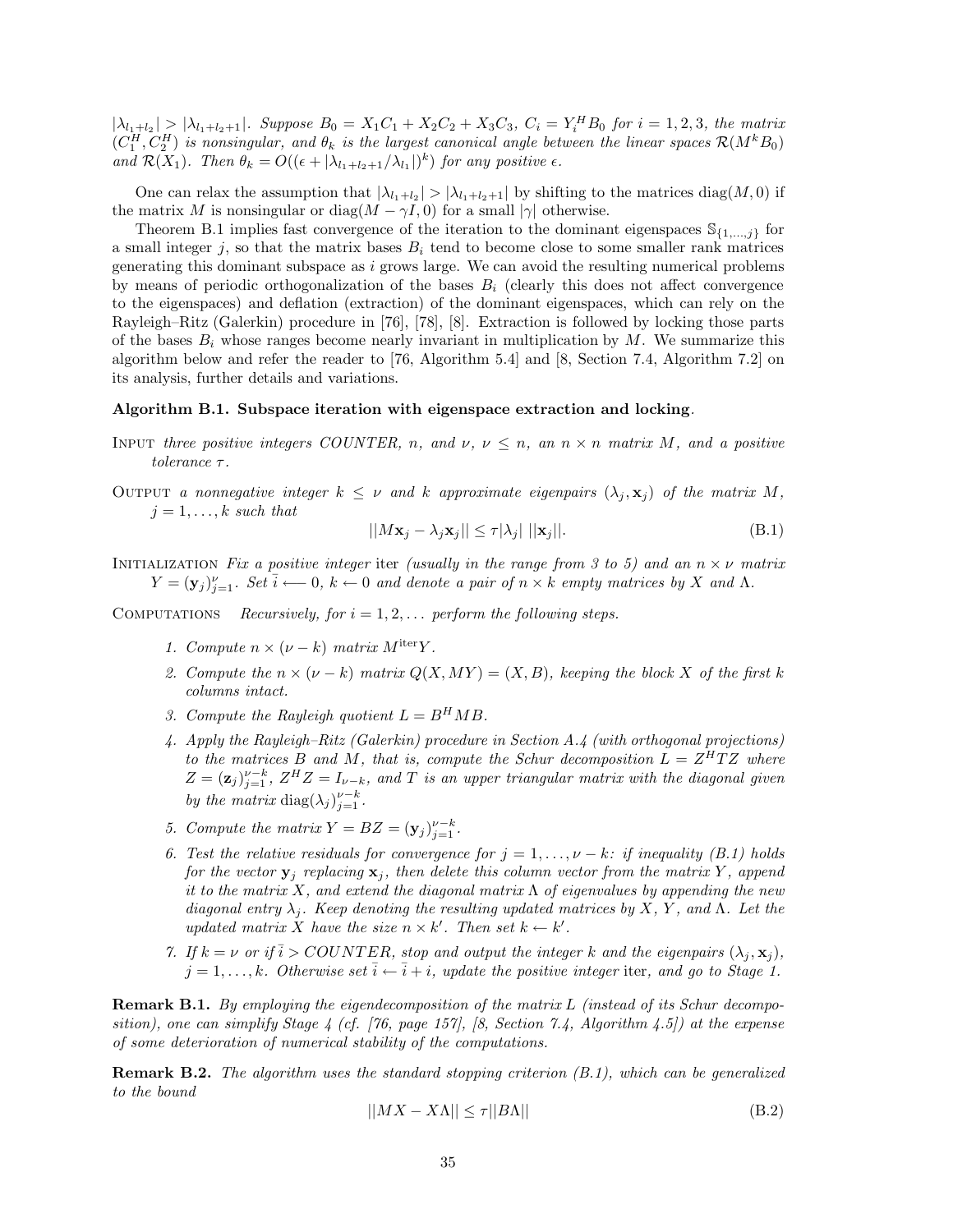*for a candidate approximate eigenpair* (Λ*, X*)*. Such bounds on the residual norm are readily verified, although they only guarantee that* (Λ*, X*) *is an eigenpair of a nearby matrix but may have no eigenpairs of the matrix M nearby.*

**Remark B.3.** *Assume a companion or generalized companion matrix M in Algorithm B.1. Then in principle we can modify its Stage 5 of computing the matrix Y (that defines the eigenspace). We can correct the equation Y* = *BZ by taking into account Fact 6.1 and Theorem 7.2, respectively. By relying entirely on Fact 6.1 and Theorem 7.2 we would yield a matrix Y with a structure of Vandermonde or Cauchy type, respectively, but could hardly ensure even good local convergence. Is it possible to ensure convergence for a structured matrix Y and if so, can we extend the structure to the matrices*  $H$  *and*  $L$  *in*  $(A.1)–(A.3)$ ?

#### **B.2 The Inverse iteration and Rayleigh–Ritz (Galerkin) procedure**

The Subspace iteration approximates the dominant eigenspaces  $\mathcal{S}_{\{1,\ldots,j\}}$  for  $j \leq \nu$ . The *Inverse iteration* redirects the process to approximating the eigenspaces  $\mathcal{S}_K$  for a set of the eigenvalues lying near a fixed set  $\Lambda^{(0)} = {\lambda_1^{(0)}, \ldots, \lambda_\nu^{(0)}}$  on the complex plane. We just need to apply the Subspace iteration to the matrix  $r(M)$  for  $r(x) = 1/\prod_{j=1}^{\nu} (x - \lambda_j^{(0)})$ . For a singleton  $K = {\lambda_h^{(0)}}$  for a fixed integer  $h, 1 \leq h \leq n$ , this is the Inverse Power iteration in Section 4. Our previous study can be extended assuming the eigenvalues  $\lambda_j(r(M)) = r(\lambda_j(M))$  enumerated in the nonincreasing order of their absolute values.

The iteration and its analysis can be extended to any rational function  $r(x)$  for which the matrix *r*(*M*) is defined. Most popular is the extension where this function  $r_i(x) = 1/\prod_{j=1}^{\nu} (x - \lambda_j^{(i)})$ is modified in the *i*th iteration step, which updates the approximations  $\lambda_j^{(i)}$  to the eigenvalues. These updates are by-products of the Rayleigh–Ritz (Galerkin) procedure applied for the subspace extraction, and we call the resulting algorithm the *Inverse Rayleigh–Ritz (Galerkin) iteration* [76], [8, Section 7.4], [78]. In the case where  $\nu = 1$  we arrive at the RQ and SQ iterations.

#### **B.3 Expanding Subspace iterations**

The Subspace and Inverse iterations can be modified so that the dimension of the subspace can vary dynamically. E.g., one begins with a subspace defined by a single vector, but the iteration expands the subspace by including new vectors to its basis (with periodic orthogonalization) until convergence to a single eigenvector or to an eigenspace of a dimension bounded by a fixed *ν* or until further subspace extension becomes too costly. In the latter case one can restart the process (explicitly or implicitly). Based on the current subspace information, one can utilize the progress achieved by the cutoff time.

This flowchart is implemented in the Jacobi–Davidson algorithm [80], [78, Section 6.2], [8, Section 7.12] and in the Krylov Sequence (Krylov Subspace) processes such as Arnoldi and non-Hermitian Lanczos iterations, highly effective for large sparse input matrices [36, Chapter 9], [78, Chapter 5], [8, Sections 7.5–7.11], [89, Chapter 9].

The *k*th stage of the iteration involves multiplication of the matrix *M* (resp. the matrices *M* and  $M^H$ ) by some vector **w** in Arnoldi (resp. vectors **u** and **w** in non-Hermitian Lanczos) algorithm and additional  $O(kn)$  (resp.  $O(n)$ ) ops and units of memory for storage. (The latter ops and need for storage space can be a hurdle if Arnoldi algorithm is applied to a structured matrix *M*.) Instead of the vectors  $M$ **w** (resp. vectors  $M$ **u** and  $M^H$ **w**) one computes the vectors  $(\mu I - M)^{-1}$ **w** (resp. the vectors  $(\mu I - M)^{-1}$ **u** and  $(\mu I - M^H)^{-1}$ **w**) in the shift-and-invert version of the algorithm. The non-Hermitian Lanczos algorithm outputs both left and right eigenspaces and uses less ops and memory space than Arnoldi's but has greater risk of bad breakdown and numerical instability.

The Jacobi–Davidson algorithm applies the following modification of steps (4.1) of the RQ and SQ iterations,  $(I - \mathbf{y}_i \mathbf{y}_i^H)(M - \lambda^{(i)}I)(I - \mathbf{y}_i \mathbf{y}_i^H)(\mathbf{y}_{i+1} - \mathbf{y}_i) = \lambda^{(i)}\mathbf{y}_i - M\mathbf{y}_i$ ,  $i = 0, 1, ...$  Here the shift value  $\lambda^{(i)}$  is defined by the Rayleigh–Ritz (Galerkin) procedure applied to the matrix *M* and the current correction space generated by the initial approximation  $y_0$  and all correction vectors  $\mathbf{y}_{j+1} - \mathbf{y}_j, j = 0, 1, \ldots, i-1.$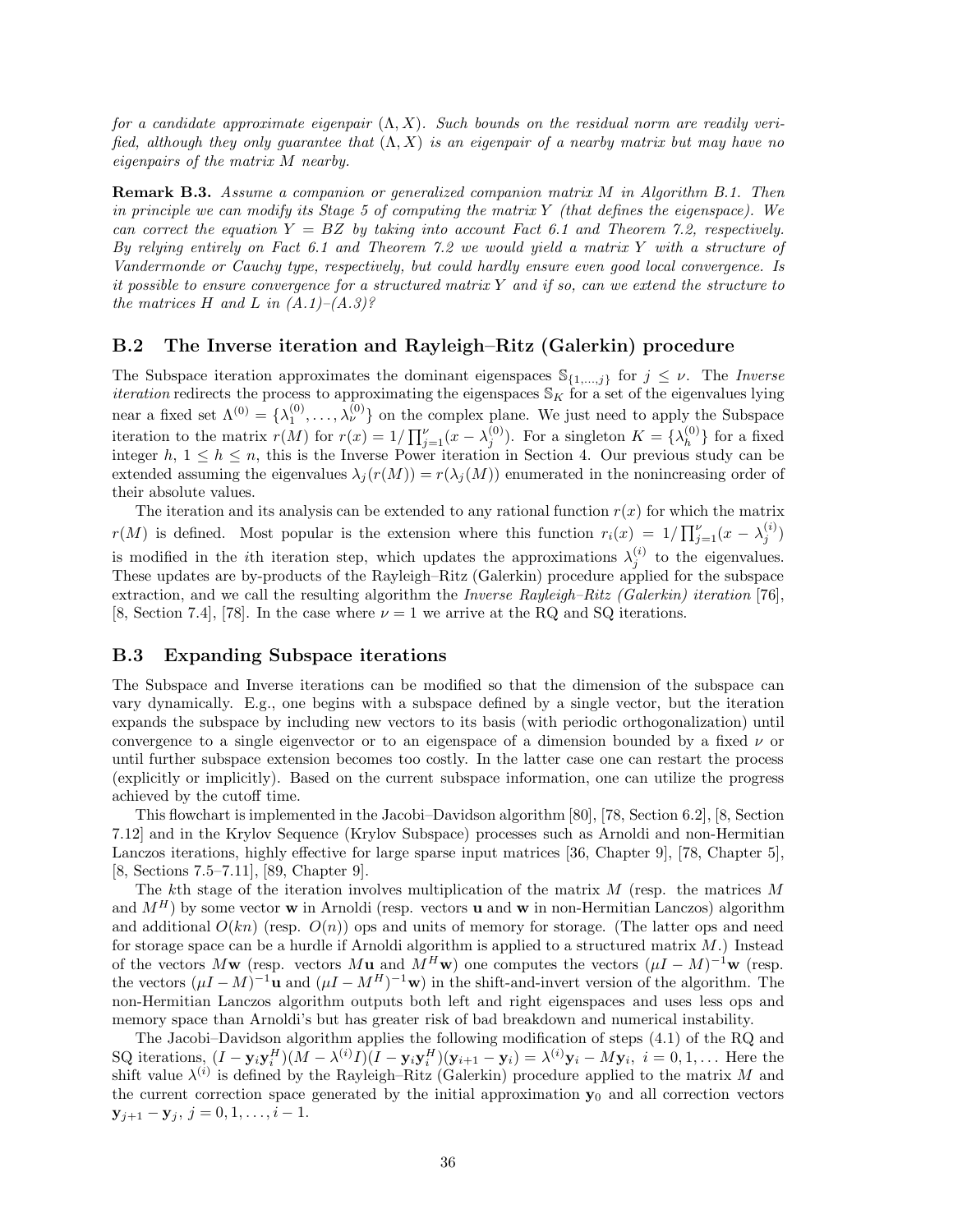The shift values employed in all these algorithms can be computed approximately, and the linear systems defining approximate null vectors of the shifted matrix can be solved by means of the algorithms in Sections 4 and 5.

The Jacobi–Davidson algorithm supersedes the subspace iteration in practice for approximating a small number of eignevalues (at the extreme of the spectrum or near the shift) together with their associated eigenspaces, but its global convergence (with and without restarting) is not well understood theoretically unless it approximates the eigenvalues that are well separated from the other eigenvalues.

#### **B.4 GR and QR Iterations**

The GR iteration begins with setting  $M = M_0$ . Its *i*th step

$$
M^{(i)} = G^{(i)}R^{(i)}, \ M^{(i+1)} = R^{(i)}G^{(i)} = (G^{(i)})^{-1}M^{(i)}G^{(i)}, \ i = 0, 1, \dots
$$
\n(B.3)

computes and interchanges the GR factors of the current iterate *M<sup>i</sup>* for an upper triangular matrix *R* and a nonsingular matrix *G* of a fixed form, e.g., the GR factors are the QR or PLU factors. Each iteration step can be viewed as the space iteration step, applied to the whole space  $\mathcal{R}(I_n)$ of dimension *n* and followed by moving the updated space back to the space  $\mathcal{R}(I)$  [89, page 158]. Assume generic input matrix *M* with the eigenvalues  $\lambda_1, \ldots, \lambda_n$  such that  $|\lambda_1| < |\lambda_2| < \cdots < |\lambda_n|$ . Then the iteration produces matrices  $M_i$  converging to a triangular matrix, and the cumulative transform matrices

$$
\widehat{G}^{(i)} = G^{(1)} G^{(2)} \cdots G^{(i)} \tag{B.4}
$$

are well conditioned. More precisely, we have the following result [89, Theorem 5.2.3].

**Theorem B.2.** Assume an  $n \times n$  matrix  $M = \begin{pmatrix} M_{00} & M_{01} \ M_{10} & M_{11} \end{pmatrix}$  with  $k \times k$  leading block  $M_{00}$  and the *eigenvalues*  $\lambda_j$  *ordered to satisfy (2.1). Also assume the inequality* 

$$
\theta_k = |\lambda_{k+1}/\lambda_k| < 1. \tag{B.5}
$$

Let the two eigenspaces of M associated with  $\lambda_j$ , for  $j = 1, \ldots, k$  and for  $j = k + 1, \ldots, n$  have the *only common vector* **0***. Then*  $||M_1^{(i)}|| \le c(\theta + \epsilon)^i$  cond $(\widehat{G}^{(i)})$  *for the matrix*  $\widehat{G}^{(i)}$  *in (B.4), any positive*  $\epsilon$ *, and some constant c.* 

We can request that the matrices  $G^{(i)} = Q^{(i)}$  be unitary for all *i*, thus ensuring that  $cond(\hat{G}^{(i)}) =$ 1 for all *i*. This defines the QR celebrated algorithm [36, Section 7.5], [78, Chapter 2], [8, Section 7.3. It is customary to apply it to matrices  $M = M^{(0)}$  reduced to Hessenberg form (in  $O(n^3)$ ) ops). Then every iteration step takes  $O(n^2)$  ops, which also cover the cost of bulge chasing that recovers the Hessenberg form for every computed matrix  $M^{(i)}$ . Multishifts by the scalars computed via Rayleigh–Ritz (Galerkin) procedure dramatically accelerate convergence. They modify equation (B.3) as follows,

$$
r_i(M^{(i)}) = G^{(i)}R^{(i)}, M^{(i+1)} = R^{(i)}G^{(i)} = (G^{(i)})^{-1}M^{(i)}G^{(i)}, i = 0, 1, ...,
$$
 (B.6)

where  $r_i(x) = \prod_{j=1}^{\nu} (x - \lambda_j^{(i)})$  and the vector  $\Lambda^{(i)} = (\lambda_j^{(i)})_{j=1}^{\nu}$  of scalar shifts  $\lambda_j^{(i)}$  is updated at the *i*th step based on Rayleigh–Ritz (Galerkin) procedure. The actual implementation includes the policies of deflation and explicit or implicit shifting.

## **C Matrix iterations for root-finding**

One can try to accelerate global convergence of iterative matrix algorithms for root-finding by applying various advanced eigen-solvers, such as the Subspace iteration and the Inverse Rayleigh– Ritz (Galerkin) iteration in the previous section or the non-Hermitian Lanczos, Arnoldi and Jacobi– Davidson algorithms, but this can only be advisable in the case of hard inputs for which the iterative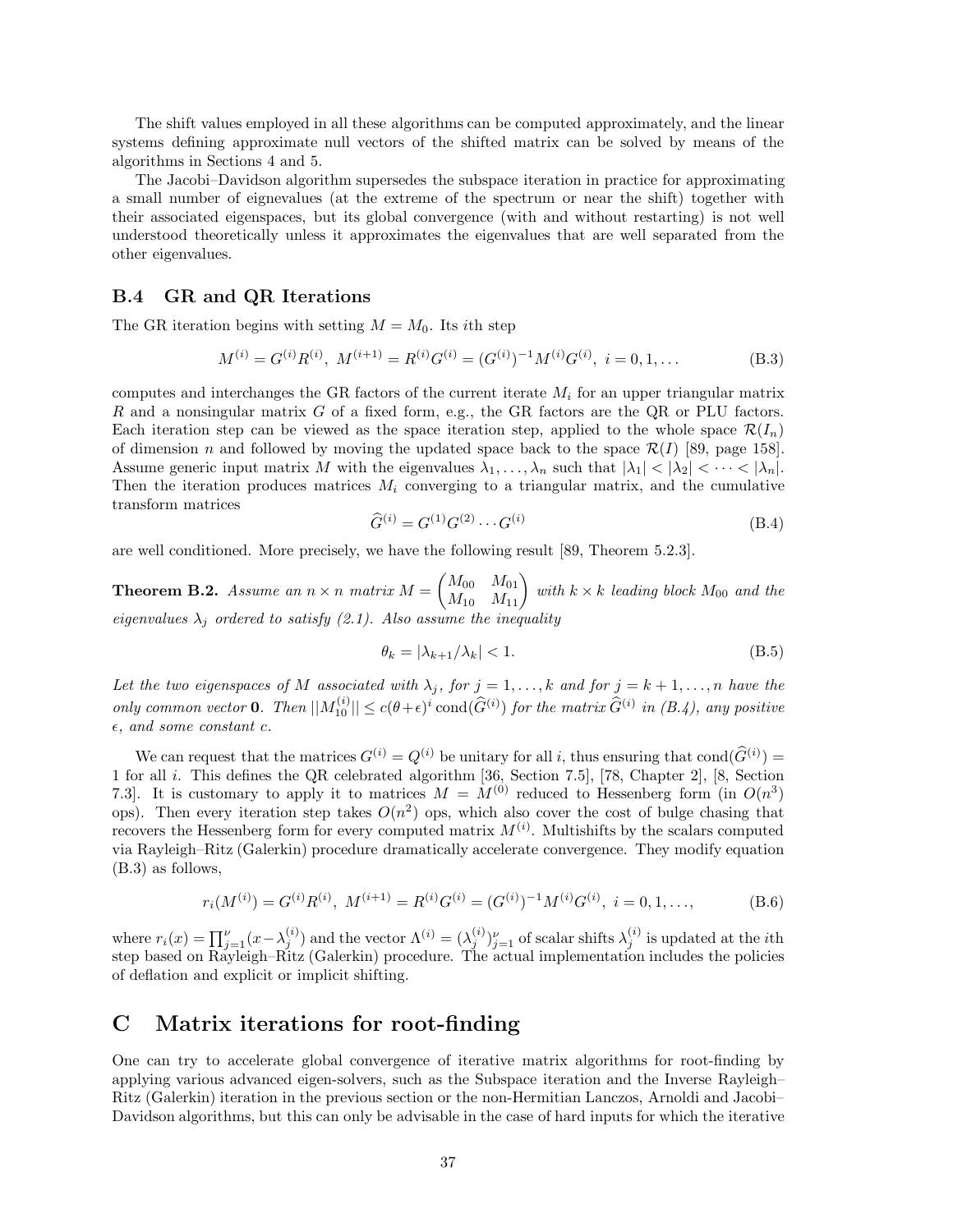algorithms in Sections 6 and 7 stumble or diverge. Otherwise the ops count tends to favor the SQ iteration. In particular, convergence of the Subspace and the Inverse Rayleigh–Ritz (Galerkin) iterations is accelerated with the increase of the dimension  $\nu$  of the basic subspace, but so does the arithmetic cost per step as well. For example, we need the order of  $2\nu^2 n$  ops for orthogonalization of the basis and about as many ops for computing RQs, which is a substantial cost increase even for  $\nu = 2$  and even if we simplify the iteration by weakening its numerical stability [76, page 157], [8, Section 7.4, Algorithm 4.5]. Deflation in Section A becomes substantially more costly as the matrices  $B, C, H$ , and  $L$  in  $(A.1)$ – $(A.3)$  grow in size and lose structure. The structure is destroyed in orthogonalization and in the matrix transition  $B, C \rightarrow H, L$ . One can yield structured nonunitary matrices *B* and *C* based on Fact 6.1 and Theorem 7.2, but this leads to convergence problems (see Remark B.3).

Other directions to potential convergence acceleration include combining eigen-solving approach with Newton's, Müller's, Aberth's, Durand–Kerner's, and other polynomial root-finders (cf. [33]) and various heuristics for computing good initial approximations  $\mu$ .

## **D Solving a polynomial system of equations**

Consider a system of two quadratic polynomials equations with two variables *x* and *y*,

$$
p(x,y) = p_{0,0} + p_{0,1}x + p_{1,0}y + p_{0,2}x^2 + p_{1,1}xy + p_{2,0}y^2 = 0,
$$
 (D.1)

$$
q(x,y) = q_{0,0} + q_{0,1}x + q_{1,0}y + q_{0,2}x^2 + q_{1,1}xy + q_{2,0}y^2 = 0.
$$
 (D.2)

Define the resultant equation  $R(x, y)z(x, y) = 0$  for the vector  $z(x, y) = (1, x, y, x^2, xy, y^2)^T$  and the following  $6\times 7$  resultant matrix of a rank at least five,

*.*

$$
R(x,y) = \begin{pmatrix} -x & 1 & & & & \\ -y & & 1 & & & \\ & -x & & 1 & & \\ & & -x & & 1 & \\ & & -y & & 1 & \\ & & & -y & & 1 \\ p_{0,0} & p_{0,1} & p_{1,0} & p_{0,2} & p_{1,1} & p_{2,0} \\ q_{0,0} & q_{0,1} & q_{1,0} & q_{0,2} & q_{1,1} & q_{2,0} \end{pmatrix}
$$

This matrix has a null vector  $\mathbf{z}(x, y)$  if and only if the pair  $(x, y)$  satisfies the system of equations (D.1) and (D.2). The same property holds for a number of variations of the matrix. E.g., we can replace its fourth row vector  $(0, 0, -x, 0, 1, 0)$  with  $(0, -y, 0, 0, 1, 0)$ . We can remove any of the first five rows still preserving the resultant property of the matrix, although generally not the lower bound of five on its rank. This bound is preserved, however, where  $p_{0,2}q_{0,2} \neq 0$  and we remove the third row, where  $p_{1,1}q_{1,1} \neq 0$  and we remove the fourth row, as well as where  $p_{2,0}q_{2,0} \neq 0$  and we remove the fifth row.

Now let a pair  $(x_0, y_0)$  approximate a solution pair  $(\tilde{x}, \tilde{y})$  to the polynomial system above, such that  $R(\tilde{x}, \tilde{y})\mathbf{z}(\tilde{x}, \tilde{y}) = \mathbf{0}$ , and combine additive preprocessing with Newton's linearization to generate a sequence of new approximations  $(x_i, y_i), i = 1, 2, \ldots$ .

Recursively define pairs of properly scaled random vectors  $\mathbf{u}_i$  and  $\mathbf{v}_i$  and write

$$
R_i = R(x_i, y_i), C_i = R_i + \mathbf{u}_i \mathbf{v}_i^H, \mathbf{z}_i = \mathbf{z}(x_i, y_i),
$$

 $\delta \mathbf{z}_i = (0, \delta x_i, \delta y_i, 2(\delta x_i)x_i, (\delta x_i)y_i + (\delta y_i)x_i, 2(\delta y_i)y_i)^T,$ 

$$
\delta C_i = C_{i+1} - C_i = R_{i+1} - R_i = \begin{pmatrix} -\delta x_i & & & & & \\ -\delta y_i & & & & & \\ & -\delta x_i & & & & \\ & & -\delta x_i & & \\ & & & -\delta y_i & & \\ & & & 0 & 0 & 0 & 0 \\ 0 & 0 & 0 & 0 & 0 & 0 \end{pmatrix}
$$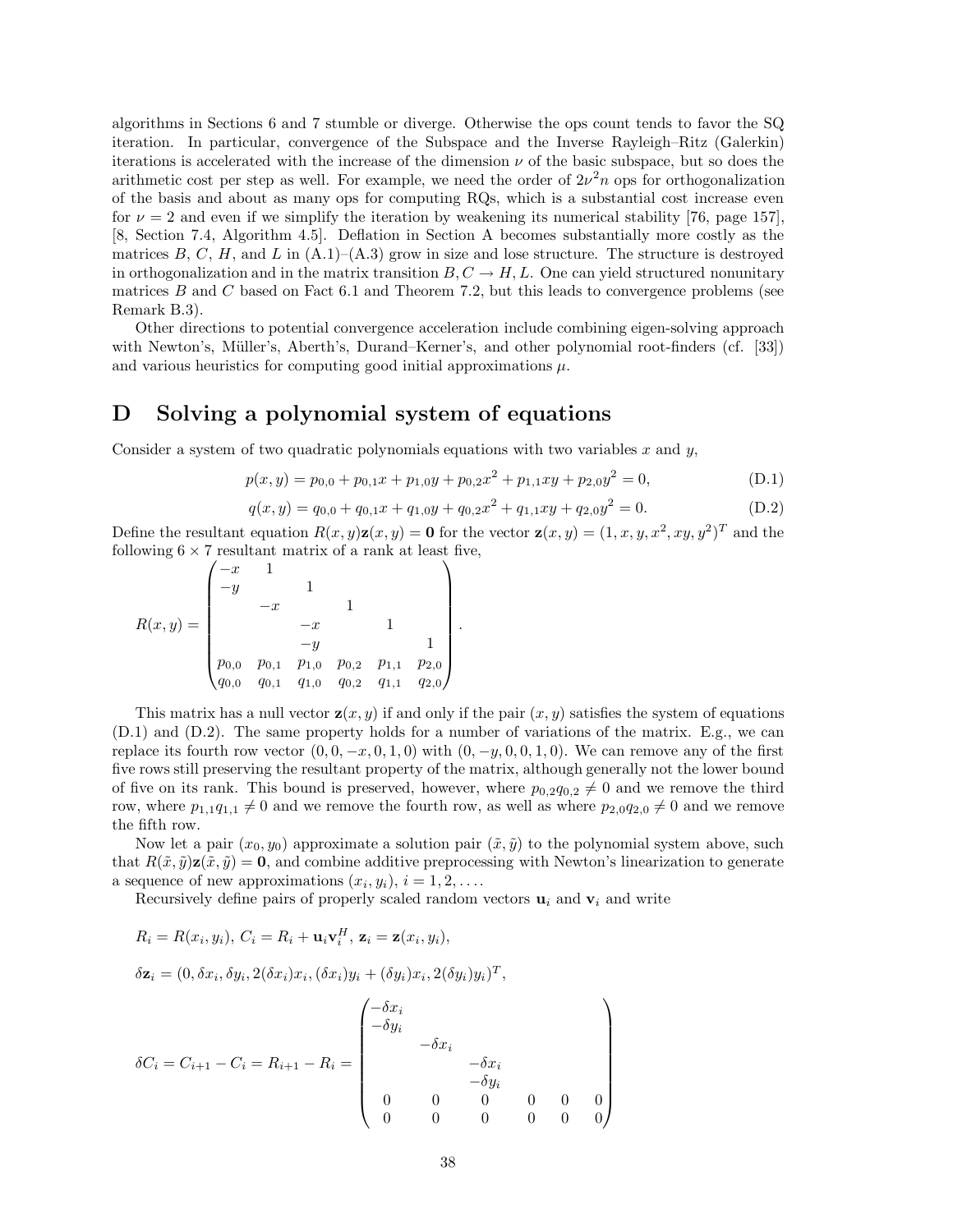for the scalars  $\delta x_i = x_{i+1} - x_i$  and  $\delta y_i = y_{i+1} - y_i$  defined from the following linear system of equations,  $C_i \mathbf{z}_i + (\delta C_i) \mathbf{z}_i + C_i (\delta \mathbf{z}_i) = (\mathbf{v}_{i+1}^H \mathbf{z}_i) \mathbf{u}_{i+1} + (\mathbf{v}_{i+1}^H (\delta \mathbf{z}_i)) \mathbf{u}_{i+1}, i = 0, 1, \dots$  Due to randomization we can expect that  $\mathbf{v}^H \mathbf{z}(\tilde{x}, \tilde{y}) \neq 0$ ,  $\mathbf{v}_i^H \mathbf{z}_i \neq 0$  for all i, and that the matrices  $C(\tilde{x}, \tilde{y}) = R(\tilde{x}, \tilde{y}) + \mathbf{u}_i \mathbf{v}_i^H$ and  $C_i$  for all *i* have full rank (cf. [26], [73], [90]).

We obtain this linear system in  $\delta x_i$  and  $\delta y_i$  by ignoring the terms of higher orders in  $\delta_i$  =  $\max\{|\delta x_i|, |\delta y_i|\}\$  in the polynomial system of equations  $C_{i+1}z_{i+1} = (\mathbf{v}_{i+1}^H \mathbf{z}_{i+1})\mathbf{u}_{i+1}$ , which extends the polynomial system  $C(\tilde{x}, \tilde{y})\mathbf{z}(\tilde{x}, \tilde{y}) = (\mathbf{v}_{i+1}^H \mathbf{z}(\tilde{x}, \tilde{y}))\mathbf{u}_{i+1}$  implied by Theorem 3.1 (for  $C(\tilde{x}, \tilde{y}) =$  $R(\tilde{x}, \tilde{y}) + \mathbf{u}_{i+1} \mathbf{v}_{i+1}^H$ , and we readily observe that  $\delta \mathbf{z}_i = \mathbf{z}_{i+1} - \mathbf{z}_i + O(\delta_i^2)$ .

By setting  $\mathbf{u}_i = \mathbf{0}$  for all *i*, we arrive at a Newton-like extension of the Inverse Iteration for eigen-solving, but the option of varying the vectors  $\mathbf{u}_i$  and  $\mathbf{v}_i$  for all *i* gives us some additional power for devising effective algorithms. The matrix  $R(x, y)$  is structured (it can be multiplied by a vector in nearly linear time [31], [47]). In typical applications to algebraic and geometric computations this matrix is also sparse. We can choose the vectors  $\mathbf{u}_i$  and  $\mathbf{v}_i$  to have such properties for the matrix  $C(x, y)$  as well. If so, we can effectively solve the linear systems with this matrix by applying the Conjugate Gradient algorithms provided the matrix is well conditioned under our preprocessing.

In all cases Newton's linearization implies local quadratic convergence, although for the iteration in its present form convergence can be readily destroyed by rounding errors.

One can extrapolate this demonstration to polynomial systems with any number of variables, equations and terms and to resultant matrices with any positive nullity, associated with multiple roots of systems of polynomials. Furthermore we can modify our approach by using augmentation instead of additive preprocessing.

## **References**

- [1] Amirhossein Amiraslani, P. Lancaster, Rayleigh Quotient Algorithms for Nonsymmetric Matrix Pencils, *Numerical Algorithms*, **51 1**, 5–22, 2009.
- [2] E. T. Bell, *The Development of Mathematics*, McGraw-Hill, New York, 1940.
- [3] C. A. Boyer, *A History of Mathematics*, Wiley, New York, 1968.
- [4] S. Barnett, *Polynomial and Linear Control Systems*, Marcel Dekker, New York, 1983.
- [5] D. A. Bini, Numerical Computation of Polynomial Zeros by Means of Aberth's Method, *Numerical Algorithms*, **13**, 179–200, 1996.
- [6] D. A. Bini, P. Boito, A Fast Algorithm for Approximate Polynomial GCD Based on Structured Matrix Computations, *Operator Theory: Advances and Applications*, **199**, 155–173, Birkhäuser Verlag, 2010.
- [7] D. A. Bini, P. Boito, Y. Eidelman, L. Gemignani, I. Gohberg, A Fast Implicit QR Algorithm for Companion Matrices, *Linear Algebra and Its Applications*, **432**, 2006- 2031, 2010.
- [8] Z. Bai, J. Demmel, J. Dongarra, A. Ruhe, H. van der Vorst, editors, *Templates for the Solution of Algebraic Eigenvalue Problems: A Practical Guide*, SIAM, Philadelphia, 2000.
- [9] D. A. Bini, F. Daddi, L. Gemignani, On the Shifted QR Iteration Applied to Frobenius Matrices, *Electronic Transaction on Numerical Analysis*, **18**, 137–152, 2004.
- [10] D. A. Bini, Y. Eidelman, L. Gemignani, I. Gohberg, Fast QR Eigenvalue Algorithms for Hessenberg Matrices Which Are Rank-one Perturbations of Unitary Matrices, *SIAM J. on Matrix Analysis and Applications*, **29**, **2**, 566–585, 2007.
- [11] D. A. Bini, G. Fiorentino, Design, Analysis, and Implementation of a Multiprecision Polynomial Rootfinder, *Numerical Algorithms*, **23**, 127–173, 2000.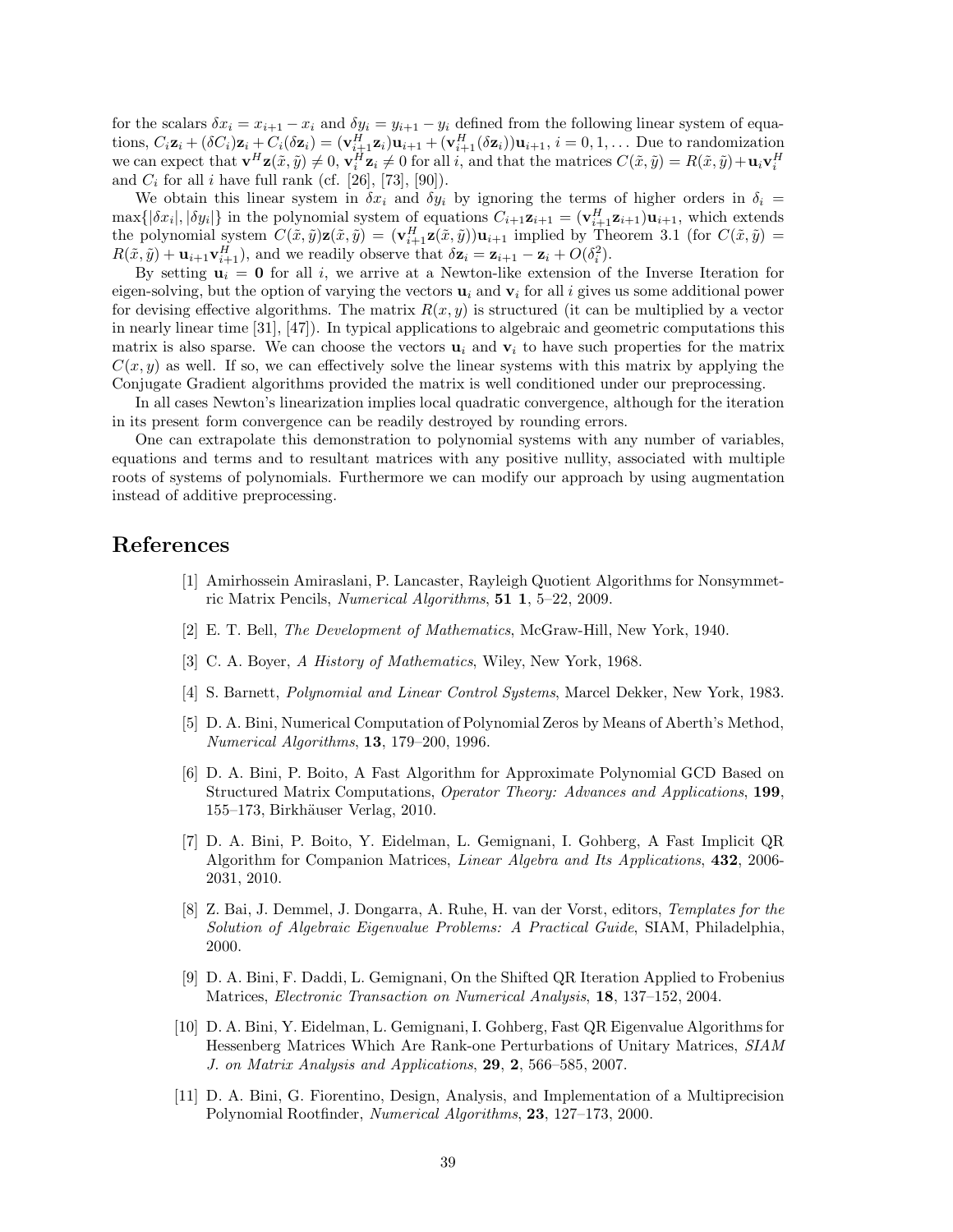- [12] D. A. Bini, L. Gemignani, V. Y. Pan, Inverse Power and Durand/Kerner Iteration for Univariate Polynomial Root-finding, *Computers and Mathematics (with Applications)*, **47**, **2/3**, 447–459, 2004. (Also Technical Report TR 2002 020, *CUNY Ph.D. Program in Computer Science, Graduate Center, City University of New York*, 2002.)
- [13] D. A. Bini, L. Gemignani, V. Y. Pan, Improved Initialization of the Accelerated and Robust QR-like Polynomial Root-finding, *Electronic Transactions on Numerical Analysis*, **17**, 195–205, 2004. Proc. version in CASC 2004.
- [14] D. A. Bini, L. Gemignani, V. Y. Pan, Fast and Stable QR Eigenvalue Algorithms for Generalized Companion Matrices and Secular Equation, *Numerische Math.*, **3**, 373– 408, 2005. (Also Technical Report 1470, *Department of Math., University of Pisa*, Pisa, Italy, July 2003.)
- [15] G. E. P. Box, G. M. Jenkins, *Time Series Analysis: Forecasting and Control*, Holden-Day, San Francisco, CA, 1976.
- [16] D. Bini, V. Y. Pan, Computing Matrix Eigenvalues and Polynomial Zeros Where the Output Is Real, *SIAM Journal on Computing*, **27**, **4**, 1099–1115, 1998. (Proceedings version in *Proc. ACM/SIAM Symposium on Discrete Algorithms (SODA'91)*, ACM Press, New York, and SIAM Publications, Philadelphia, January 1991.
- [17] D. Bini, V. Y. Pan, *Polynomial and Matrix Computations, Volume 1: Fundamental Algorithms*, Birkh¨auser, Boston, 1994.
- [18] D. Bini, V. Y. Pan, Graeffe's, Chebyshev, and Cardinal's Processes for Splitting a Polynomial into Factors, *J. Complexity*, **12**, 492–511, 1996.
- [19] C. Carstensen, Linear Construction of Companion Matrices, *Linear Algebra and Its Applications*, **149**, 191–214, 1991.
- [20] J. P. Cardinal, On Two Iterative Methods for Approximating the Roots of a Polynomial, *Lectures in Applied Mathematics*, **32** 165–188, AMS, Providence, RI, 1996.
- [21] R. M. Corless, On a Generalized Companion Matrix Pencil for Matrix Polynomials Expressed in the Lagrange Basis, pages 1–15 in *Symbolic-Numeric Computation*, (Dongming Wang and Li-Hong Zhi, editors), Birkh¨auser, Basel/Boston, 2007.
- [22] R. M. Corless, P. M. Gianni, B. M. Trager, S. M. Watt, The Singular Value Decomposition for Polynomail Systems, *Proc. Intern. Symposium on Symbolic and Algebriac Computation (ISSAC'95)*, 195–207, ACM Press, New York, 1995.
- [23] J. D. Dixon, Estimating Extremal Eigenvalues and Condition Numbers of Matrices, *SIAM J. on Numerical Analysis*, **20, 4**, 812–814, 1983.
- [24] Q. Du, M. Jin, T. Y. Li, Z. Zeng, Quasi-Laguerre Iteration in Solving Symmetric Tridiagonal Eigenvalue Problems, *SIAM J. Sci. Computing*, **17**, **6**, 1347–1368, 1996.
- [25] Q. Du, M. Jin, T. Y. Li, Z. Zeng, The Quasi-Laguerre Iteration, *Math. of Computation*, **66**, **217**, 345–361, 1997.
- [26] R. A. Demillo, R. J. Lipton, A Probabilistic Remark on Algebraic Program Testing, *Information Processing Letters*, **7**, **4**, 193–195, 1978.
- [27] C. J. Demeure, C. T. Mullis, The Euclid Algorithm and the Fast Computation of Cross-covariance and Autocovariance Sequences, *IEEE Trans. Acoust. Speech Signal Processing*, **37**, 545–552, 1989.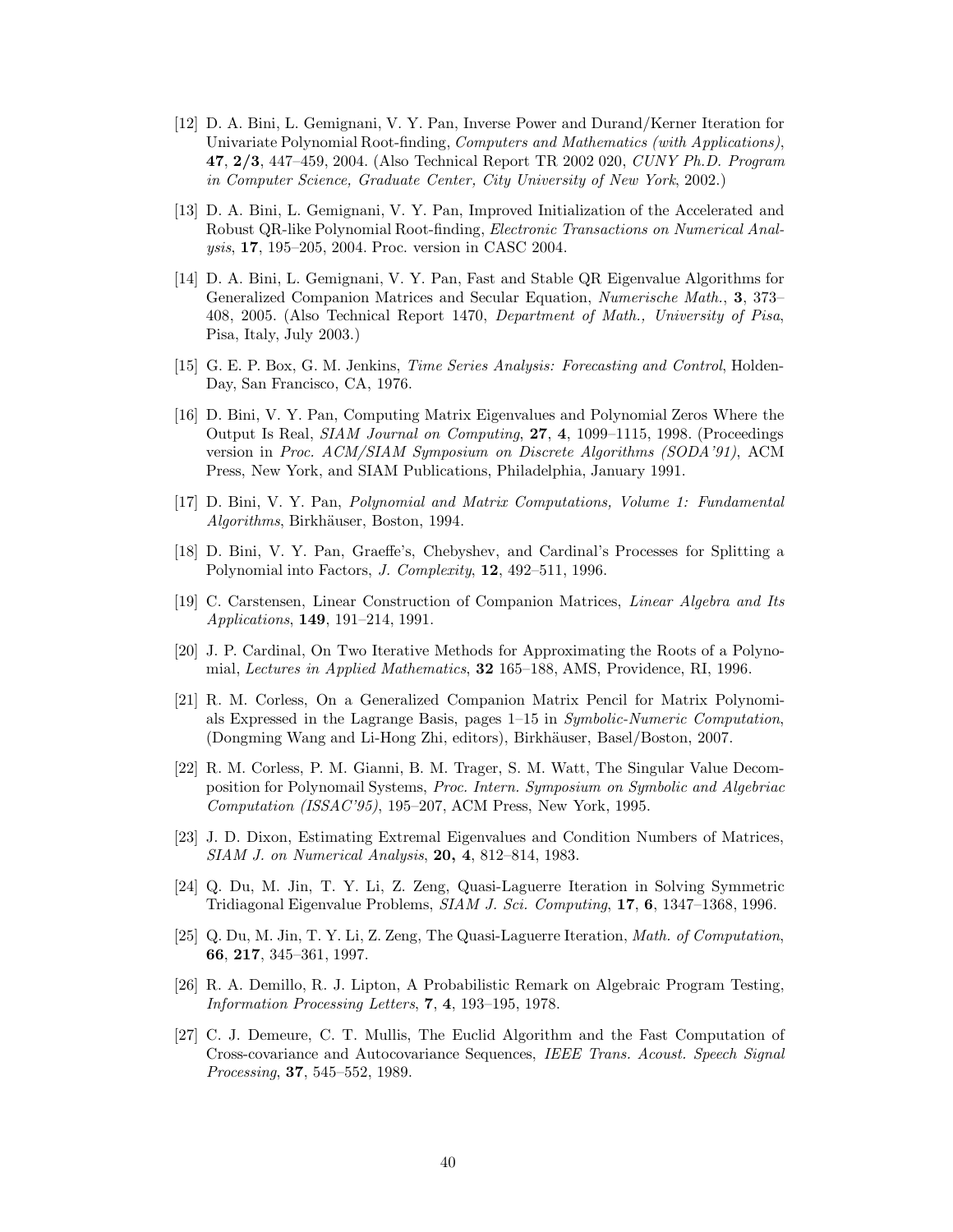- [28] C. J. Demeure, C. T. Mullis, A NewtonRaphson Method for Moving-average Spectral Factorization Using the Euclid algorithm, *IEEE Trans. Acoust. Speech Signal Processing*, **38**, 1697–1709, 1990.
- [29] I. Z. Emiris, A. Galligo, E. Tsigaridas, Random Polynomials and Expected Complexity of Bisection Method for Real Solving, *Proc. Intern. Symp. on Symbolic and Algebraic Computation (ISSAC'2010)*, ACM Press, New York, 235–242, 2010.
- [30] I. Z. Emiris, B. Mourrain, E. Tsigaridas, The DMM Bound: Multivariate (Aggregate) Separation Bound, *Proc. Intern. Symp. on Symbolic and Algebraic Computation (ISSAC'2010)*, ACM Press, New York, 243–250, 2010.
- [31] I. Z. Emiris, V. Y. Pan, Symbolic and Numerical Methods for Exploiting Structure in Constructing Resultant Matrices, *J. of Symbolic Computation*, **33**, 393-413, 2002.
- [32] L. V. Foster, Generalization of Laguerre's Method: Higher Order Methods, *SIAM J. on Numerical Analysis*, **18**, **6**, 1004–1018, 1981.
- [33] S. Fortune, An Iterated Eigenvalue Algorithm for Approximating Roots of Univariate Polynomials, *J. of Symbolic Computation*, **33**, **5**, 627–646, 2002. (Proc. version in *Proc. Intern. Symp. on Symbolic and Algebraic Computation (ISSAC'01)*, 121–128, ACM Press, New York, 2001.)
- [34] G. H. Golub, Some Modified Matrix Eigenvalue Problems, *SIAM Review*, **15**, 318–334, 1973.
- [35] J. von zur Gathen, J. Gerhard, *Modern Computer Algebra*, Cambridge University Press, Cambridge, UK, 2003 (second edition).
- [36] G. H. Golub, C. F. Van Loan, *Matrix Computations*, 3rd edition, The Johns Hopkins University Press, Baltimore, Maryland, 1996.
- [37] N. J. Higham, *Accuracy and Stability in Numerical Analysis*, SIAM, Philadelphia, 2002 (second edition).
- [38] E. Hansen, M. Patrick, J. Rusnack, Some Modification of Laguerre's Method, *BIT*, **17**, 409–417, 1977.
- [39] J. Habbard, D. Schleicher, S. Sutherland, How to Find All Roots of Complex Polynomials by Newton's Method, *Invent. Math.*, **146**, 1–33, 2001.
- [40] M. Hemmer, E.P. Tsigaridas, Z. Zafeirakopoulos, I. Z. Emiris, M. I. Karavelas, B. Mourrain, Experimental Evaluation and Cross-Benchmarking of Univariate Real Solvers, in *Proc. International Symposium on Symbolic-Numerical Computations*, (Kyoto, Japan, August 2009), (edited by Hiroshi Kai and Hiroshi Sekigawa), pp.105–113, ACM Press, New York, 2009.
- [41] J. F. Jónsson, S. Vavasis, Solving Polynomials with Small Leading Coefficients, *SIAM J. on Matrix Analysis and Applications*, **26, 2**, 400–412, 2004.
- [42] I. C. F. Ipsen, Computing an Eigenvector with Inverse Iteration, *SIAM Review*, **39**, 254–291, 1997.
- [43] P. Kirrinnis, Polynomial Factorization and Partial Fraction Decomposition by Simultaneous Newton's Iteration, *J. of Complexity*, **14**, 378–444, 1998.
- [44] M.-H. Kim, S. Sutherland, Polynomial Root-finding Algorithms and Branched Covers, *SIAM J. on Computing*, **23**, 415–436, 1994.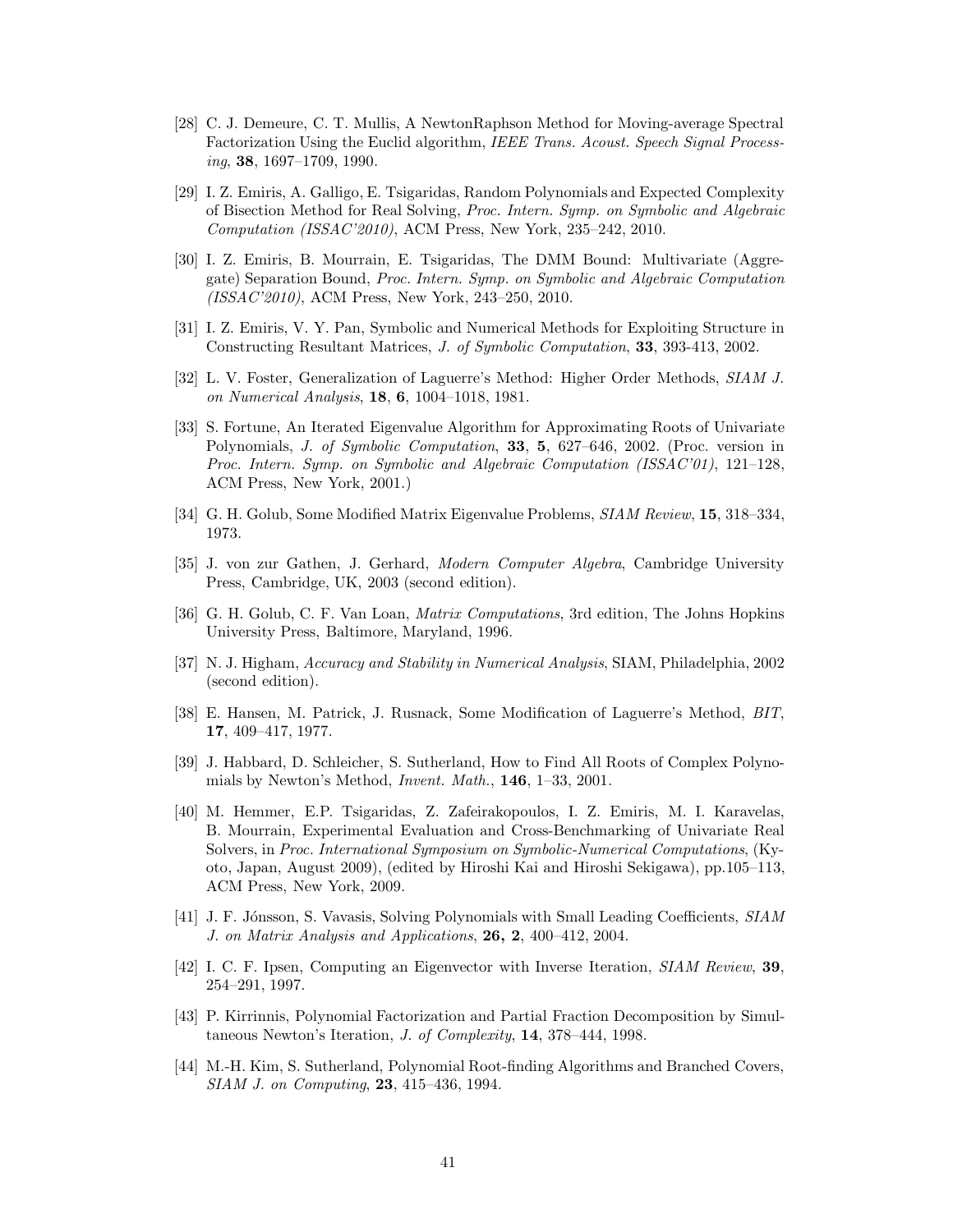- [45] A. Melman, A Unifying Convergence Analysis of Second-Order Methods for Secular Equations, *Math. Comp.*, **66**, 333–344, 1997.
- [46] J. M. McNamee, *Numerical Methods for Roots of Polynomials*, Part 1, Vol. 14 (Studies in Computational Math.), Elsevier Science, Cambridge, MA, 2007.
- [47] B. Mourrain, V. Y. Pan, Multivariate Polynomials, Duality and Structured Matrices, *J. of Complexity*, **16**, **1**, 110–180, 2000. (Proceedings Version in STOC'98.)
- [48] F. Malek, R. Vaillancourt, Polynomial Zerofinding Iterative Matrix Algorithms, *Computers and Math. with Applications*, **29**, **1**, 1–13, 1995.
- [49] G. Malajovich, J. P. Zubelli, On the Geometry of Graeffe Iteration, *J. of Complexity*, **17, 3**, 541-573, 2001.
- [50] B. Parlett, Laguerre's Method Applied to the Matrix Eigenvalue Problem, *Math. of Computation*, **18**, 464–485, 1964.
- [51] B. N. Parlett, *The Symmetric Eigenvalue Problem*, Prentice-Hall, Englewood Cliffs, New Jersey, 1980.
- [52] V. Y. Pan, Complexity of Computations with Matrices and Polynomials, *SIAM Review*, **34**, **2**, 225–262, 1992.
- [53] V. Y. Pan, Optimal (up to Polylog Factors) Sequential and Parallel Algorithms for Approximating Complex Polynomial Zeros, In *Proc. 27th Ann. ACM Symp. on Theory of Computing*, pages 741–750, ACM Press, New York, May 1995.
- [54] V. Y. Pan, Solving a Polynomial Equation: Some History and Recent Progress, *SIAM Review*, **39, 2**, 187–220, 1997.
- [55] V. Y. Pan, New Fast Algorithms for Polynomial Interpolation and Evaluation on the Chebyshev Node Set, *Computers and Math. (with Applications)*, **35, 3**, 125–129, 1998.
- [56] V. Y. Pan, Some Recent Algebraic/Numerical Algorithms, *Electronic Proceedings of IMACS/ACA98*, 1998. Available at

http:www-troja.fjfi.cvut.cz/aca98/sessions/approximate

- [57] V. Y. Pan, Solving Polynomials with Computers, *American Scientist*, **86**, 62–69, January–February 1998.
- [58] V. Y. Pan, Numerical Computation of a Polynomial GCD and Extensions, *Information and Computation*, **167, 2**, 71–85, 2001. Proc. Version: Approximate Polynomial Gcds, Pad Approximation, Polynomial Zeros, and Bipartite Graphs, in *Proc. 9th Ann. ACM-SIAM Symp. on Discrete Algorithms (SODA '98)*, 68–77, ACM Press, New York, and SIAM Publications, Philadelphia, 1998.
- [59] V. Y. Pan, Approximating Complex Polynomial Zeros: Modified Quadtree (Weyl's) Construction and Improved Newton's Iteration, *J. of Complexity*, **16**, **1**, 213–264, 2000.
- [60] V. Y. Pan, *Structured Matrices and Polynomials: Unified Superfast Algorithms*, Birkhäuser/Springer, Boston/New York, 2001.
- [61] V. Y. Pan, Univariate Polynomials: Nearly Optimal Algorithms for Factorization and Rootfinding, *Journal of Symbolic Computations*, **33, 5**, 701–733, 2002. Proc. version in *Proc. International Symp. on Symbolic and Algebraic Computation (ISSAC 01),* 253–267, ACM Press, New York, 2001.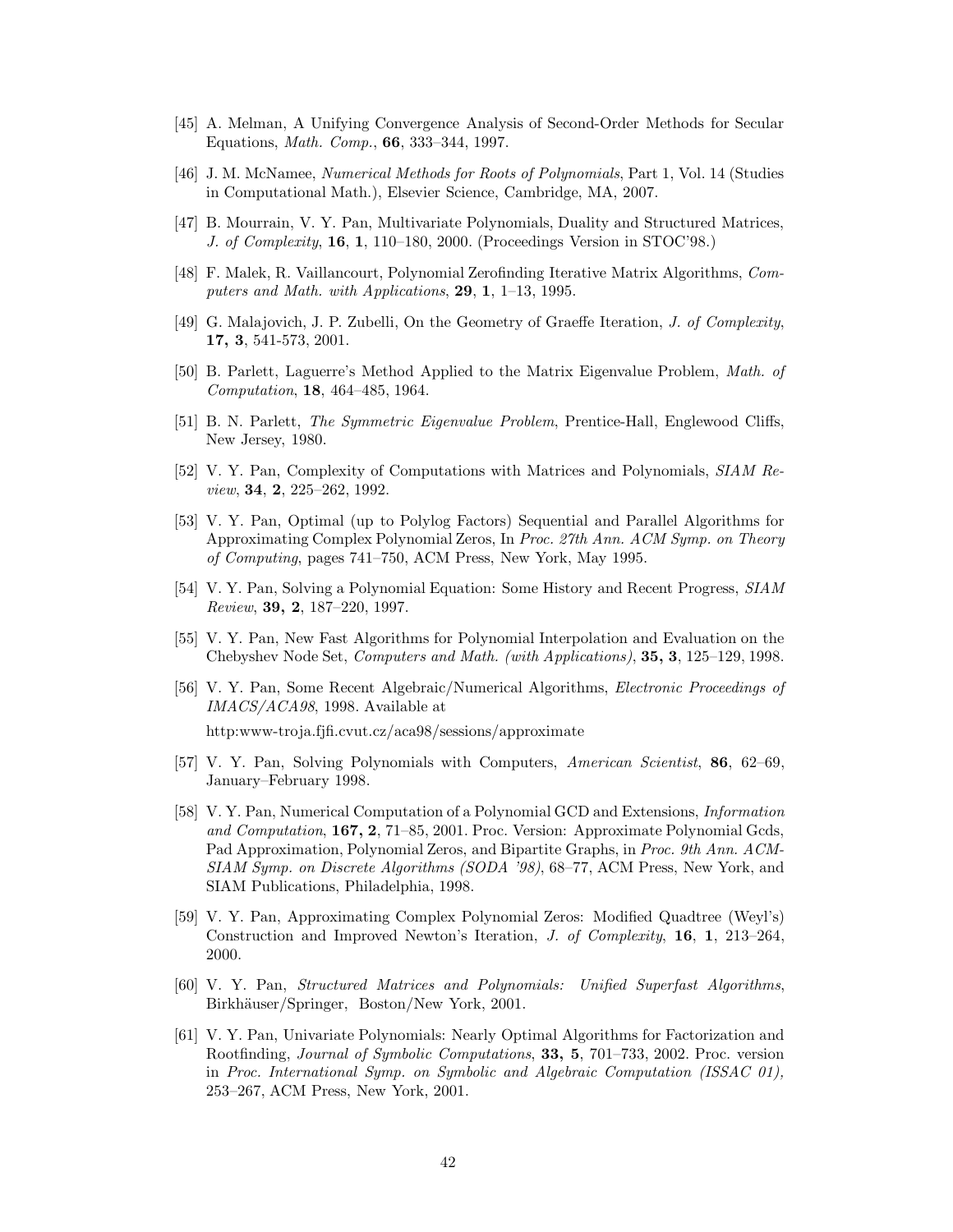- [62] V. Y. Pan, Amended DSeSC Power Method for Polynomial Root-finding, *Computers and Math. with Applications*, **49, 9–10**, 1515–1524, 2005.
- [63] V. Y. Pan, Root Squaring with DPR1 Matrices, in *Zapiski Nauchnykh Seminarov POMI* (in English), volume **373** (N.N.Vasiliev and A.M.Vershik eds.), 189–193, 2009.
- [64] V. Y. Pan, D. Grady, B. Murphy, G. Qian, R. E. Rosholt, A. Ruslanov, Schur Aggregation for Linear Systems and Determinants, *Theoretical Computer Science*, *Special Issue on Symbolic–Numerical Algorithms* (D. A. Bini, V. Y. Pan, and J. Verschelde editors), **409**, 255–268, 2008.
- [65] V. Y. Pan, D. Ivolgin, B. Murphy, R. E. Rosholt, Y. Tang, X. Wang, X. Yan, Rootfinding with Eigen-solving, pages 185–210 in *Symbolic-Numeric Computation*, (Dongming Wang and Li-Hong Zhi, editors), Birkhäuser, Basel/Boston, 2007.
- [66] V. Y. Pan, D. Ivolgin, B. Murphy, R. E. Rosholt, Y. Tang, X. Yan, Additive Preconditioning for Matrix Computations, *Linear Algebra and Its Applications*, **432**, 1070– 1089, 2010. Proceedings version in *Proc. of the Third International Computer Science Symposium in Russia (CSR 2008)*, *Lecture Notes in Computer Science (LNCS)*, **5010**, 372–383, 2008.
- [67] V. Y. Pan, G. Qian, Randomized Preprocessing of Homogeneous Linear Systems, *Linear Algebra and Its Applications*, **432**, 3272–3318, 2010.
- [68] V. Y. Pan, G. Qian, A. Zheng, Z. Chen, Matrix Computations and Polynomial Rootfinding with Preprocessing, *Linear Algebra and Its Applications*, in print (available on line).
- [69] V. Y. Pan, A. Zheng, Real and Complex Polynomial Root-Finding with Eigen-Solving and Preprocessing, in *Proc. International Symp. on Symbolic and Algebraic Computation (ISSAC 2010)*, pages 219-226, ACM Press, New York, 2010.
- [70] G. Peters, J. H. Wilkinson, Inverse Iteration, Ill-conditioned Equations and Newton's Method, *SIAM Review*, **21**, 339–360, 1979.
- [71] V. Y. Pan, X. Yan, Additive Preconditioning, Eigenspaces, and the Inverse Iteration, *Linear Algebra and Its Applications*, **430**, 186-203, 2009. (Proc. version in SNC 2007.)
- [72] M. J. Quinn, *Parallel Computing: Theory and Practice*, McGraw-Hill, New York, 1994.
- [73] J. T. Schwartz, Fast Probabilistic Algorithms for Verification of Polynomial Identities, *Journal of ACM*, **27**, **4**, 701–717, 1980.
- [74] A. Schönhage, The Fundamental Theorem of Algebra in Terms of Computational Complexity, *Mathematics Department, University of T¨ubingen*, Germany, 1982.
- [75] R. A. Sweet, Parallel and Vector Variant of the Cyclic Reduction Algorithm, *SIAM J. Scientific and Statistical Computing*, **9, 4**, 761–765, 1988.
- [76] Y. Saad, *Numerical Methods for Large Eigenvalue Problems: Theory and Algorithms*, John Wiley, New York, 1992.
- [77] G. W. Stewart, *Matrix Algorithms, Vol I: Basic Decompositions*, SIAM, Philadelphia, 1998.
- [78] G. W. Stewart, *Matrix Algorithms, Volume II: Eigensystems*, SIAM, Philadelphia, 1998.
- [79] Y. Saad, An Introduction to Iterative Projection Methods: Basic Ideas, Section 3.2 in [8].